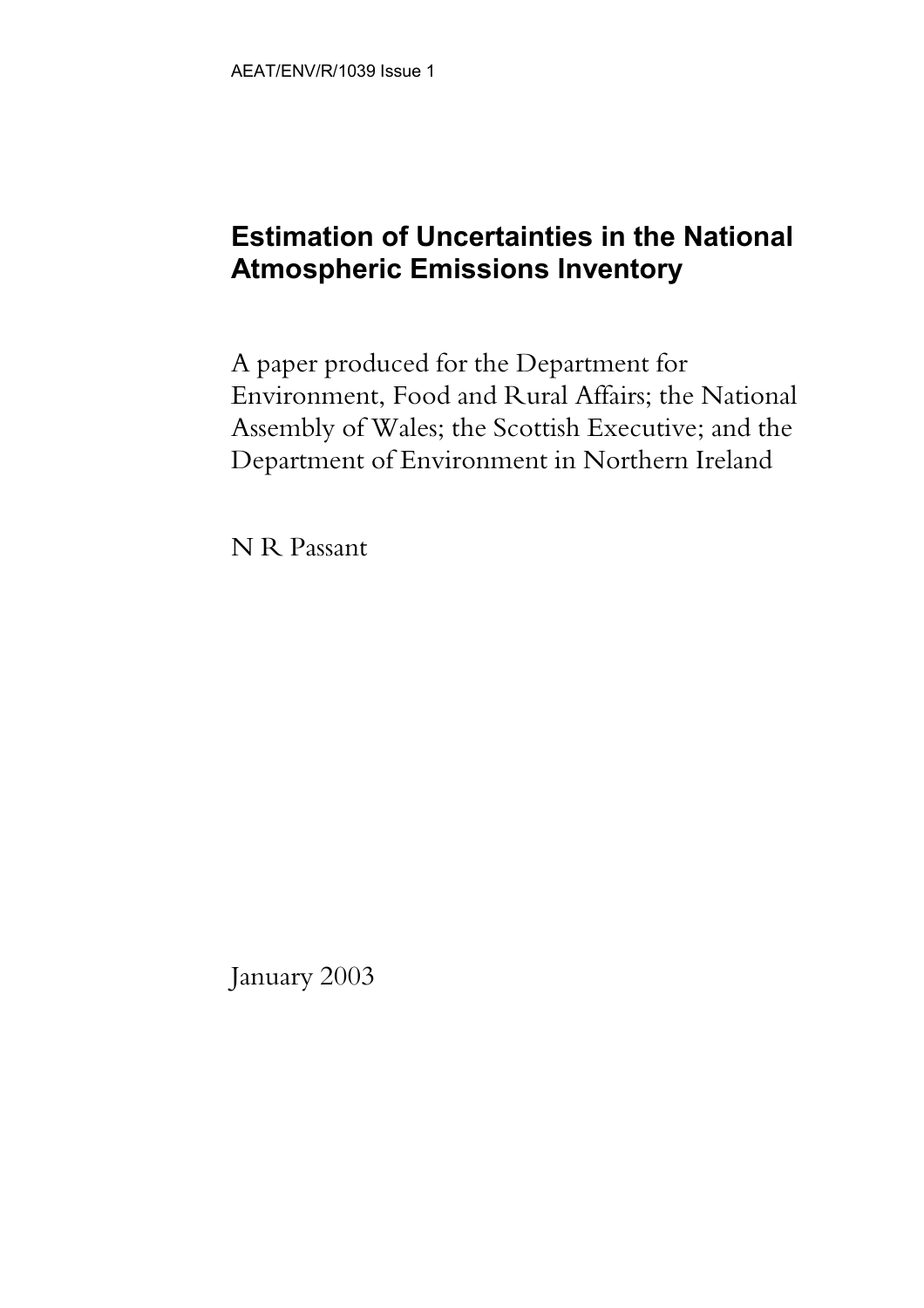## **Estimation of Uncertainties in the National Atmospheric Emissions Inventory**

A report produced for the Department for Environment, Food and Rural Affairs; the National Assembly of Wales; the Scottish Executive; and the Department of Environment in Northern Ireland

N R Passant

January 2003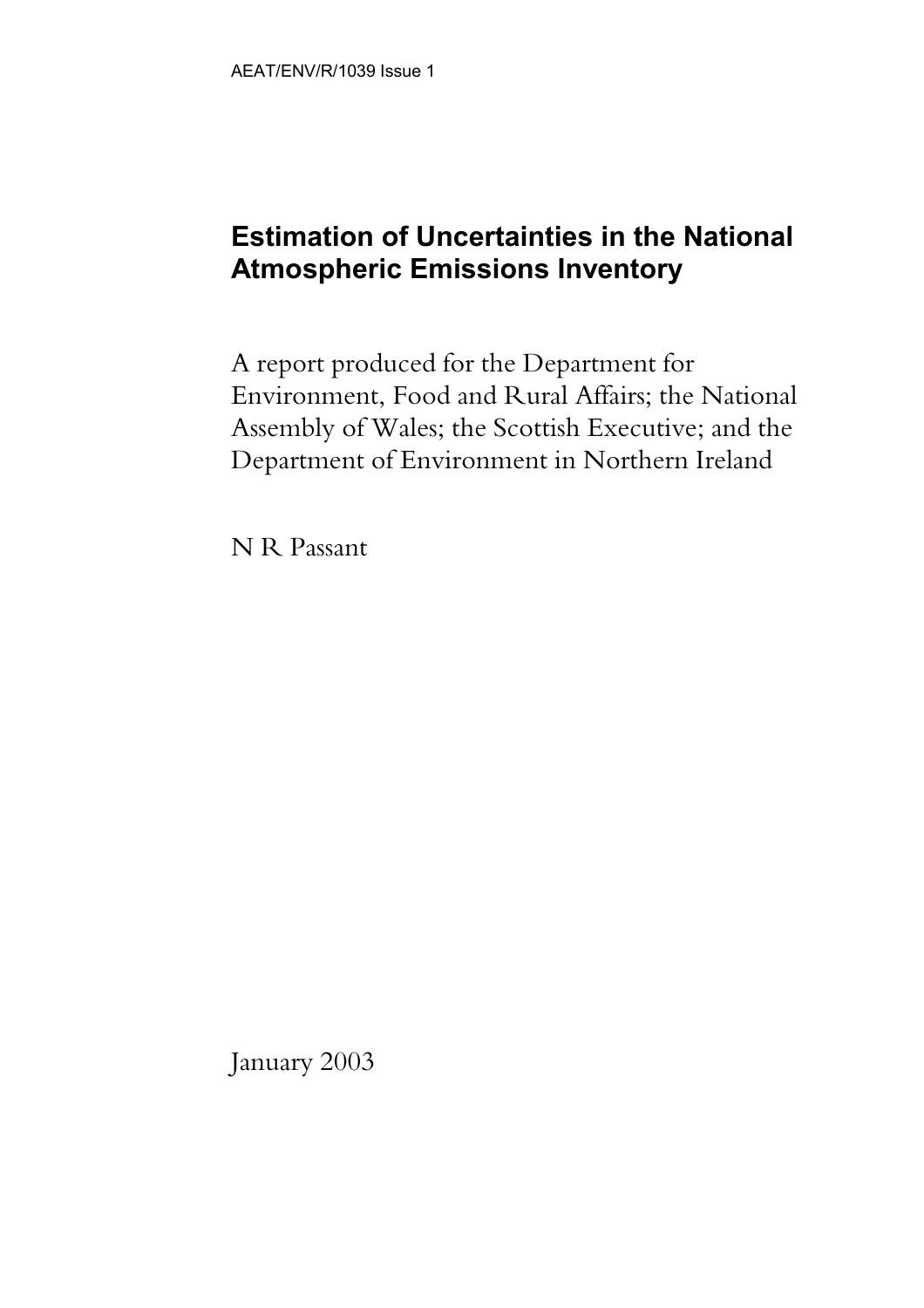| <b>Title</b>                                      | Estimation of Uncertainties in the National Atmospheric Emissions<br>Inventory                                                                                          |                                                                                                                    |      |  |  |  |  |  |
|---------------------------------------------------|-------------------------------------------------------------------------------------------------------------------------------------------------------------------------|--------------------------------------------------------------------------------------------------------------------|------|--|--|--|--|--|
| Customer                                          | Department for Environment, Food and Rural Affairs; the National<br>Assembly of Wales; the Scottish Executive; and the Department of<br>Environment in Northern Ireland |                                                                                                                    |      |  |  |  |  |  |
| <b>Customer reference</b>                         |                                                                                                                                                                         |                                                                                                                    |      |  |  |  |  |  |
| Confidentiality,<br>copyright and<br>reproduction | Unclassified                                                                                                                                                            |                                                                                                                    |      |  |  |  |  |  |
| File reference                                    | ED47052                                                                                                                                                                 |                                                                                                                    |      |  |  |  |  |  |
| <b>Report number</b>                              | AEAT/ENV/R/1039                                                                                                                                                         |                                                                                                                    |      |  |  |  |  |  |
| <b>Report status</b>                              | Issue 1                                                                                                                                                                 |                                                                                                                    |      |  |  |  |  |  |
|                                                   | <b>AEA</b> Technology Environment<br>Culham<br>Abingdon<br>Oxfordshire OX14 3ED<br>United Kingdom<br>Telephone 01235 463024<br>Facsimile 01235 463005                   | AEA Technology is the trading name of AEA Technology plc<br>AEA Technology is certificated to BS EN ISO9001:(1994) |      |  |  |  |  |  |
|                                                   | Name                                                                                                                                                                    | Signature                                                                                                          | Date |  |  |  |  |  |
| Author                                            | N. Passant                                                                                                                                                              |                                                                                                                    |      |  |  |  |  |  |
| <b>Reviewed</b> by                                | M. Woodfield                                                                                                                                                            |                                                                                                                    |      |  |  |  |  |  |
| Approved by                                       | J. Goodwin                                                                                                                                                              |                                                                                                                    |      |  |  |  |  |  |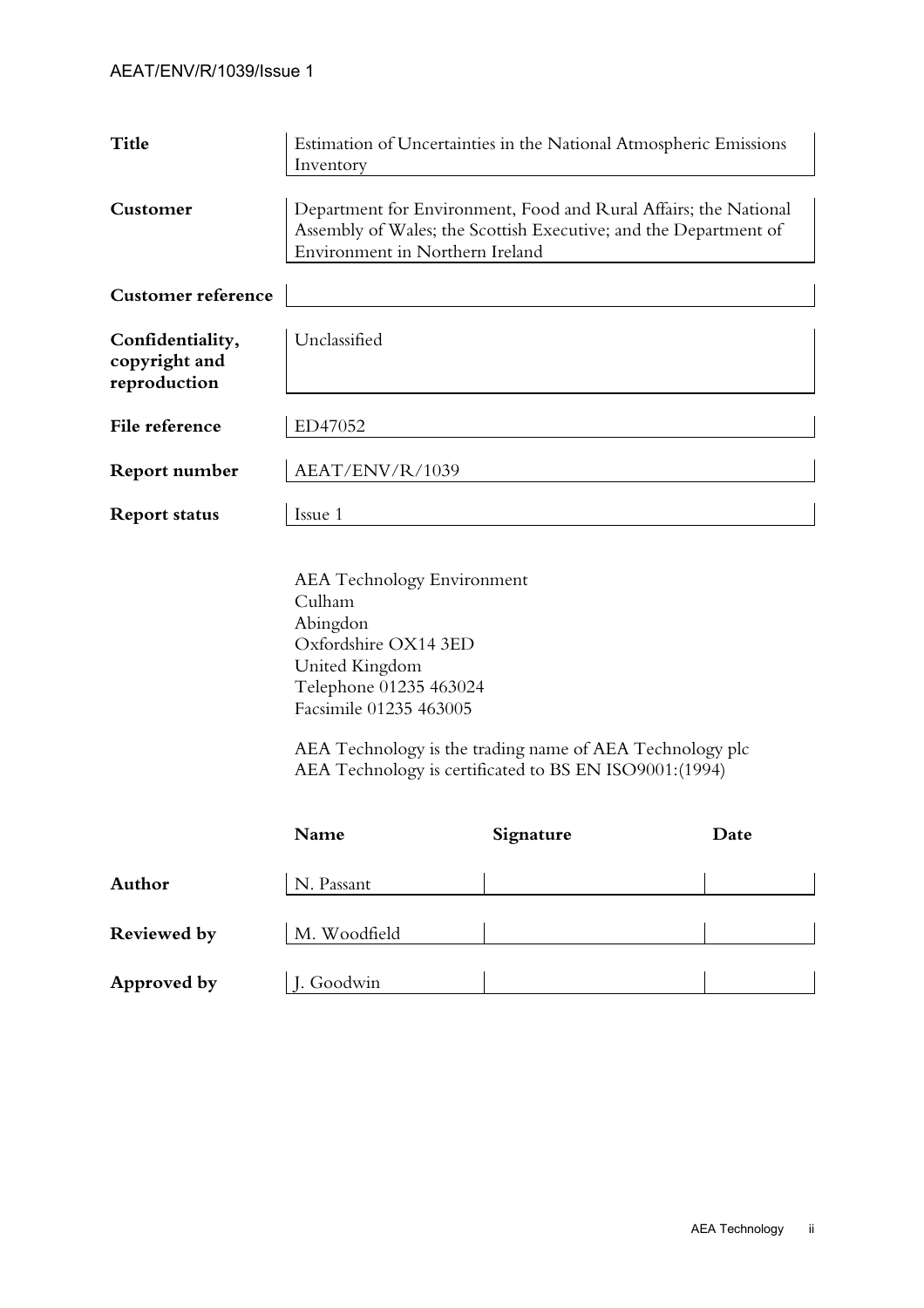## **Executive Summary**

The National Atmospheric Emissions Inventory (NAEI) contains estimates of emissions to air of 39 pollutants (including seven pollutant groups) covering greenhouse gases, air quality strategy pollutants, acidifying gases, tropospheric ozone precursors, and hazardous air pollutants.

As part of the programme of work to maintain the NAEI, a detailed assessment has been made of the uncertainty in the national emission totals for each pollutant covered by the NAEI. A complete assessment of uncertainty has been made for estimates from the 1999 NAEI and, where the NAEI methodology has subsequently changed, the analysis has been repeated for the 2000 NAEI. These uncertainty estimates have been made using a direct simulation approach which corresponds to the IPCC Tier 2 approach discussed in the Good Practice Guidance (IPCC, 2000), as well as the Tier 2 method proposed in the draft 'Good Practice Guidance for CLRTAP Emission Inventories', produced for inclusion in the EMEP/CORINAIR Guidebook on Emission Inventories. The analysis also identifies those 'key sources', which contribute most to inventory uncertainty. The uncertainty estimates presented in this report replace the 'expert judgements' of uncertainty which were included with earlier versions of the NAEI. The work also identified sources which are, potentially, omitted from the NAEI. None of these 'missing' sources is, however, considered significant.

Results of the analysis for selected pollutants are shown below. The table shows the most recent uncertainty in the national emission total for each pollutant expressed as a percentage relative to the mean or best estimate. The range given is limited to the 95% confidence limits as recommended in the IPCC Good Practice Guidance.

| Pollutant                  | Uncertainty         |
|----------------------------|---------------------|
| Sulphur dioxide            | $+/- 3%$            |
| Oxides of nitrogen         | $+/- 7%$            |
| Volatile organic compounds | $+/- 10\%$          |
| Ammonia                    | $+/- 20%$           |
| 1,3-butadiene              | $+/- 20%$           |
| Benzene                    | $+/- 30%$           |
| Carbon monoxide            | $+/- 20%$           |
| $PM_{10}$                  | $-20\%$ to $+50\%$  |
| Cadmium                    | $-20\%$ to $+30\%$  |
| Mercury                    | $-30\%$ to $+40\%$  |
| Lead                       | $+/- 10\%$          |
| Benzo[a]pyrene             | $-60\%$ to $+200\%$ |
| 10X111S                    | $-40\%$ to $+90\%$  |

It must be noted that the uncertainty estimates quoted above and throughout this report relate to the uncertainty in the national annual emission totals only, and should not be applied to emissions of a given pollutant from individual source sectors or to sub-national emission estimates made using national emission inventory data. In general, the uncertainty in these cases would be expected to be higher than the national emission totals although no analysis has been carried out to confirm this.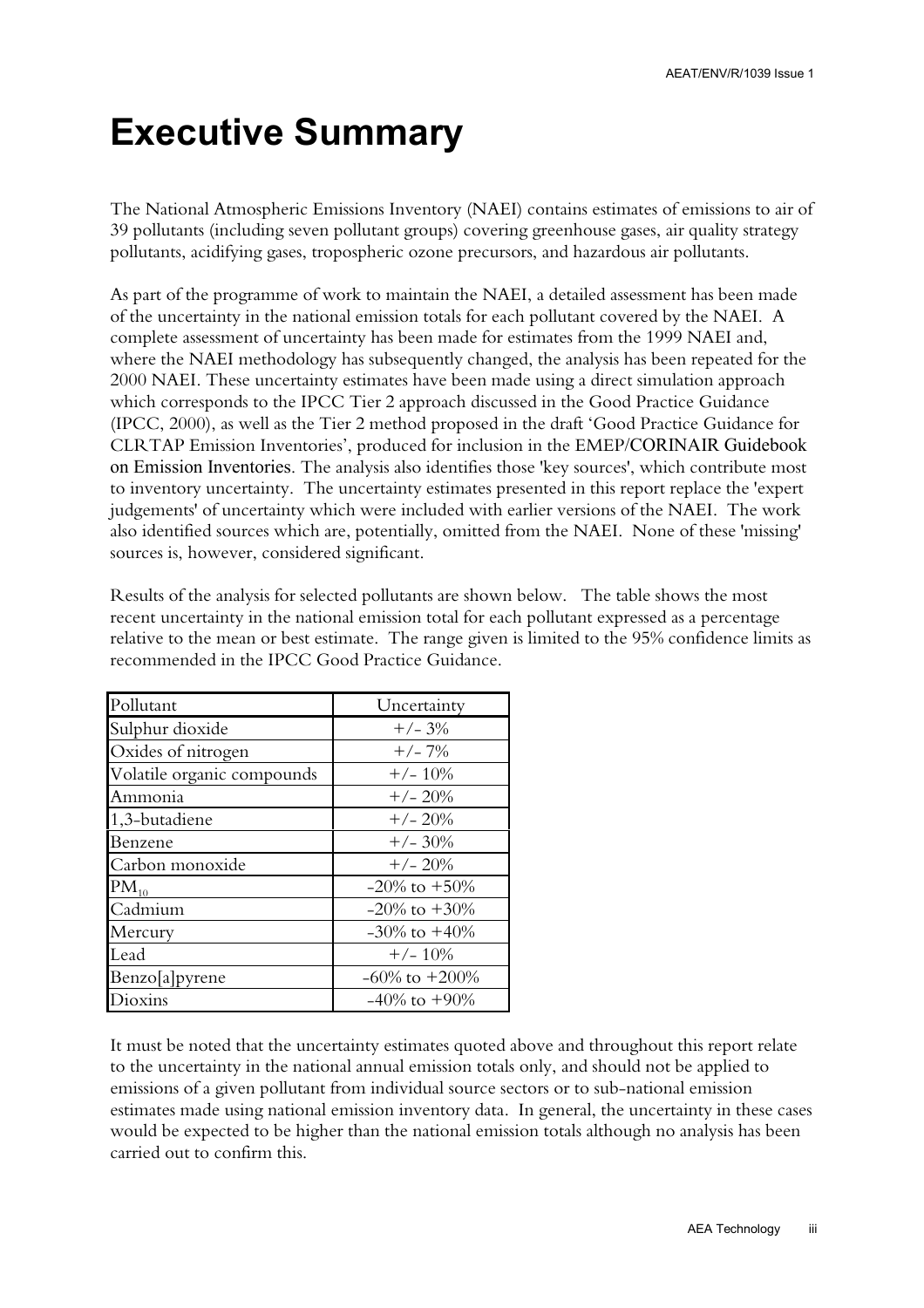In general, sources of gaseous pollutant emissions are better characterised and hence inventories for gaseous pollutants are less uncertain than inventories for particulate matter and metals, which, in turn, are less uncertain than the inventories for persistent organic pollutants and base cations. This ordering of uncertainty was expected and was, by and large, already embodied in the expert judgements previously used to express uncertainty (most recently in Goodwin *et al*, 2001).

Where results are available for pollutant emission totals for both the 1999 and 2000 versions of the NAEI, these are generally the same or similar. This reflects the fact that only relatively minor changes were made to the NAEI methodology for the 2000 version, compared with more far reaching changes in the previous two versions. A like-for-like comparison of current 'numerical' estimates and numerical estimates from 1995 would, we believe, show more dramatic improvements due to the investment of DEFRA in emission factor and inventory development work.

Further refinement of the uncertainty analysis is desirable, especially the need to improve the understanding of the characterisation of emission sources and uncertainty in emissions data provided directly by industry or regulators. Nonetheless the current approach allows the uncertainty in the NAEI to be monitored from year to year and also provides useful data for an assessment of priorities for further inventory development. A method for identifying and prioritising research options for inventory development has been developed and is presented here.

A number of recommendations can be made:

- analysis of uncertainty in inventories should be repeated on an annual basis for future versions of the NAEI using a comparable methodology to that used in the current study in order to monitor year by year improvement;
- repetition of the uncertainty analysis should be carried out periodically for each pollutant covered by the NAEI regardless of whether the inventory methodology for that pollutant has been updated in the intervening period since the previous analysis to guard against deterioration of data due to obsolete assumptions e.g. sources of NMVOC, NOx,  $SO<sub>2</sub>$ , particulate matter, and heavy metals etc. where changing process technologies and/or the implementation of control strategies are expected to reduce emissions with time;
- efforts should be made to better characterise uncertainty and possible systematic/methodological bias in emissions data provided directly by industry or regulators in order to improve assist inventory compilers to generate reasonable uncertainty estimates;
- research covering all aspects affecting inventory uncertainty should be considered, including improvements to emission factors, activity data, or information on industry structure or process technology, in order to make the most cost-effective improvements to the inventory;
- detailed research priorities should be identified using a methodology that takes account of the likely cost of the research, the likelihood of the research leading to improvements in inventory data, and the desirability of such improvements;
- To ensure completeness of the inventory, emission estimates should be made for missing sources identified as part of this work and included in the next revision of the NAEI.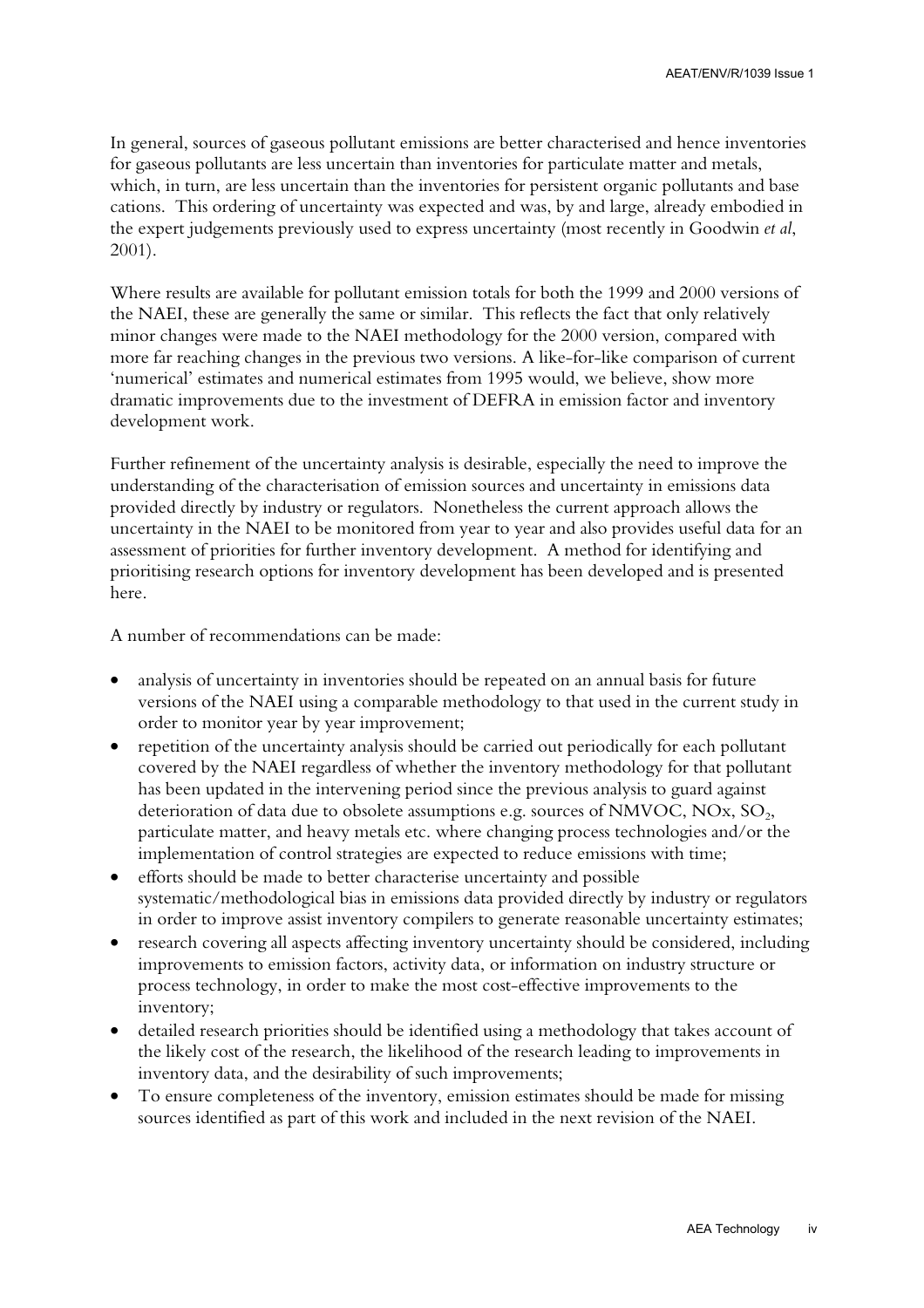## **Contents**

| $\mathbf{1}$   | Background                                          | $\mathbf{1}$   |
|----------------|-----------------------------------------------------|----------------|
| $\overline{2}$ | Method for quantification of uncertainty            | $\overline{2}$ |
|                | <b>GENERAL APPROACH</b><br>2.1                      | $\overline{c}$ |
|                | DISTRIBUTION TYPES AND DEFAULT DISTRIBUTIONS<br>2.2 |                |
|                | UNCERTAINTY DUE TO MISSING SOURCES<br>2.3           | $\frac{2}{3}$  |
| 3              | Assumptions used in the analysis                    | 5              |
|                | <b>GENERAL</b><br>3.1                               | 5              |
|                | 3.2<br><b>FUELS</b>                                 | $\overline{5}$ |
|                | 3.3<br>NON FUEL ACTIVITY DATA                       | 5              |
|                | 3.4 EMISSION FACTORS                                | 6              |
| $\overline{4}$ | Results                                             | 8              |
|                | 4.1<br>UNCERTAINTY IN NAEI ESTIMATES                | 8              |
|                | 4.2<br><b>MISSING SOURCES</b>                       | 11             |
| 5              | Discussion                                          | 12             |
| 6              | Conclusions                                         | 16             |
| 7              | Recommendations                                     | 17             |
| 8              | References                                          | 18             |
|                |                                                     |                |

### **Appendices**

| APPENDIX A KEY SOURCE ANALYSIS                        |
|-------------------------------------------------------|
| APPENDIX B MISSING SOURCES                            |
| APPENDIX C PRIORITISATION OF EMISSION FACTOR RESEARCH |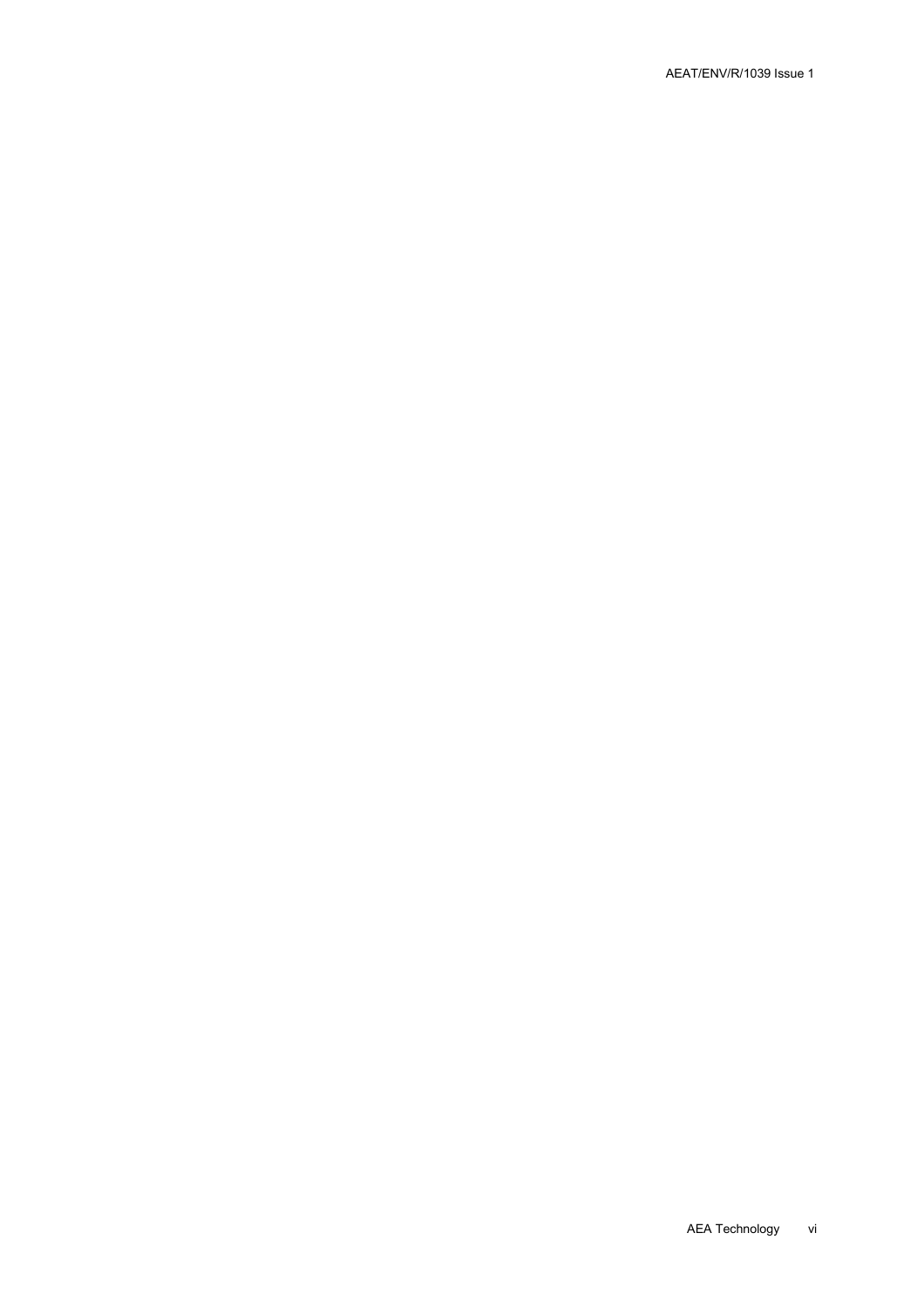## <span id="page-7-0"></span>**1 Background**

The National Atmospheric Emissions Inventory (NAEI) contains estimates of emissions to air of 39 pollutants (including seven pollutant groups) covering greenhouse gases, air quality strategy pollutants, acidifying gases, tropospheric ozone precursors, and hazardous air pollutants. The NAEI is updated each year, with results reported in an annual report (most recently in Goodwin *et al*, 2002).

Each annual report includes expert judgements of uncertainty in the national emission total for each pollutant. These are intended as 'ball-park' estimates of the overall uncertainty in each inventory and are made by the NAEI team member responsible for compilation of that inventory.

With limited exceptions, these 'ball-park' estimates have not appeared to change in recent years, giving the impression that the NAEI has not improved in that period despite the considerable research into emission factors carried out. In reality, the inventory is more complete, detailed and accurate now than in the past; it is more useful and national emission totals are more likely to be 'right' i.e. accurate. The problem lies in the mode of presentation of uncertainty; the current expression of uncertainty is simplistic and lacks rigour in its use of quasi-statistical terminology and so it is not capable of reflecting improvement.

A more complete expression of uncertainty is needed. Therefore, as part of the programme of work to maintain the NAEI, a more detailed assessment has been made of the uncertainty in the NAEI using software better able to manipulate and display statistical information. This detailed approach provides a more quantitative measure of uncertainty which will allow the uncertainty in individual emission estimates to be assessed and, if the analysis is repeated each year, is more suitable for the description and monitoring of certain types of improvement.

The uncertainty assessment has covered all pollutants in the NAEI, except for greenhouse gases, which have been the subject of separate studies, reported in the annual greenhouse gas inventory report (most recently in Salway *et al*, 2001).

This paper describes the detailed approach used to quantify uncertainties (Section 2), gives details of the input data used in the analysis (Section 3) and gives results (Section 4 and Appendices  $A \& B$ ). Discussion of the results, conclusions, and recommendations follow in Sections 5, 6 and 7 respectively. A methodology for prioritising future research to improve the NAEI is given in Appendix C.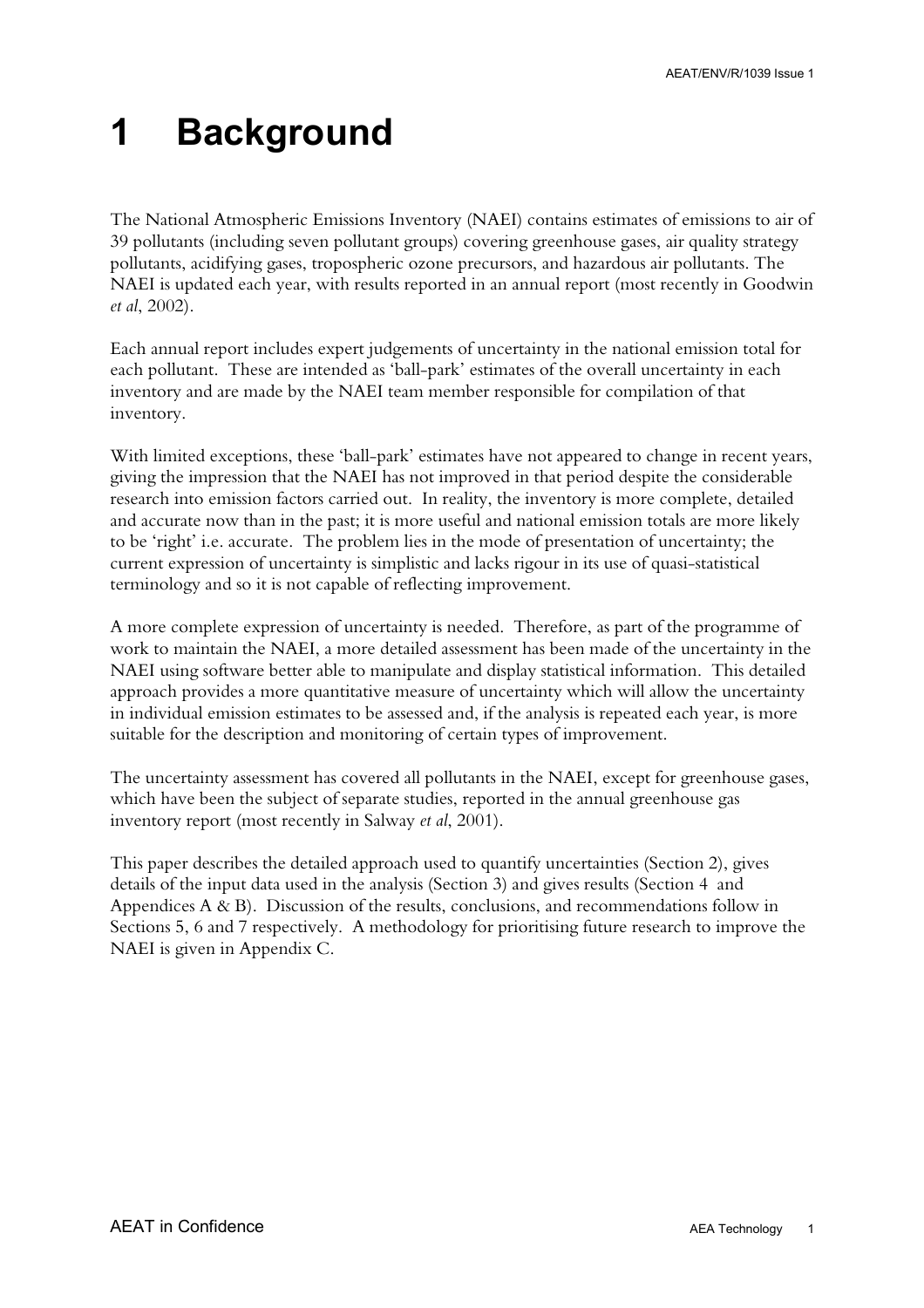## <span id="page-8-0"></span>**2 Method for quantification of uncertainty**

### **2.1 GENERAL APPROACH**

To address the problem described above, more quantitative estimates of the uncertainties in the NAEI have been calculated using a direct simulation approach. This procedure corresponds to the IPCC Tier 2 approach discussed in the Good Practice Guidance (IPCC, 2000), as well as the Tier 2 method proposed in the draft 'Good Practice Guidance for CLRTAP Emission Inventories', produced for inclusion in the EMEP/CORINAIR Guidebook on Emission Inventories. The approach, as applied to the UK greenhouse gas inventory, has also been described in detail by Charles *et al* (1998). A brief summary of the method is given below.

- An uncertainty distribution is allocated to each emission factor and each activity rate. The distributions used were drawn from a limited set of either uniform, normal, triangular, beta, or log-normal. The parameters of the distributions for each emission factor or activity rate were set either by analysing the available data on emission factors and activity data or by expert judgement.
- A calculation was set up to estimate the emission of each pollutant by sampling individual data values from each of the emission factor and activity rate distributions on the basis of probability density and evaluating the resulting emission. Using the software tool @RISK™, this process could be repeated many times in order to build up an output distribution of emission estimates both for individual sources but also for total UK emissions of each pollutant.
- The mean value for each emission estimate and the national total was recorded, as well as the standard deviation and the 95% confidence limits i.e. the emission values at the 2.5% cumulative probability and the 97.5% cumulative probability.
- The process was carried out first using data for 1999, taken from the 1999 version of the NAEI (published in Goodwin *et al*, 2001). The analysis was then extended to data for the year 2000, taken from the 2000 version of the NAEI (published in Goodwin *et al*, 2002) for those pollutants where changes had been made to the methodology used to estimate emissions. For this repeat of the analysis it was necessary to re-evaluate the probability distributions used for emission factors and activity rates and make modifications to the assumptions where appropriate.
- A key source analysis was undertaken, following the IPCC Tier 2 method (IPCC, 2000). The key source analysis identifies the major contributors to inventory uncertainty $^1$ .

### **2.2 DISTRIBUTION TYPES AND DEFAULT DISTRIBUTIONS**

Five distribution types have been used in this work: uniform, normal, triangular, beta and log normal. These five types were felt to cover the range of probability distributions needed to describe the uncertainty in the NAEI data.

 $\overline{a}$ <sup>1</sup> For a fuller description of the key source analysis see Appendix A.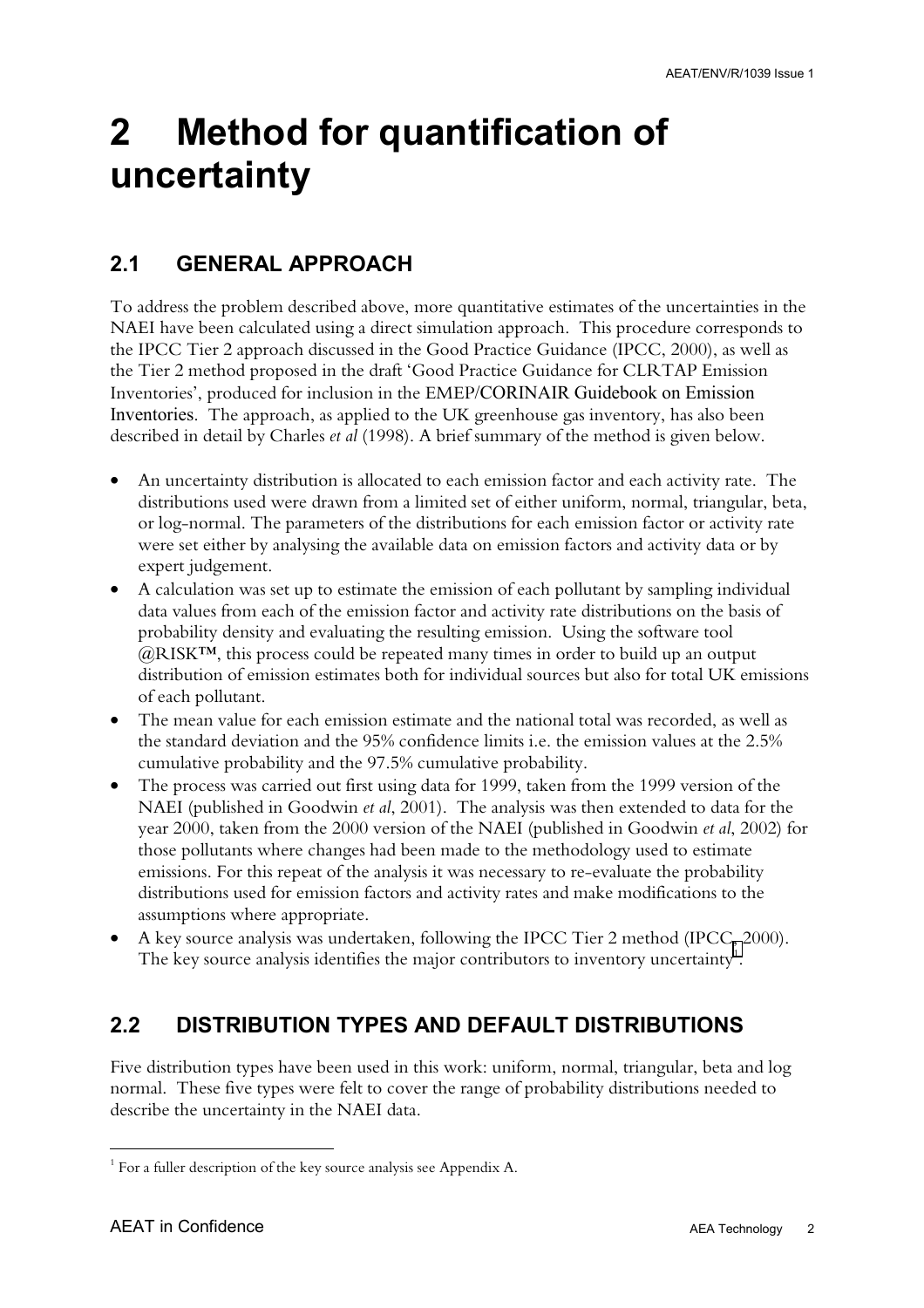<span id="page-9-0"></span>a) Uniform distributions are defined using the form **Uniform (minimum, maximum)** and describe a distribution with an equal probability of any value between the minimum and maximum. This type of distribution is used relatively infrequently, being considered most applicable for those parameters which are considered very uncertain within a fairly limited range relative to the mean value.

b) Normal distributions are defined using the form **Normal (mean, standard deviation)** and describe a normal distribution having those parameters. This type of distribution has been used as the standard type for parameters considered to have a symmetrical uncertainty distribution and a fairly limited range relative to the mean value.

c) Triangular distributions are defined using the form **Triangular (minimum, most likely, maximum**) and describe a triangular distribution with probability highest at the most likely value and equal to zero at the minimum and maximum. This type of distribution has been used for parameters considered to have an asymmetrical uncertainty distribution and a fairly limited range relative to the mean value.

d) Beta distributions are defined using the form **Beta (minimum, most likely, mean, maximum)** and describe beta distributions with the defined parameters. This type of distribution is used for asymmetrical distributions with wider ranges relative to the mean value compared with the triangular distribution.

e) Lognormal distributions are defined using the form **Lognormal (mean, standard deviation)** and describe lognormal distributions with the defined parameters. This type of distribution is used for asymmetrical distributions with very wide ranges relative to the mean value compared with the triangular and beta distributions.

The distributions used in the work are always specified so that the mean value is equal to 1 since the calculations are performed by multiplying the output from each distribution by the fixed emission factor or activity rate normally used in the NAEI.

For parameters with very high levels of uncertainty, a small number of default distributions have been used to model uncertainty. In most cases one of the following beta or lognormal distributions is used.

- Beta (0.5,0.75,1,2)
- Beta  $(0.3, 0.5, 1.3)$
- Beta  $(0.2, 0.5, 1, 5)$
- Lognormal (1,1.725)

These four distributions are used in most cases where uncertainty in parameters is estimated by the inventory compiler to be a factor of two or worse. The lognormal distribution was chosen because the central 95% of values obtained using it showed a range of two orders of magnitude  $(0.05-5)$ .

#### **2.3 UNCERTAINTY DUE TO MISSING SOURCES**

The direct simulation method described in section 2.1 is useful for investigating the likely impact of uncertainties in emission estimates. It is not, however, helpful for identifying the likelihood of important sources being omitted from the inventory. While in the long run, continued emission inventory research complemented by inventory verification are needed to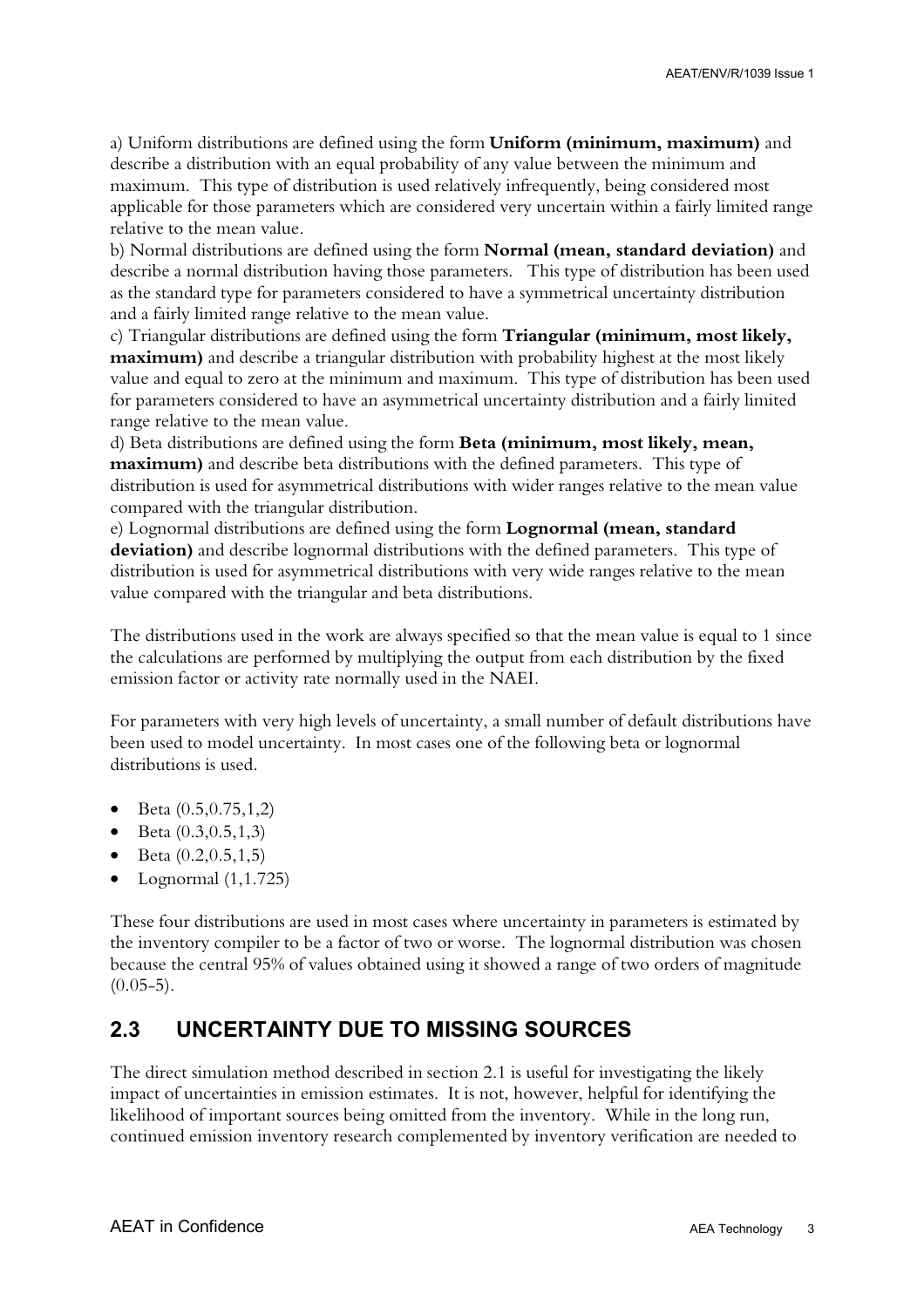ensure that the NAEI is complete, this paper considers what sources are currently being omitted and whether these sources are likely to be significant.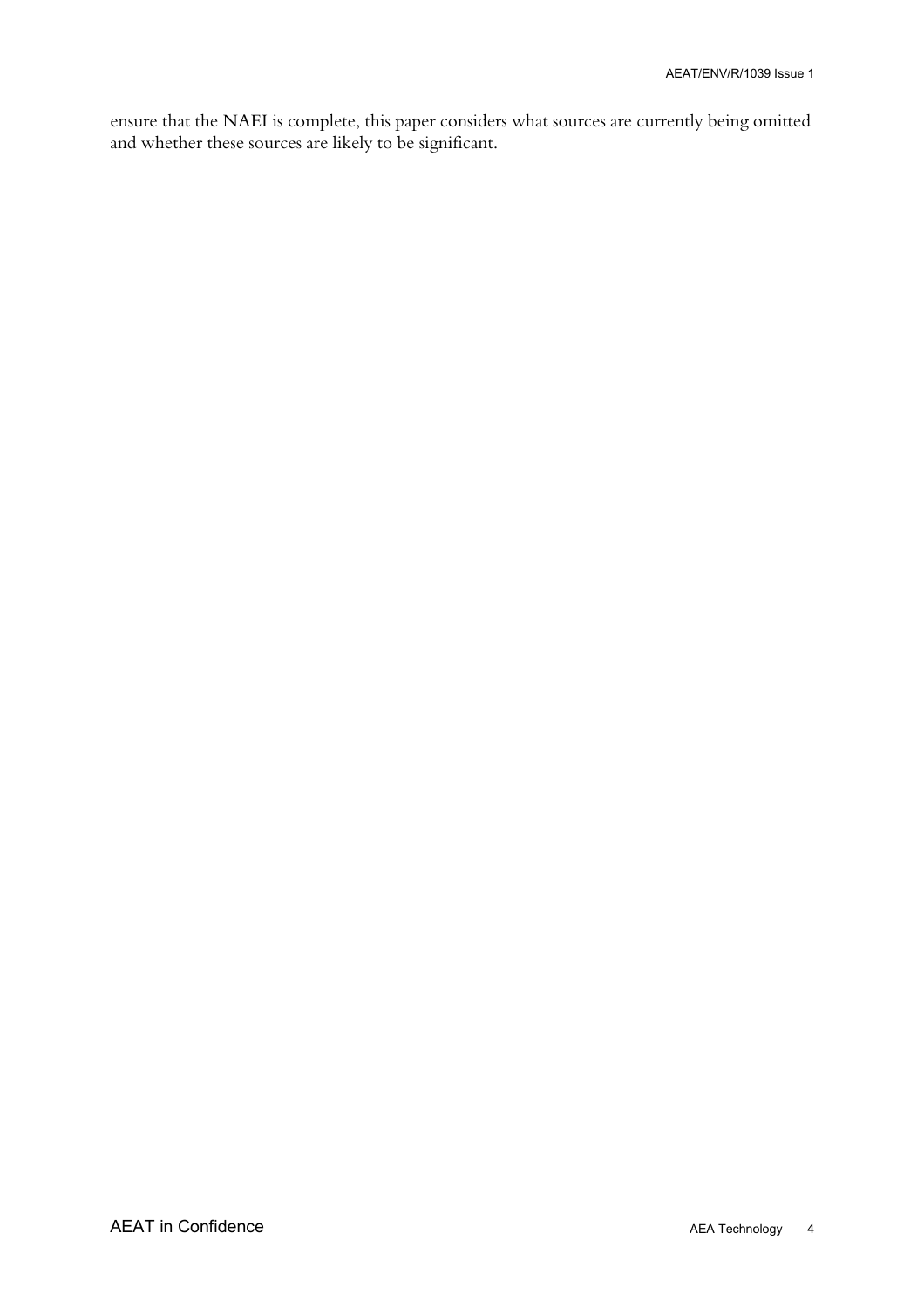## <span id="page-11-0"></span>**3 Assumptions used in the analysis**

### **3.1 GENERAL**

Emission estimates are generally calculated by applying an emission factor to an appropriate activity statistic.

That is:

 $Emission = Factor \times Activity$ 

In such cases, uncertainty in the emission estimate derives from uncertainty in both the emission factor and the activity rate used in the calculation. In some cases, however, emission estimates are supplied directly by outside bodies (e.g. process operators, regulators, trade associations) and the emission factors and activity data or other parameters used to generate these emission estimates are not known to us. In these cases, the emission estimate still has to be converted to an emission factor and activity rate so that it can be incorporated within the NAEI database format. For example, emissions from copper refining are available in the Environment Agency's Pollution Inventory and are converted to emission factors by dividing the emission estimates by refined copper production given in the British Geological Survey publication 'UK Mineral Statistics'. In cases such as these, the emission estimate is not affected by uncertainty in the activity rate and any uncertainty in this parameter is ignored. Instead, an uncertainty distribution is selected for the emission factor which reflects the uncertainty in the original emission estimate.

### **3.2 FUELS**

Fuel use data are obtained from the Digest of UK Energy Statistics, published annually (most recent publication was DTI, 2001)

Uncertainty in fuel statistics has been represented using normal distributions. The distribution parameters are taken from Salway *et al*, 2001 and were estimated based from the statistical differences data in DTI (1996). Appendix A gives further details of the distributions used for each fuel type. It should be noted that the uncertainty estimates given are for the uncertainty in total consumption of each fuel type. Although in reality the uncertainty in estimates of fuel used in the detailed sectors included in the NAEI (such as domestic, public services etc.) could be more or less uncertain, this is assumed not to be the case. Instead, the activity data for each data are assumed to be fully correlated with the overall uncertainty.

### **3.3 NON FUEL ACTIVITY DATA**

Non fuel activity data may be split into the following categories: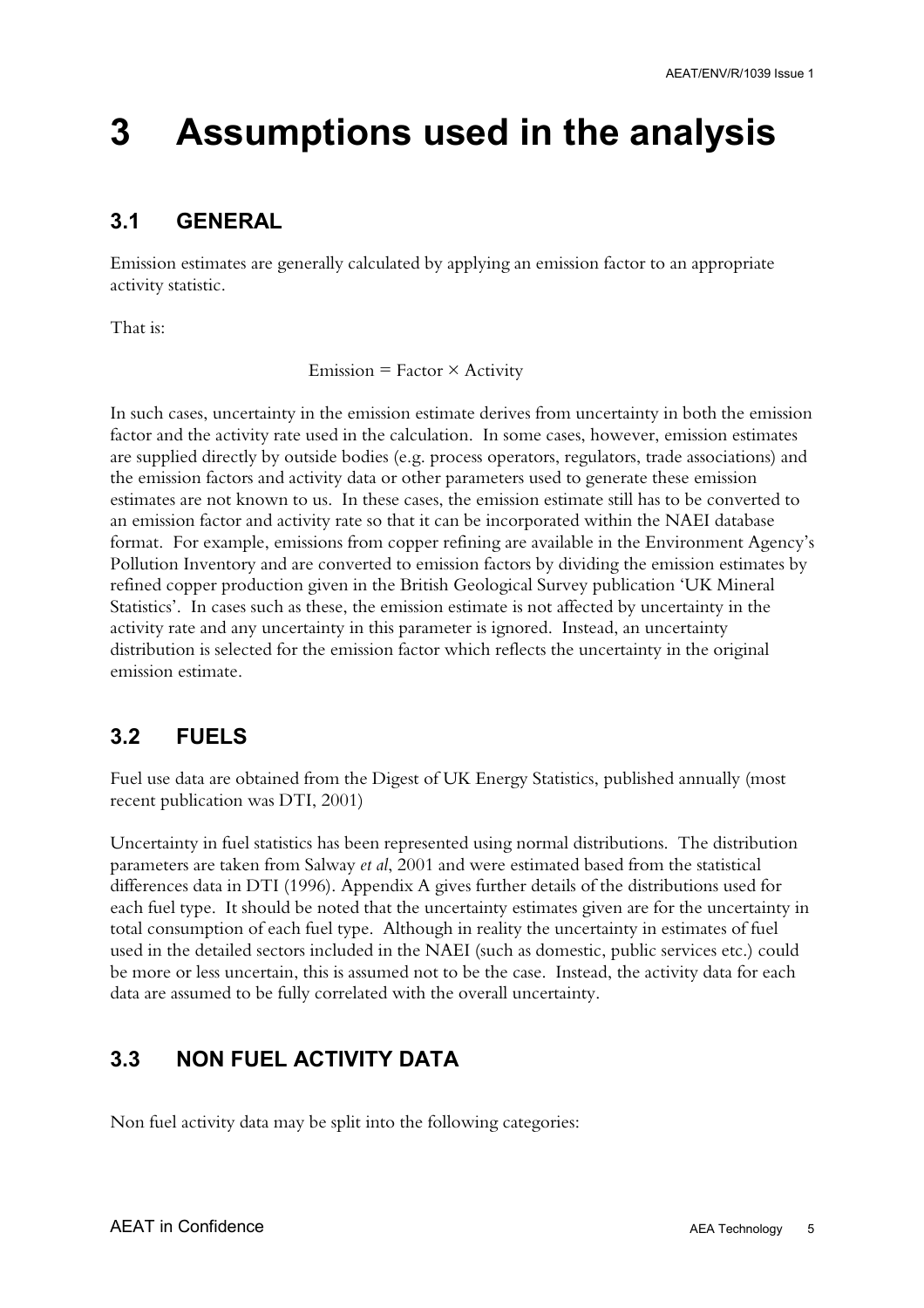- <span id="page-12-0"></span>• Government or other 'official' statistics, such as those obtained from standard references such as the Annual Abstract of Statistics or the UK Minerals Yearbook;
- Activity data collected routinely by trade associations or other industry representatives;
- Estimates provided on an ad-hoc basis by trade associations or other industry representatives;
- Estimates made by members of the inventory team

In addition, activity data may be divided into data which accurately describe the activity which causes the emission e.g. paint consumption for solvent emissions from paint use, and 'surrogate' activity data which are assumed to be related to the activity giving rise to the emission e.g. population is assumed to be directly proportional to the use of consumer products such as polishes and detergents.

In general, official statistics have been assumed to be subject to very limited uncertainty (typically normally distributed with a standard deviation equal to 0.005% of the mean). Uncertainty associated with other non-fuel activity data has been estimated on a case by case basis by NAEI experts. It is recommended that, in future, organisations providing data be asked for their assessments of the uncertainty in the data they provide. Estimates of activity levels made by members of the inventory team are generally consider to be more uncertain than estimates provided by industry, although as with industry data, assessment of uncertainty is on a case by case basis.

### **3.4 EMISSION FACTORS**

Uncertainty estimates for emission factors are largely based on expert judgement although in some cases, such as road transport and stationary combustion sources, distributions have been chosen which reflect the range of reported emission factors. The expert judgements have been provided by AEA Technology staff involved in the generation of the NAEI as shown below:

| Expert        | Pollutants/sources considered                     |
|---------------|---------------------------------------------------|
| Peter Coleman | Persistent organic pollutants                     |
| Chris Dore    | Ammonia (non-agricultural)                        |
| Tim Murrells  | Road transport                                    |
| Neil Passant  | NMVOC, $PM_{10}$ , metals, benzene, 1,3-butadiene |
| Geoff Salway  | NOx, SO <sub>2</sub> , CO, HCl                    |

Some literature sources have been useful, providing either expert judgements made by other inventory workers, or background data which have been considered when deciding what uncertainty distributions to use. The major sources are listed in Table 1.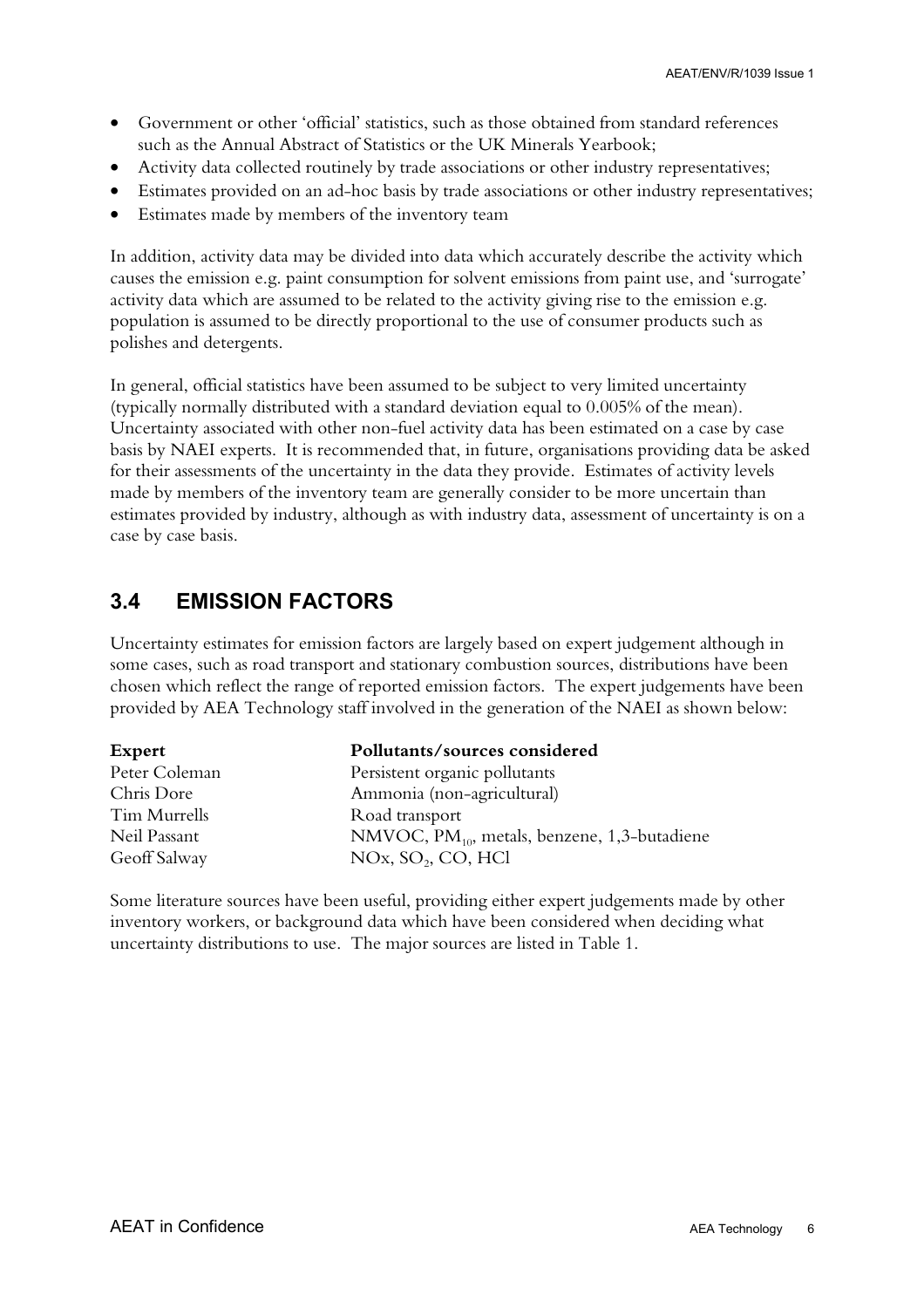| Source                  | Comments                                                      |
|-------------------------|---------------------------------------------------------------|
| <b>US EPA, 2001</b>     | The US EPA compilation of emission factors, which             |
|                         | includes data quality ratings for emission factors and, in    |
|                         | some cases, ranges for emission factors                       |
| EMEP/CORINAIR, 2000     | The EMEP/CORINAIR Emission Inventory Guidebook                |
|                         | which includes data quality ratings for emission factors and, |
|                         | in some cases, ranges for emission factors                    |
| Simpson et al, 1999     | Includes discussion of uncertainty in emission estimates for  |
|                         | natural sources of NMVOC.                                     |
| Sutton et al, 2000      | Gives ranges for estimates of emissions of ammonia from       |
|                         | non-agricultural sources                                      |
| Smith, 1987             | Gives ranges of metal contents of coals                       |
| Passant, 2002           | Includes discussion of species profiles used to generate      |
|                         | NAEI emission estimates for benzene and 1,3-butadiene         |
| CPL Laboratories, 2002  | Results of measurement of emission factors for domestic       |
|                         | combustion of coal and wood, including estimates of           |
|                         | uncertainty                                                   |
| Misselbrook, 1999       | Estimation of uncertainty in estimates of ammonia emitted     |
|                         | from agricultural sources                                     |
| Passant et al, 2002     | Review of emission factors for particulate matter and heavy   |
|                         | metal emissions from industrial processes                     |
| Thistlethwaite, 2002(a) | Results of measurement of emission factors for industrial     |
|                         | wood combustion including discussion of uncertainty           |
| Thistlethwaite, 2002(b) | Results of measurement of emission factors for a small, coal- |
|                         | fired, boiler including discussion of uncertainty             |
| Wood, 1996              | Analyses of metal contents of liquid fuels involving between  |
|                         | 2 and 4 results for each fuel/metal combination               |
| DNV Technica, 1992      | Gives ranges for metal contents of orimulsion, heavy fuel oil |
|                         | and UK coal                                                   |
| Lloyd's Register, 1995  | Includes data on metal contents of three samples each of gas  |
|                         | oil and fuel oil                                              |
| Barlow et al, 2001      | Gives ranges of measured emission factors for road transport  |

**Table 1 Literature sources consulted as part of the analysis**

Industrial trade associations and industrial process operators provided a final source of expert opinion, a small number of contacts being made in order to obtain information on the uncertainty in emission estimates provided directly by industry.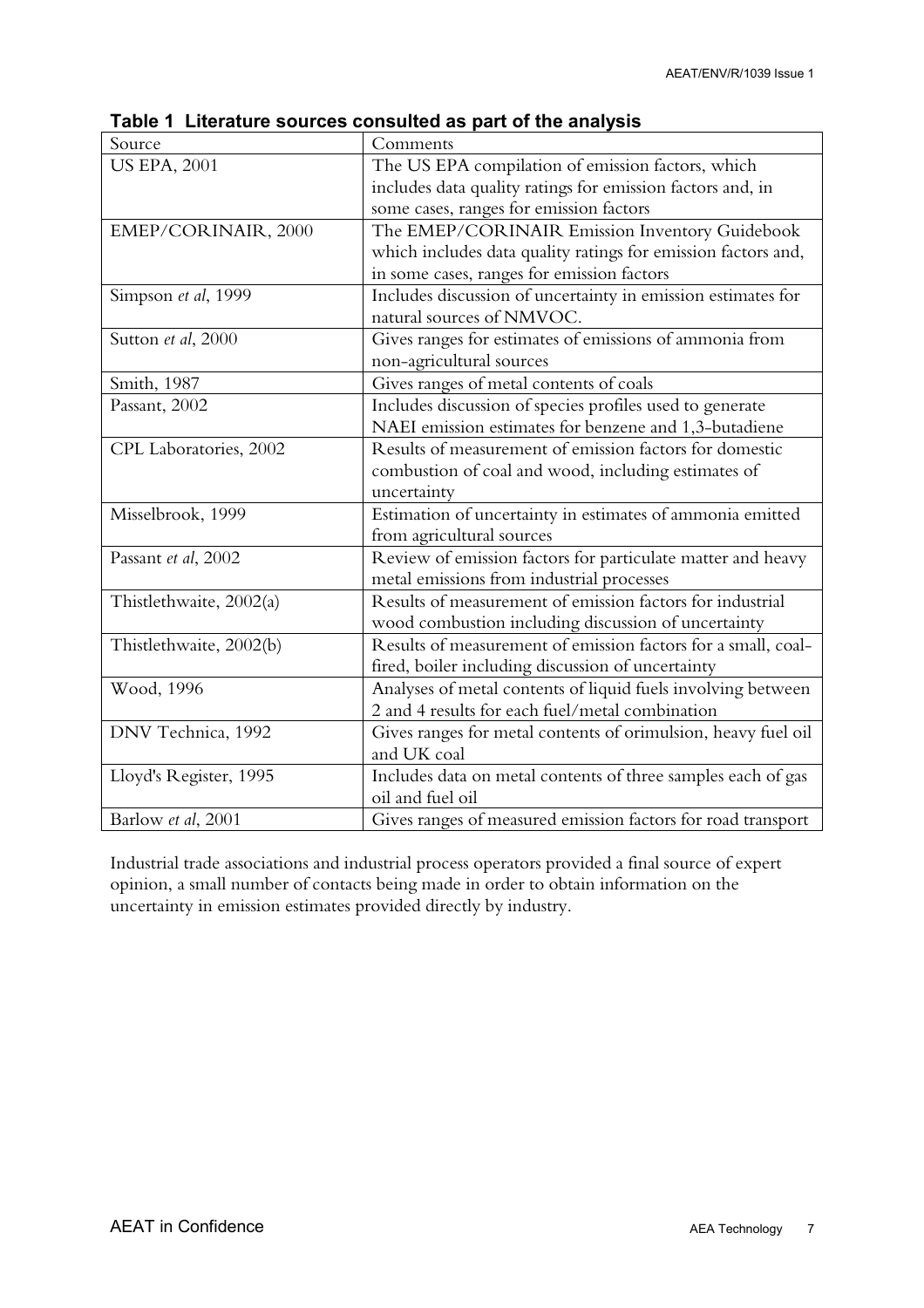## <span id="page-14-0"></span>**4 Results**

### **4.1 UNCERTAINTY IN NAEI ESTIMATES**

Results of the analysis are summarised in Tables 2 to 6. These tables give the mean emission estimate for each pollutant, as well as the 95% confidence limits. The standard deviation (SD in the tables) and the 95% limit as a percentage of the mean are also shown. A number of pollutants have been excluded from the uncertainty analysis - this was because the inventories for these pollutants are currently very crude. A sophisticated uncertainty analysis was therefore inappropriate. These pollutants are short-chain chlorinated paraffins and polybrominated diphenyl ethers. The level of uncertainty in these inventories will be very high and certainly no better than that obtained for other heavy metals and persistent organic pollutants. As a rough guide, the uncertainty could be expressed as one order of magnitude either way (i.e. -90% to +1000% of the mean).

Key sources, identified using the IPCC Tier 2 method, are listed in Appendix A.

| Pollutant          |      | Year Mean | 95% limits     | S.D. | $ 95\%$ limits as  |
|--------------------|------|-----------|----------------|------|--------------------|
|                    |      |           |                |      | % of mean          |
| Hydrogen chloride  | 1999 | 98.1      | $80.4 - 116$   | 9.0  | $+/- 18%$          |
| Ammonia            | 1999 | 348       | $284 - 417$    | 34   | $+20\%$ / - 18%    |
| Ammonia            | 2000 | 320       | $262 - 383$    | 31   | $+ 19\% / - 18\%$  |
| Oxides of nitrogen | 1999 | 1605      | 1497 - 1718    | 57   | $+/- 7\%$          |
| Oxides of nitrogen | 2000 | 1525      | $1421 - 1634$  | 54   | $+/- 7\%$          |
| Sulphur dioxide    | 1999 | 1187      | $1149 - 1225$  | 19   | $+/- 3%$           |
| Sulphur dioxide    | 2000 | 1156      | 1117 - 1197    | 21   | $+4\%$ / $-3\%$    |
| Volatile organic   | 1999 | 1744      | $1583 - 1935$  | 93   | $+11\%$ / - 9%     |
| compounds          |      |           |                |      |                    |
| Volatile organic   | 2000 | 1678      | 1520 - 1866 91 |      | $+11\%$ / - 9%     |
| compounds          |      |           |                |      |                    |
| 1,3-butadiene      | 1999 | 6.17      | $5.04 - 7.44$  | 0.61 | $+21\%$ / - 18%    |
| Benzene            | 1999 | 29.7      | $24.1 - 35.9$  | 3.0  | $+21\%$ / - 19%    |
| Benzene            | 2000 | 16.5      | $12.7 - 21.0$  | 2.2  | $+28\%$ / $-23\%$  |
| Carbon monoxide    | 1999 | 4760      | $3898 - 5747$  | 472  | $+21\%$ / - 18%    |
| Carbon monoxide    | 2000 | 4179      | $3345 - 5140$  | 456  | $+23\%$ / - $20\%$ |

**Table 2 Results of uncertainty analysis for gaseous pollutants (emissions in ktonnes)**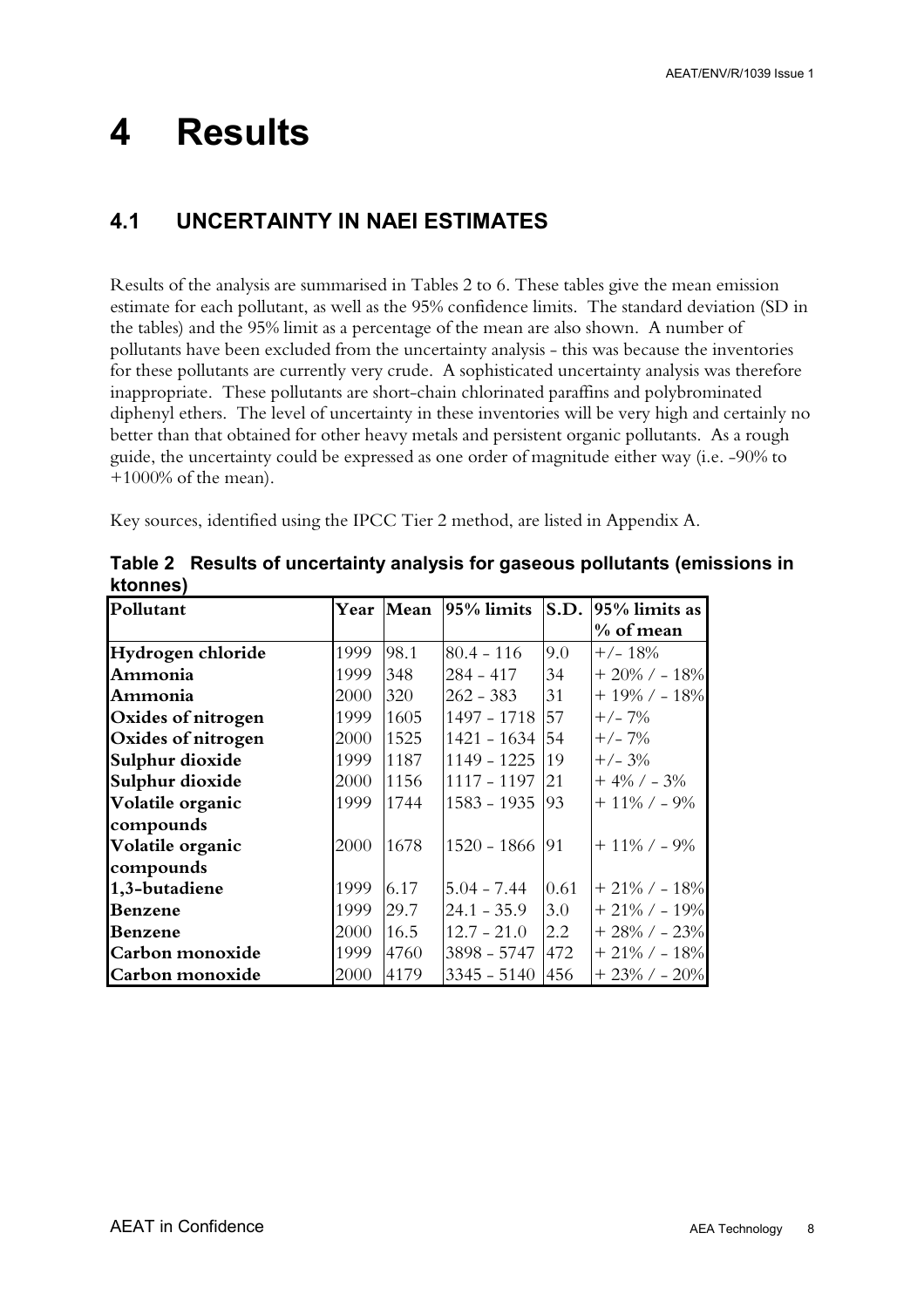| Pollutant          |      |      |               |     | Year Mean   95% limits   S.D.   95% limits as |
|--------------------|------|------|---------------|-----|-----------------------------------------------|
|                    |      |      |               |     | $\%$ of mean                                  |
| <b>Black smoke</b> | 1999 | 271  | $136 - 476$   | -89 | $+76\%$ / $-50\%$                             |
| $PM_{0.1}$         | 1999 | 31.9 | $27.8 - 36.5$ | 2.2 | $+ 14\% / - 13\%$                             |
| $PM_1$             | 1999 | 77.0 | $66.2 - 91.2$ | 6.7 | $+ 18\% / - 14\%$                             |
| $PM_{2.5}$         | 1999 | 107  | $90.3 - 136$  | 13  | $+27\%$ / - 16\%                              |
| $PM_{10}$          | 1999 | 186  | 150 - 276     | 39  | $+48\%$ / - 19%                               |
| $PM_{10}$          | 2000 | 172  | $138 - 259$   | 38  | $+51\%$ / $-20\%$                             |

**Table 3 Results of uncertainty analysis for particulate matter (emissions in ktonnes)**

#### **Table 4 Results of uncertainty analysis for heavy metals (emissions in tonnes)**

| Pollutant     |      |      |                 |      | Year Mean 95% limits S.D. 95% limits as |
|---------------|------|------|-----------------|------|-----------------------------------------|
|               |      |      |                 |      | % of mean                               |
| Arsenic       | 1999 | 46.8 | $29.2 - 76.4$   | 13   | $+63\%$ / - 38%                         |
| Arsenic       | 2000 | 34.6 | $ 21.0 - 58.8 $ | 9.7  | $+70\%$ / - 39%                         |
| Beryllium     | 2000 | 16.2 | $4.87 - 48.5$   | 13   | $+$ 199% / - 70%                        |
| Cadmium       | 1999 | 6.47 | $4.68 - 9.45$   | 1.4  | $+46\%$ / - 28%                         |
| Cadmium       | 2000 | 5.22 | $4.03 - 6.93$   | 0.74 | $+33\%$ / $-23\%$                       |
| Chromium      | 1999 | 66.7 | $51.7 - 90.3$   | 10   | $+35\%$ / $-23\%$                       |
| Chromium      | 2000 | 62.8 | $53.4 - 73.4$   | 5.1  | $+$ 17% / - 15%                         |
| Copper        | 1999 | 59.1 | $44.3 - 82.1$   | 11   | $+39\%$ / - 25%                         |
| Copper        | 2000 | 45.7 | $35.3 - 65.0$   | 8.8  | $+42\%$ / - 23%                         |
| Lead          | 1999 | 553  | $474 - 740$     | 82   | $+34\%$ / - 14%                         |
| Lead          | 2000 | 496  | $452 - 552$     | 26   | $+ 11\% / - 9\%$                        |
| Manganese     | 2000 | 303  | $65.9 - 1120$   | 340  | $+270\%$ / - 78%                        |
| Mercury       | 1999 | 8.53 | $6.21 - 11.6$   | 1.4  | $+36\%$ / - 27%                         |
| Mercury       | 2000 | 8.54 | $6.26 - 11.6$   | 1.4  | $+36\%$ / $-27\%$                       |
| <b>Nickel</b> | 1999 | 147  | $98.4 - 213$    | 29   | $+44\%$ / $-33\%$                       |
| <b>Nickel</b> | 2000 | 115  | $80.8 - 161$    | 21   | $+40\%$ / $-30\%$                       |
| Selenium      | 1999 | 44.3 | $20.1 - 127$    | 36   | $+$ 186% / - 55%                        |
| Selenium      | 2000 | 49.9 | $29.8 - 85.3$   | 15   | $+71\%$ / - 40%                         |
| Tin           | 2000 | 74.4 | $10.5 - 301$    | 96   | $+305\%$ / $-86\%$                      |
| Vanadium      | 1999 | 225  | $110 - 428$     | 85   | $+90\%$ / $-51\%$                       |
| Vanadium      | 2000 | 157  | $81.8 - 289$    | 55   | $+84\%$ / - $48\%$                      |
| Zinc          | 1999 | 442  | $282 - 699$     | 120  | $+58\%$ / - 36%                         |
| Zinc          | 2000 | 336  | $234 - 525$     | 88   | $+56\%$ / - $31\%$                      |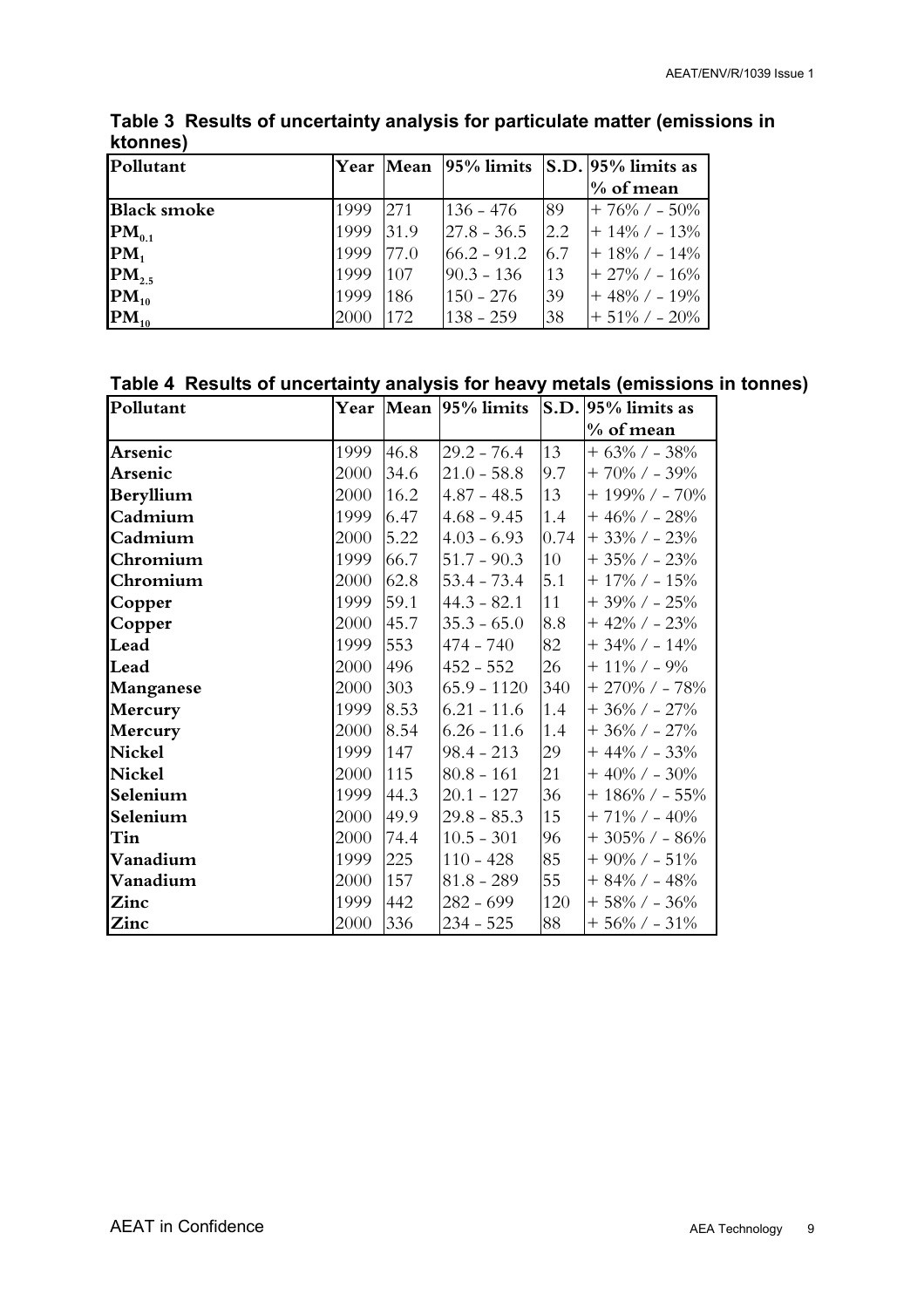| Pollutant                 |      |      | Year Mean 95% limits |            | $ S.D. $ Range as % of |
|---------------------------|------|------|----------------------|------------|------------------------|
|                           |      |      |                      |            | mean                   |
| Benzo[a]pyrene            | 1999 | 15.9 | $6.39 - 40.2$        | 10         | $+ 154\%$ / - 60%      |
| Hexachlorobenzene         | 1999 | 786  | $299 - 1870$         | <b>400</b> | $+ 138\% / - 62\%$     |
| Lindane                   | 1999 | 33.2 | $7.7 - 126$          | 40         | $+278\%$ / - 77%       |
| Polychlorinated biphenyls | 1999 | 2.07 | $1.23 - 2.99$        | 0.49       | $+45\%$ / $-40\%$      |
| <b>Dioxins</b>            | 1999 | 346  | $ 213 - 646$         | 125        | $+87\%$ / $-38\%$      |
| Pentachlorophenol         | 1999 | 482  | $121 - 1230$         | 293        | $+ 155\%$ / $- 75\%$   |

#### **Table 5 Results of uncertainty analysis for persistent organic pollutants (emissions in tonnes except dioxins where units are grammes TEQ)**

#### **Table 6 Results of uncertainty analysis for base cations (emissions in ktonnes)**

| Pollutant |           |      |  | $ Year Mean 95\%$ limits $ S.D. Range$ as % of $ $                                 |
|-----------|-----------|------|--|------------------------------------------------------------------------------------|
|           |           |      |  | mean                                                                               |
| Calcium   |           |      |  | $\begin{bmatrix} 2000 & 7.52 & 3.71 & -18.4 & 4.6 & + 145\% & -51\% \end{bmatrix}$ |
| Magnesium |           |      |  | $\left 2000\right 0.958\right 0.622 - 1.71\left 0.33\right  + 78\%$ / $-35\%$      |
| Potassium | 2000      | 2.16 |  | $0.821 - 6.69$ 1.9 + 209% / - 62%                                                  |
| Sodium    | 2000 1.18 |      |  | $\left  0.698 - 2.41 \right  \left  0.52 \right  + 105\%$ / - 41%                  |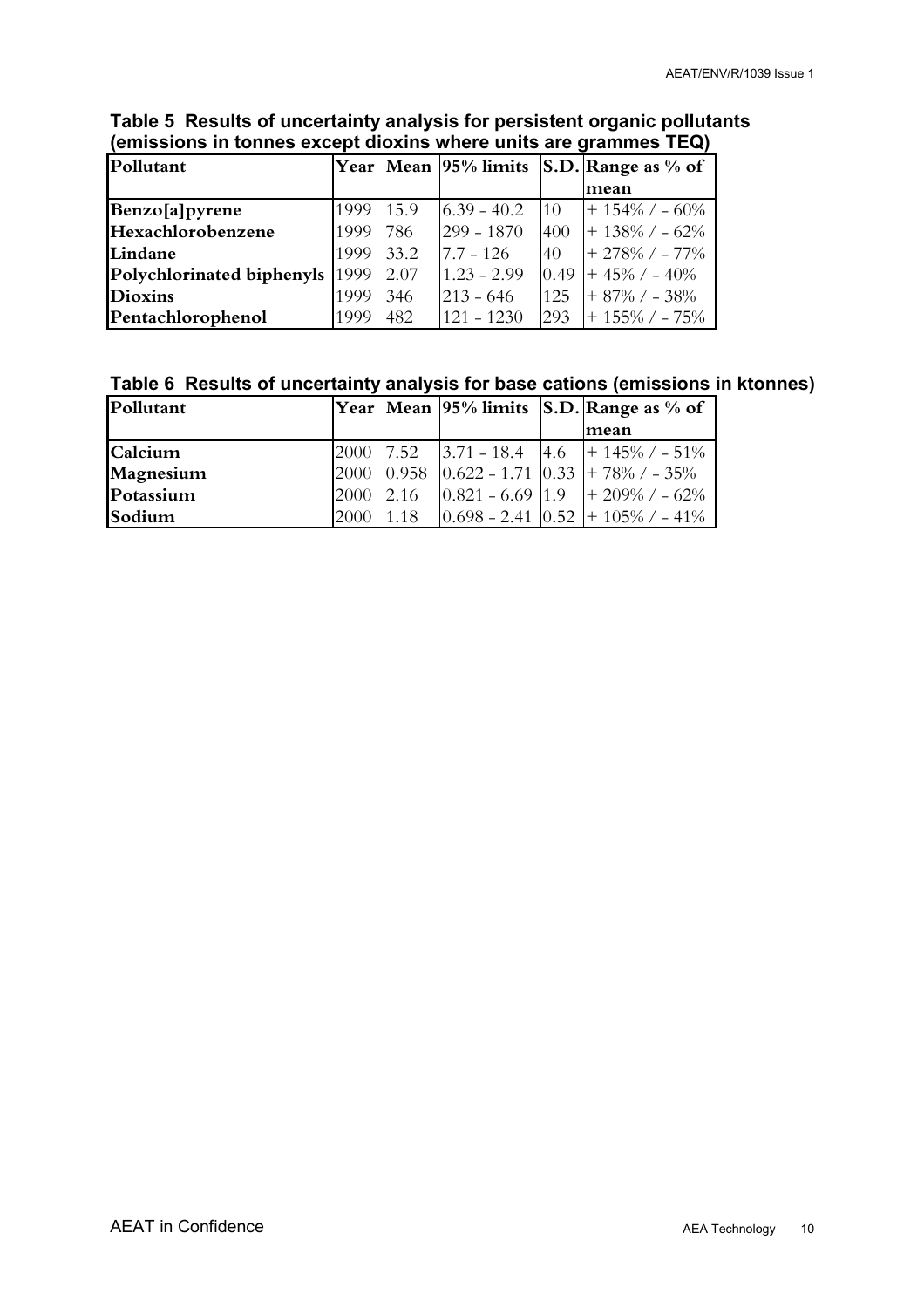#### <span id="page-17-0"></span>**4.2 MISSING SOURCES**

An attempt has been made to identify sources which are, potentially, omitted from the NAEI. This has been done mainly by checking whether, for each source category used in the NAEI, all pollutants of interest are included. For example, clinical waste incinerators are included in the NAEI for many pollutants but not for NMVOC, selenium, vanadium, benzene and 1,3 butadiene and the possibility exists that releases of these pollutants do actually occur. A small number of additional sources which are not considered in the NAEI for any pollutants have also been identified. A full list of source/pollutant combinations which are not included in the NAEI and which should be considered for inclusion is given in Appendix B. It must be stressed that none of these 'missing' sources is considered significant (i.e. none are expected to increase the inventory for any pollutant by more than a few percent). However, since in many cases it would be relatively easy to include emission estimates in the next revision of the NAEI, it is recommended that this is done.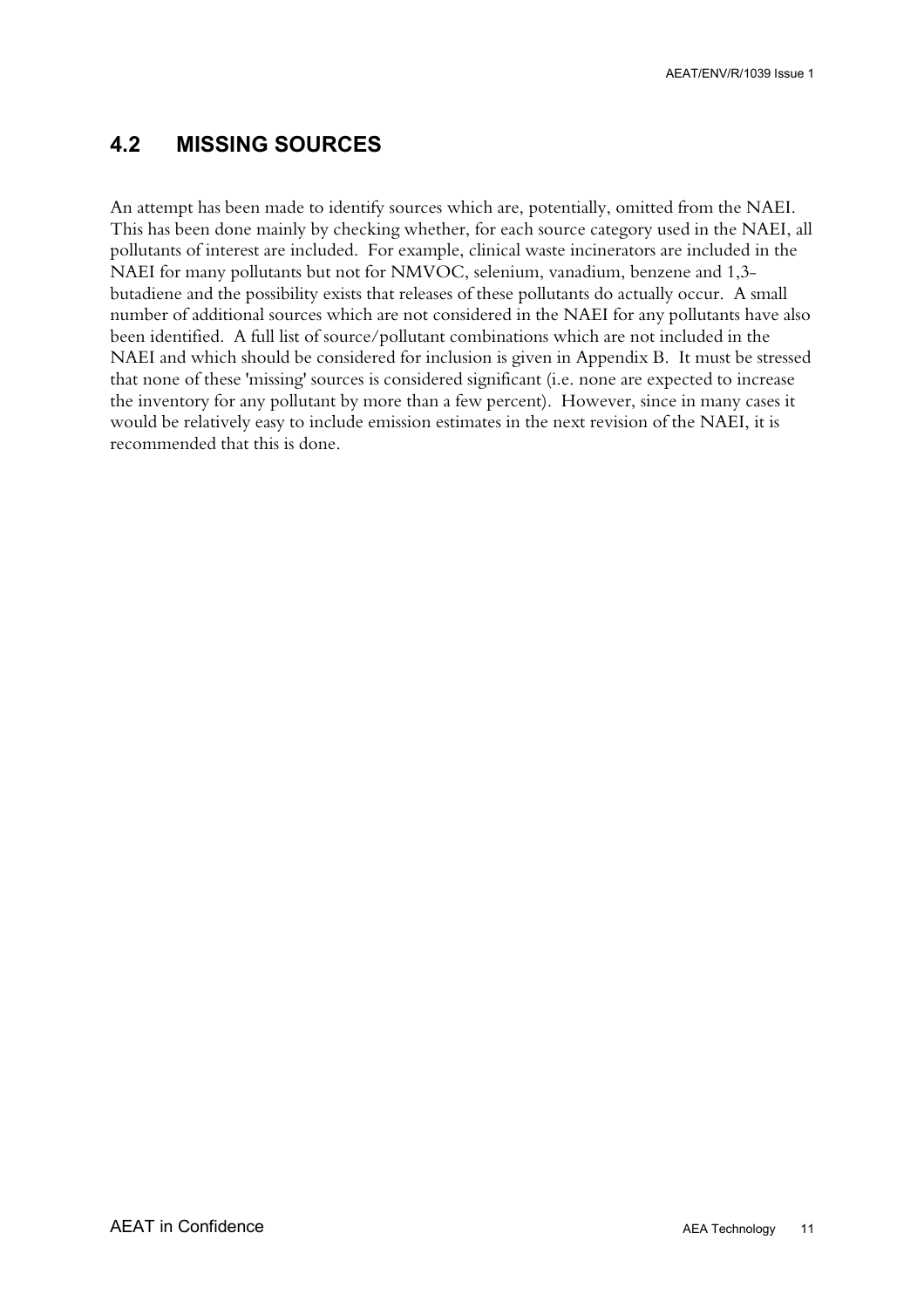## <span id="page-18-0"></span>**5 Discussion**

The uncertainty in inventories, when expressed relative to the mean value, differ widely, from  $+/- 3\%$  for sulphur dioxide in the 1999 version of the NAEI to  $+278\%$  & -77% of the mean for lindane. It must be noted that the uncertainty estimates quoted in this report relate to the uncertainty in the national annual emission totals only, and should not be applied to emissions of a given pollutant from individual source sectors or to sub-national emission estimates made using national emission inventory data. In general, the uncertainty in these cases would be expected to be higher than the national emission totals although no analysis has been carried out to confirm this.

In general, sources of gaseous pollutant emissions are better characterised and hence the inventories for gaseous pollutants are less uncertain than the inventories for particulate matter and metals, which, in turn, are less uncertain than the inventories for persistent organic pollutants and base cations. This ordering of uncertainty was expected and was, by and large, already embodied in the expert judgements previously used to express uncertainty (most recently in Goodwin *et al*, 2001). The differences in the uncertainty for the various inventories can be explained by the level of resource used to compile the inventory and the volume and quality of activity data and emission factors which are then available. Table 7 assesses these factors for selected inventories.

| Pollutant       | Resourcing | Data         | Data quality | Inventory quality |
|-----------------|------------|--------------|--------------|-------------------|
|                 | level      | availability |              |                   |
| SO <sub>2</sub> | High       | High         | High         | High              |
| $NO_{x}$        | High       | High         | High         | High              |
| <b>NMVOC</b>    | High       | High         | High         | High              |
| HCl             | Low        | Medium       | High         | Medium            |
| $PM_{10}$       | High       | Medium       | Medium       | Medium            |
| C <sub>d</sub>  | Medium     | Medium       | Medium       | Medium            |
| Se              | Low        | Low          | Low          | Low               |
| Dioxins         | High       | Low          | Low          | Low               |
| B[a]P           | High       | Low          | Low          | Low               |
| <b>HCB</b>      | Low        | Low          | Low          | Low               |
| Ca              | Low        | Low          | Low          | Low               |

**Table 7. Assessment of the level and quality of resources and data used to generate NAEI pollutant inventories and their influence on inventory quality**

Table 7 does indicate that, in cases where the level of uncertainty in an inventory is assessed as 'low' or 'medium', this can be due to scarcity of data, poor data quality, low resource levels, or a combination of these factors. This suggests that it is more difficult to improve some inventories than others. For example, the inventories for hydrogen chloride and selenium do not receive as much resource as do the inventories for sulphur dioxide, and it is likely that significant improvements could be made to these inventories even with limited additional resources. In comparison, the inventories for dioxins and benzo[a]pyrene have received high levels of resource but, due to the paucity of good data, are still very uncertain and considerable additional resources would be needed in order to make any improvement at all. On the other hand, the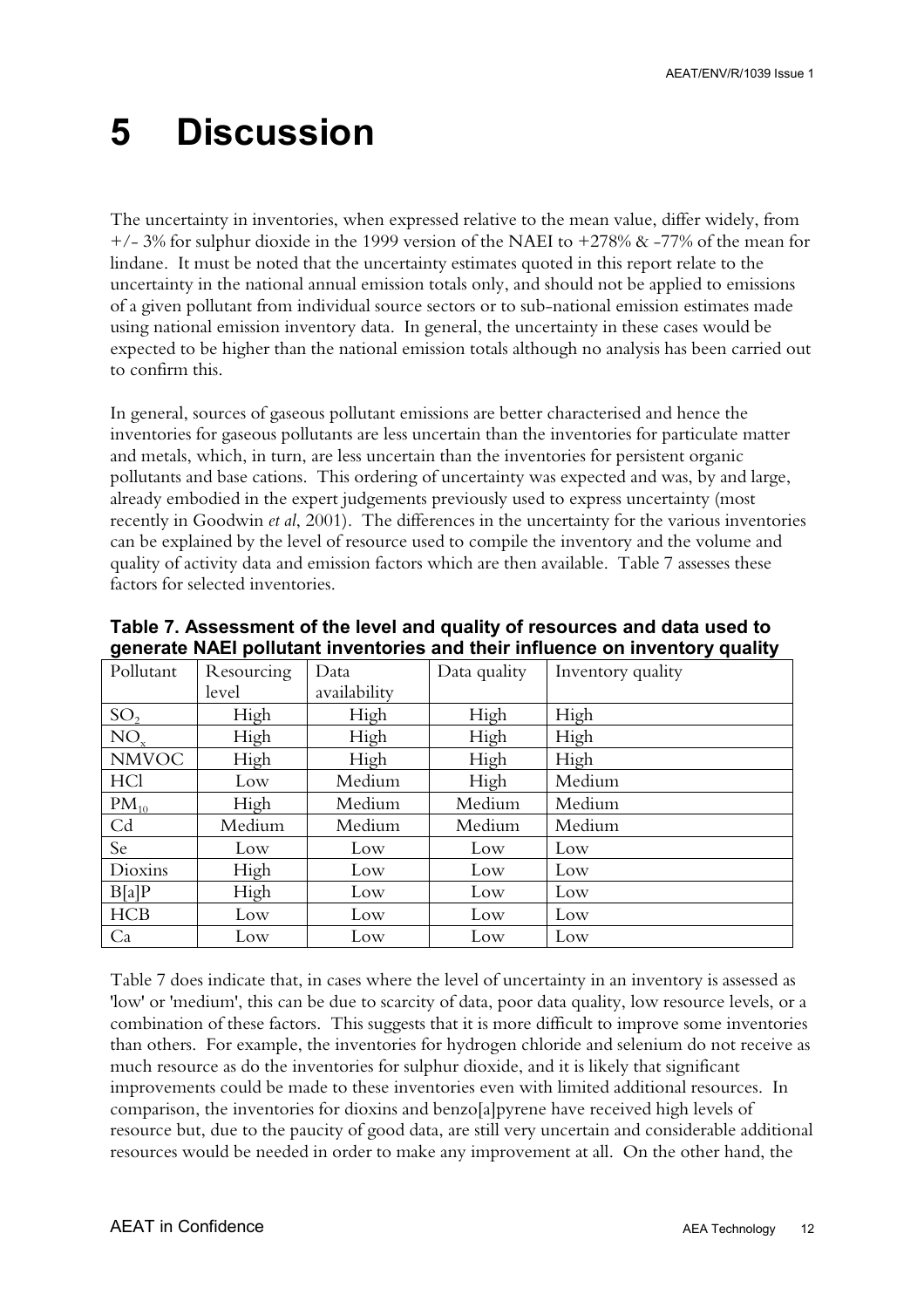inventories for dioxins and benzo[a]pyrene might be considered 'more important' than those for hydrogen chloride or selenium and therefore improvement of these inventories might be considered more desirable.

The picture given above for inventories is also true within each inventory i.e. there will be emission estimates which are uncertain, despite research, due to inadequate data and estimates which are uncertain due to a lack of research. It is likely that the latter can be improved more cost-effectively.

Research can involve either a) measurement of emission factors or other parameters by means of laboratory-based experiments or in-situ measurement of emission sources, or b) desk-based studies involving consultation with industry, Government and regulators. Of these two approaches it is generally true that, while measurements can provide detailed and accurate data, they are fairly resource-intensive. Historically, many measurements have been made for emissions of gaseous pollutants, while relatively few have been made for other pollutants. While this might suggest that measurements would be desirable, it should be noted that measurement techniques commonly used for pollutants such as  $PM_{10}$  and persistent organic pollutants can give variable results when checked against standards, and that emission rates for these pollutants will vary from one process to another in any case. A single measurement exercise will usually not significantly improve the certainty in emission factors, except perhaps for sources where no measurements have previously been made. The cost of carrying out repeated measurements at a large number of sites can be prohibitive unless borne by many different organisations. In future much greater attention should be given to working with regulatory authorities involved in compliance measurement in order to explore the possibility of data sharing. In addition, a more sophisticated approach to the use of measurement-based data, including perhaps the setting up of a database of measurement-based emission factors, would help the identification of areas where new measurements would be most beneficial.

Desk-based consultation exercises can vary from simple telephone contact with a single or small number of process operators or regulatory bodies through to more extensive programmes, similar in resource needs to measurement work. In some cases, simple, cheap options could bring major benefits to inventories. For example, flat glass production is a key source for cadmium, chromium, lead, selenium and zinc. Emission estimates are very uncertain because the emission factors used are old, relate to general glass manufacture, and may be inappropriate for flat glass production. There is one UK producer and it should be a relatively minor exercise to contact the operator and obtain better data. It should also be remembered that improvements to inventories can be effected by improving activity data as well as by improving emission factors.

A further issue to consider is that emissions of most pollutants are believed to be declining as a result of environmental protection legislation and it is vital that the NAEI reflects any reductions that occur. This is especially important for pollutants such as non-methane volatile organic compounds (NMVOC), where legislation requires reductions in emissions from many industrial processes, such as industrial coatings, cleaning solvent use, and petrol stations. These reductions will play an important role toward the UK meeting internationally-agreed emission ceilings. Detailed research has to be carried out in order to provide evidence for any reductions, allowing revisions to be made to the NAEI. Similar research will be required to measure reductions in emissions of other important air pollutants such as sulphur dioxide, oxides of nitrogen, ammonia,  $PM_{10}$  and dioxins.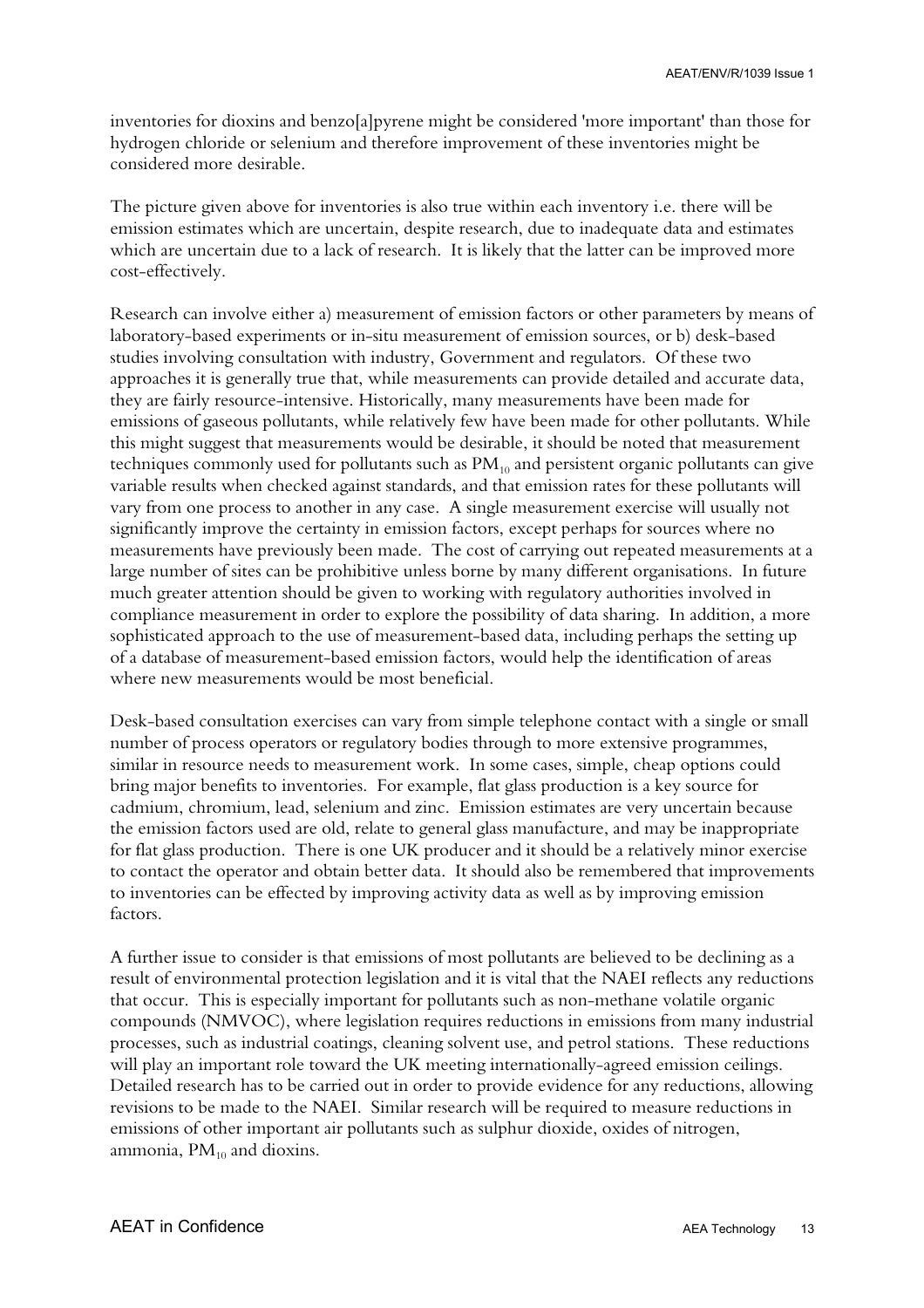Prioritisation of research is needed. It needs to take account of:

- the level of uncertainty in emission estimates;
- the relative costs of research options;
- the practicality of research options and the likelihood of the research providing improved data
- the sensitivity of the underlying policy requirements and the need to monitor emission levels or emission reductions.

Appendix C gives a method for prioritising research and gives a worked example of how this method can be used to plan a research programme. Discussion of the results of this prioritisation are given in Appendix C.

The key source analysis has identified the most important sources in terms of contribution to inventory uncertainty. Clearly, improvement of the emission estimates for these key sources should be a priority. However, it should be borne in mind that some key sources may very well be 'key' simply because it is difficult or impossible to estimate emissions accurately and that costeffective improvement of the estimates may not be possible.

The repetition of the analysis for both the 1999 and 2000 versions of the NAEI allows the investigation of whether the NAEI is improving. In fact the results for 1999 and 2000 are generally the same or similar. This, in part, reflects the fact that only relatively minor changes were made to the NAEI methodology for the 2000 version, compared with more far reaching changes in the previous two versions. For those pollutants where revisions were most widespread, e.g. metals, the changes in uncertainty between 1999 and 2000 are most significant. A similar comparison of current 'numerical' estimates and numerical estimates from 1995 (were that possible) would, we believe, show more dramatic improvements due to the investment of DEFRA in emission factor and inventory development work. Analysis of uncertainty in future versions of the NAEI will allow trends in inventory quality to be monitored. Uncertainty analysis should be carried out periodically both to monitor the impact of changes in inventory methodology but also to assess the impact on quality where inventory methods have not been updated and are potentially becoming 'out of date'.

In principle, the results of the current uncertainty analysis could be compared with expert judgements made for the 1995 version of the NAEI. In practice, the two forms of uncertainty assessment are not equivalent as can be clearly seen by comparing the results of the numerical approach with expert judgements made for the 1999 NAEI report (*ibid*), as shown in Table 8. In general the expert judgements significantly overestimated the uncertainty in inventories, although in the case of black smoke emissions, the uncertainty has previously been underestimated compared with the figures given by the current analysis.

| actailed allalyois |                  |                 |
|--------------------|------------------|-----------------|
| Pollutant          | Expert judgement | This analysis   |
| Sulphur dioxide    | $+/- 10-15%$     | $+/- 3\%$       |
| Oxides of nitrogen | $+/- 30\%$       | $+/- 7%$        |
| Volatile organic   | $+/- 30\%$       | $+11\%$ / - 9%  |
| compounds          |                  |                 |
| Ammonia            | $> +/- 30\%$     | $+20\%$ / - 18% |
| Carbon monoxide    | $+/- 40%$        | $+21\%$ / - 18% |

**Table 8 Comparison of uncertainty according to expert judgement and by detailed analysis**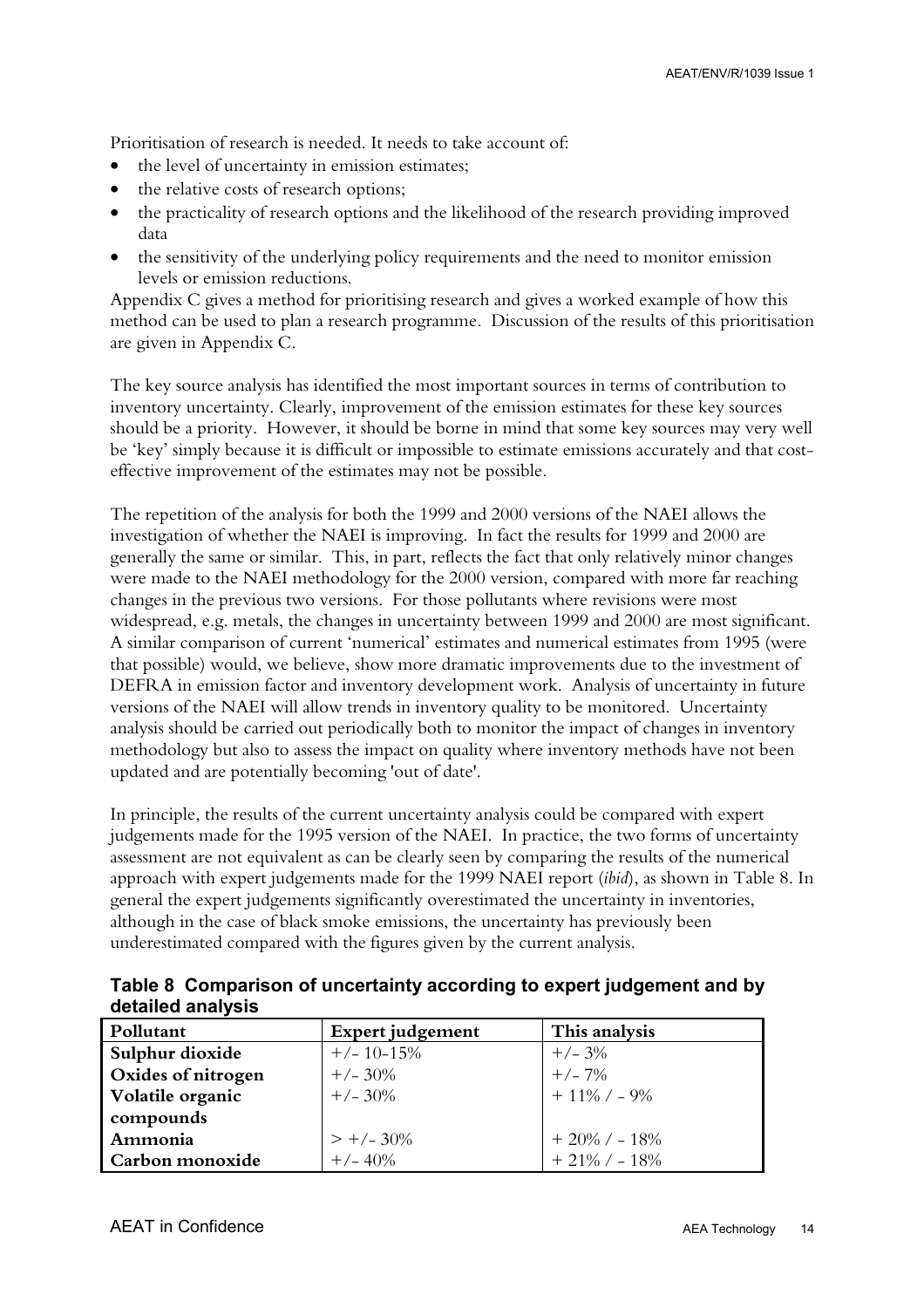| <b>Black smoke</b> | $+/- 20 - 25%$       | $+76\%$ / $-50\%$           |
|--------------------|----------------------|-----------------------------|
| $PM_{10}$          | 'high'               | $+48\%$ / $-19\%$           |
| Persistent organic | 'order of magnitude' | $+45\%$ / - 40\% to + 278\% |
| pollutants         |                      | $/ - 77\%$                  |

Further development of the uncertainty analysis methodology is required, particularly in terms of collecting more information on the characteristics of emission sources and the uncertainty in emission factors and emission estimates. One important issue which was encountered during the work was that inventory compilers often had little information on the methods used to calculate emission estimates provided directly by industry or regulators, or the uncertainties that these data are subject to. As a result of current CEN and EA work, better information is now becoming available. In the absence of firm information, it was generally necessary to assume a fairly high level of uncertainty in these data. Important sources of data include the Environment Agency's Pollution Inventory, and trade associations such as UK Offshore Operators Association (UKOOA), UK Petroleum Industry Association (UKPIA), National Sulphuric Acid Association (NSAA), British Coatings Federation (BCF) and Solvent Industry Association (SIA).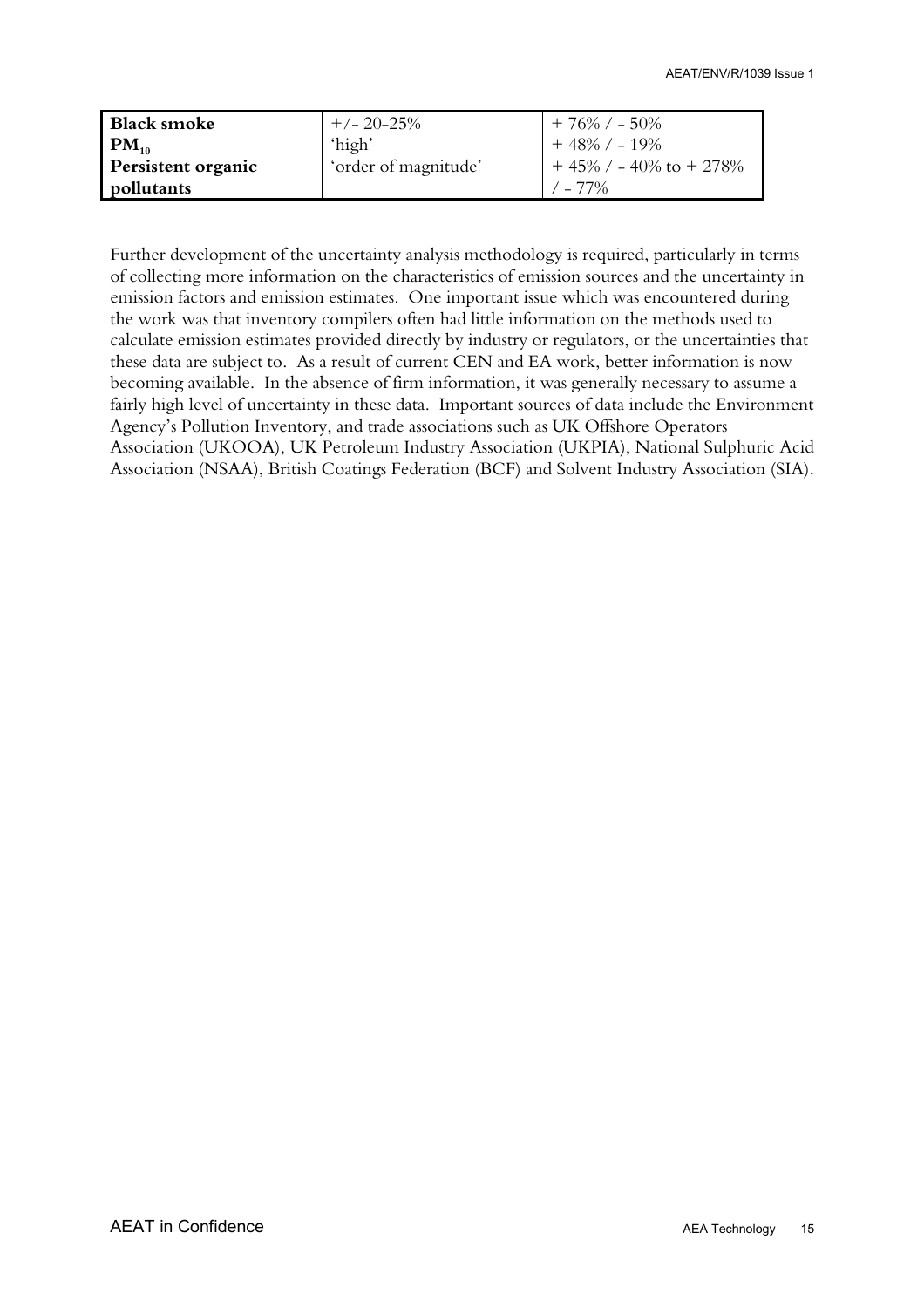## <span id="page-22-0"></span>**6 Conclusions**

The direct simulation approach to uncertainty analysis has successfully been used to quantify levels of uncertainty in the NAEI. This has shown that levels of uncertainty vary widely between pollutants, with inventories for gaseous pollutants being less uncertain than inventories for particulate matter and associated pollutants.

The repetition of the analysis for both the 1999 and 2000 versions of the NAEI did not show any major changes in inventory quality between the two. This is to be expected since the NAEI methodology did not undergo many significant changes for the 2000 version. More radical changes in the previous two versions of the NAEI are likely to have resulting in larger changes in uncertainty, although this cannot be quantified. This is because the 'expert best estimate' approach formerly used was qualitative while the current method is analytical.

Repeating the uncertainty analysis for future versions of the NAEI would allow the monitoring of trends in inventory uncertainty and would highlight key areas of uncertainty.

The uncertainty in inventories is a reflection both of the level of resource used to compile the inventory but also the quantity and quality of data which are obtained when compiling the inventory. As a result, further improvement of some inventories will be more challenging, especially in cases where considerable research has already been carried out.

Similarly, in each inventory, there will be differences in the ease with which emission estimates can be improved. A method is needed for prioritising research so as to identify the most costeffective means of improving the NAEI. Such a method has been developed and is presented in Appendix C. This shows that some 'low cost/high gain' desk-based research options exist which can readily be incorporated into the ongoing programme of research. More resourceintensive options, including measurement-based research and complex desk-based research can be ordered in terms of likely cost-effectiveness and, as a general rule, measurement-based studies are less cost-effective unless a) no measurements have previously been made for that type of source; b) a single or small number of measurements will significantly improve emission factors (e.g. analyses of representative samples of fuel); c) a measurement is carried out as part of a collaborative effort to gather data and will complement work funded by other organisations.

Some further refinement of the uncertainty analysis is desirable, especially the need to improve understanding of uncertainty in emissions data provided directly by industry or regulators.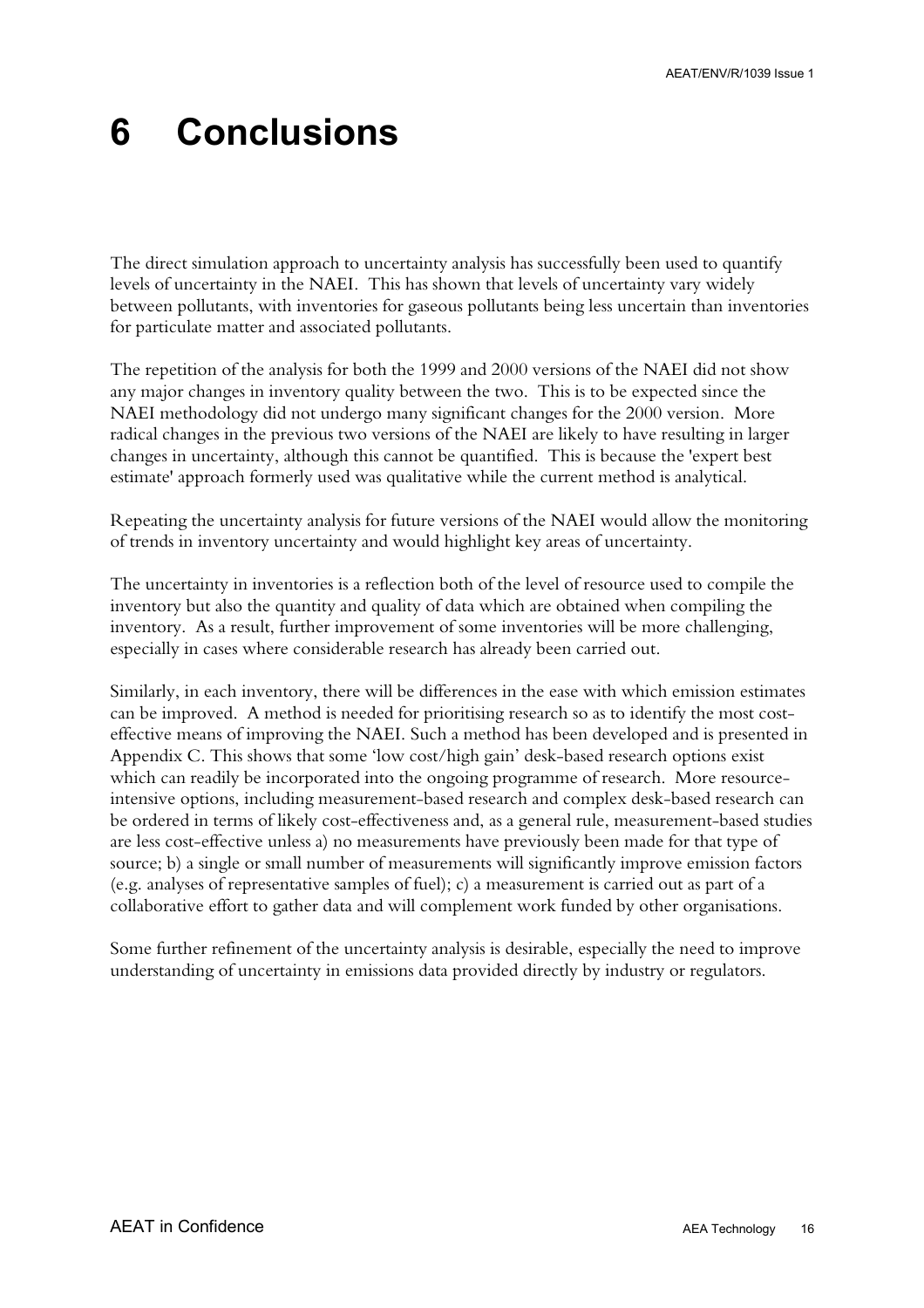## <span id="page-23-0"></span>**7 Recommendations**

A number of recommendations can be made:

- analysis of uncertainty in inventories should be repeated on an annual basis for future versions of the NAEI using a comparable methodology to that used in the current study in order to monitor year by year improvement;
- repetition of the uncertainty analysis should be carried out periodically for each pollutant covered by the NAEI regardless of whether the inventory methodology for that pollutant has been updated in the intervening period since the previous analysis to guard against deterioration of data due to obsolete assumptions e.g. sources of NMVOC, NOx, SO<sub>2</sub>, particulate matter, and heavy metals etc. where changing process technologies and/or the implementation of control strategies are expected to reduce emissions with time;
- efforts should be made to better characterise uncertainty and possible systematic/methodological bias in emissions data provided directly by industry or regulators in order to improve assist inventory compilers to generate reasonable uncertainty estimates;
- research covering all aspects affecting inventory uncertainty should be considered, including improvements to emission factors, activity data, or information on industry structure or process technology, in order to make the most cost-effective improvements to the inventory;
- detailed research priorities should be identified using a methodology that takes account of the likely cost of the research, the likelihood of the research leading to improvements in inventory data, and the desirability of such improvements;
- To ensure completeness of the inventory, emission estimates should be made for missing sources identified as part of this work and included in the next revision of the NAEI.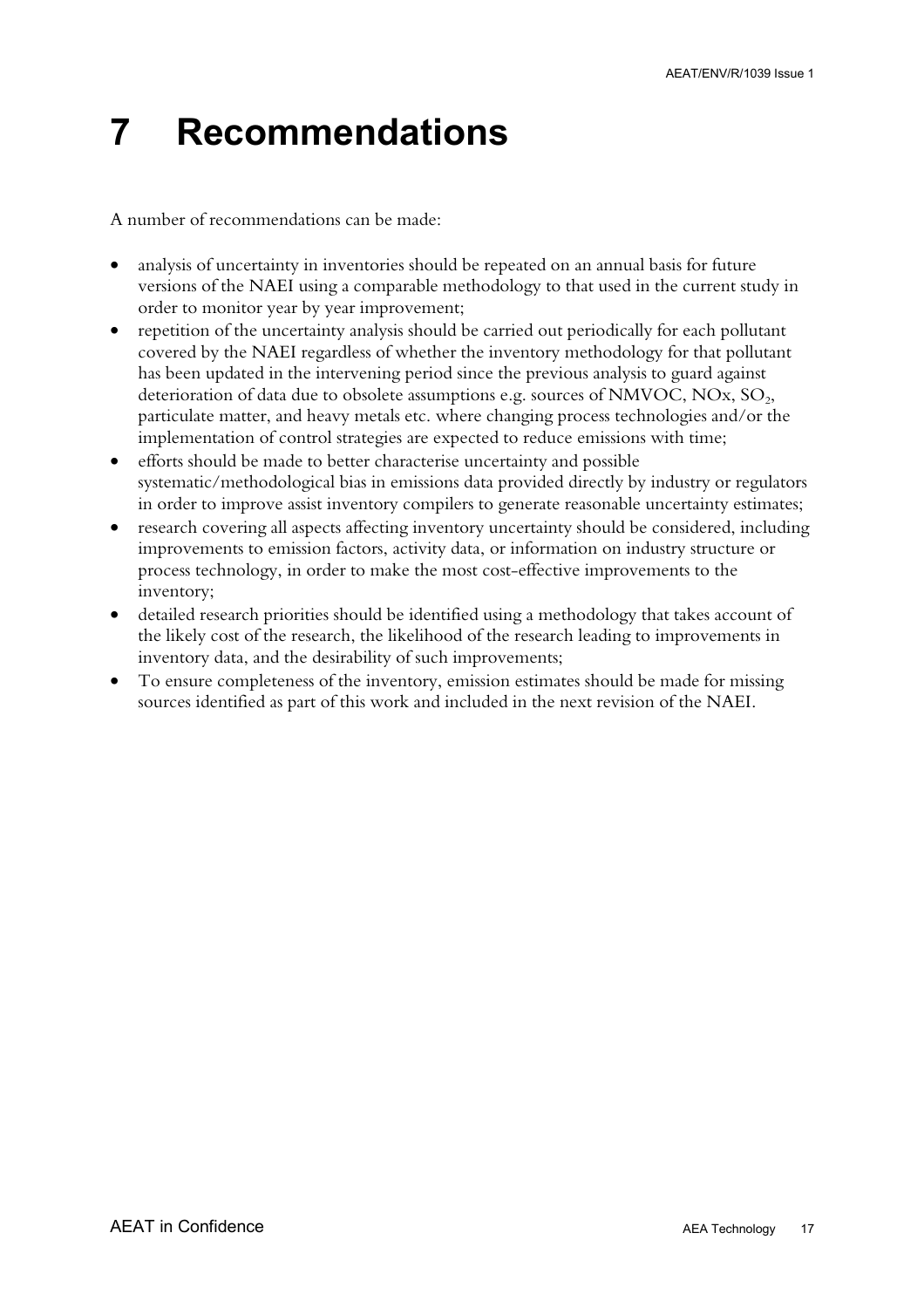## <span id="page-24-0"></span>**8 References**

Barlow, T.J., Hickman, A.J. & Boulter, P., Exhaust Emission Factors 2001: Database & Emission Factors, TRL Report PR/SE/230/00, September 2001

Charles, D., Jones, B.M.R., Salway, A.G., Eggleston, H.S. & Milne, R., Treatment of Uncertainties for National Estimates of Greenhouse Gas Emissions, AEA Technology, Report No AEAT-2688 , November 1998

CPL Laboratories, Report on a Project to Measure Emissions and Calculate Emission Factors for a Range of Pollutants Released to Air During Combustion of Solid Fuels on an Open Fire, Report No. 02aeat/1, March 2002

DNV Technica, Orimulsion - A Review, Report No. DNV-T\I909, December 1992

DTI, Digest of UK Energy Statistics 2001, Office of National Statistics, 2001

ETSU, Releases of PCBs to the UK Environment, December 1997

Goodwin, J.W.L., Salway, A.G., Murrells, T.P., Dore, C.D., Passant, N.R., King, K.R., Coleman, P.J., Hobson, M.M., Pye, S.T., & Watterson, J.D., C.M.,UK Emissions of Air Pollutants 1970-1999, AEA Technology plc, Report No. AEAT/ENV/R/0798, November 2001

Goodwin, J.W.L., Salway, A.G., Dore, C.D., Murrells, T.P., Passant, N.R., King, K.R., Coleman, P.J., Hobson, M.M., Pye, S.T., Watterson, J.D., Haigh, K.E., & Conolly, C.M.,UK Emissions of Air Pollutants 1970-2000, AEA Technology plc, Report No. AEAT/ENV/R/1283, November 2002

IPCC (Intergovernmental Panel on Climate Change), Good Practice Guidance and Uncertainty Management in National Greenhouse Gas Inventories, IPCC, 2000

Lloyd's Register, Marine Exhaust Emissions Research Programme, Final Report, 1995

Misselbrook, T., Discrepancies in Ammonia Emission Estimates, Unpublished IGER report for DEFRA Project No WA0704, 1999

Passant, N., Speciation of UK emissions of non-methane volatile organic compounds, AEA Technology, AEAT/R/ENV/0545, February 2002

Passant, N.R., Peirce, M., Rudd, H.J., Scott, D.W., Marlowe, I. & Watterson, J.D., UK Particulate and Heavy Metal Emissions from Industrial Processes, AEA Technology, Report No. AEAT-6270 Issue 2, February 2002

Salway, A.G., Murrells, T.P., Milne, R., & Ellis, S., UK Greenhouse Gas Inventory, 1990 to 1999, AEA Technology plc, Report No. AEAT/ENV/R/0524, March 2001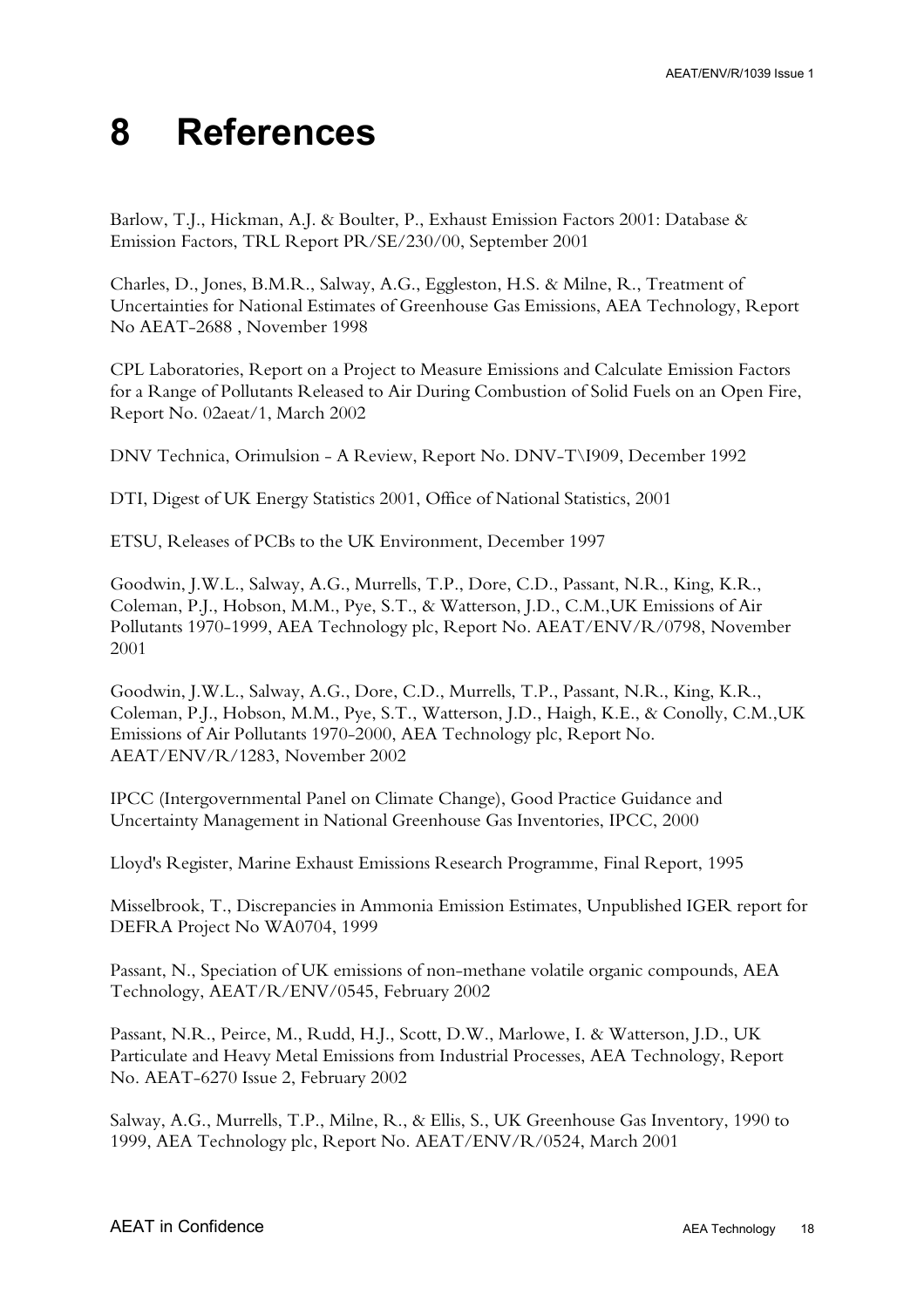Simpson, D., Winiwarter, W., Borjesson, G., Cinderby, S., Ferreiro, A., Guenther, A., Hewitt, C.N., Janson, R., Khalil, M.A.K., Owen, S., Pierce, T.E., Puxbaum, H., Shearer, M., Skiba, U., Steinbrecher, R., Tarrason, L. & Oquist, M.G., Inventorying Emissions from Nature in Europe, Journal of Geophysical Research, Volume 104, No. D7, pp 8113-8152, April 1999

Smith, I.M., Trace Elements from Coal Combustion: Emissions, IEA Coal Research, Report No. IEACR/01, June 1987

Sutton, M.A., Dragosits, U., Tang, Y.S., & Fowler, D., Ammonia Emissions from Non-Agricultural Sources in the UK, Atmospheric Environment, Volume 34, pp 855-869, 2000

Thistlethwaite, G., Determination of Atmospheric Pollutant Emission Factors at a Small Industrial Wood Burning Furnace, AEA Technology, Report No AEAT/R/ENV/0518, March 2001

Thistlethwaite, G., Determination of Atmospheric Pollutant Emission Factors at a Small Coalfired Heating Boiler, AEA Technology, Report No AEAT/R/ENV/0517, March 2001

Wood, P., Heavy Metal Contents of Liquid Fuels, AEA Technology plc, Report No. AEA/WMES/20058001/R/001, March 1996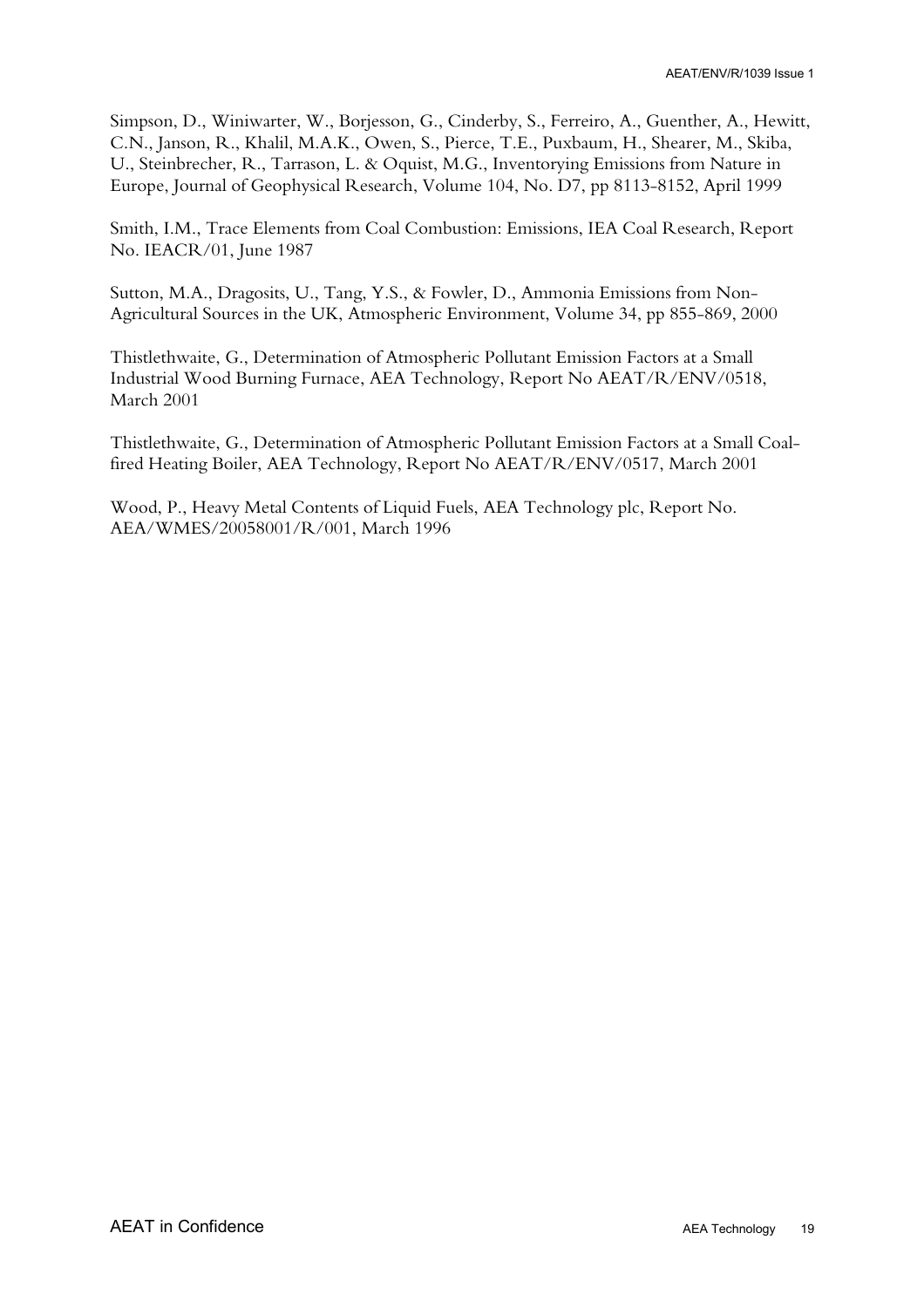# **Appendices**

### **CONTENTS**

| Appendix A | Results of key source analysis             |
|------------|--------------------------------------------|
| Appendix B | Missing sources                            |
| Appendix C | Prioritisation of emission factor research |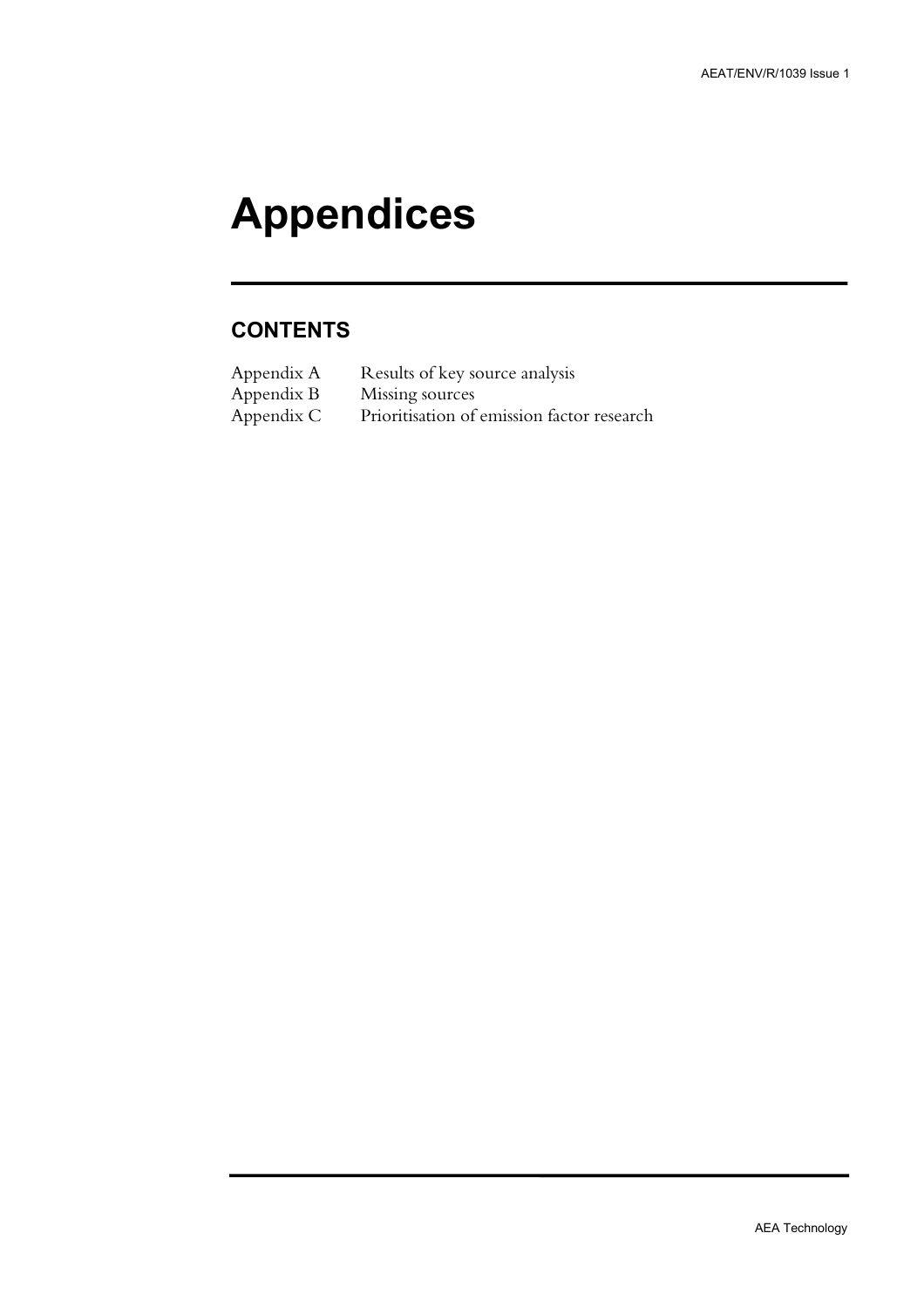## **Appendix A Key Source Analysis**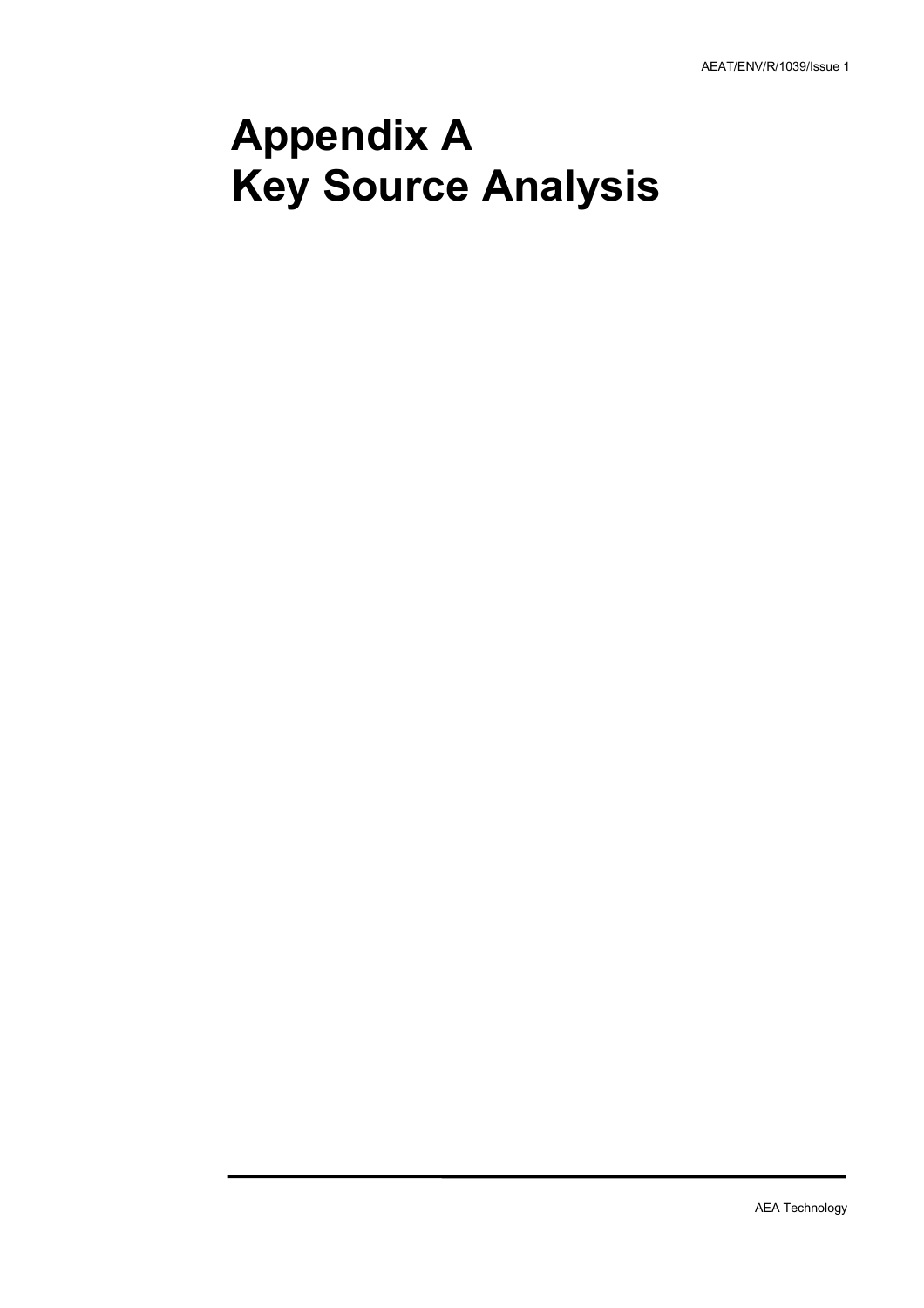This appendix describes the method used to identify 'key sources' i.e. those sources which contribute most to the uncertainty within the inventory for each pollutant. Key sources will often, but not always, be those sources which contribute most to national emissions of a given pollutant. Some small sources can be key sources if the emission estimate for them is very uncertain. Equally, some sources which are significant at a national level may not be key sources if the emission estimates are less uncertain than estimates made for other sources.

Key sources have been identified using a method based on that recommended by IPCC in their Good Practice Guidance. This involves performing the following calculation for each emission estimate.

$$
LU_{x,p} = E_{x,p} / E_p \times U_{x,p}
$$

Where:

 $LU_{\nu,n}$  is the level assessment with uncertainty for the emission estimate for pollutant p from source x

$$
E_{x,p}
$$
 is the mean of the emission estimate for pollutant p from source x

 $E_n$  is the mean of the emission estimate of pollutant p from all sources

 $U_{x_n}$  is the uncertainty in the emission estimate for pollutant p from source x, which is taken to be the larger difference between the mean and either the 2.5% or the 97.5% confidence limits from the uncertainty analysis.

When calculated for each emission estimate, the values of  $LU_{x,p}$  can be used as a measure of the significance of the uncertainty in a given estimate. Those sources which have the largest values of  $LU<sub>x</sub>$ , p for a given pollutant have the greatest influence on uncertainty in the inventory for that pollutant. These 'key sources' can be used in the prioritisation of research to improve inventories. Key sources in the NAEI have been defined as those sources with the largest values of  $LU_{x,p}$  for each pollutant and which collectively have 95% of the sum of the  $LU_{x,p}$  values for that pollutant.

Key sources for ammonia and volatile organic compounds follow in the lists below, while key sources for other gaseous pollutants, particulate matter and heavy metals, persistent organic pollutants, and base cations are shown in Tables A1, A2, A3 and A4 respectively.

Key sources for ammonia

- Emissions from soils
- Non-dairy cattle wastes
- Pig wastes
- Sheep wastes
- Wastes of other poultry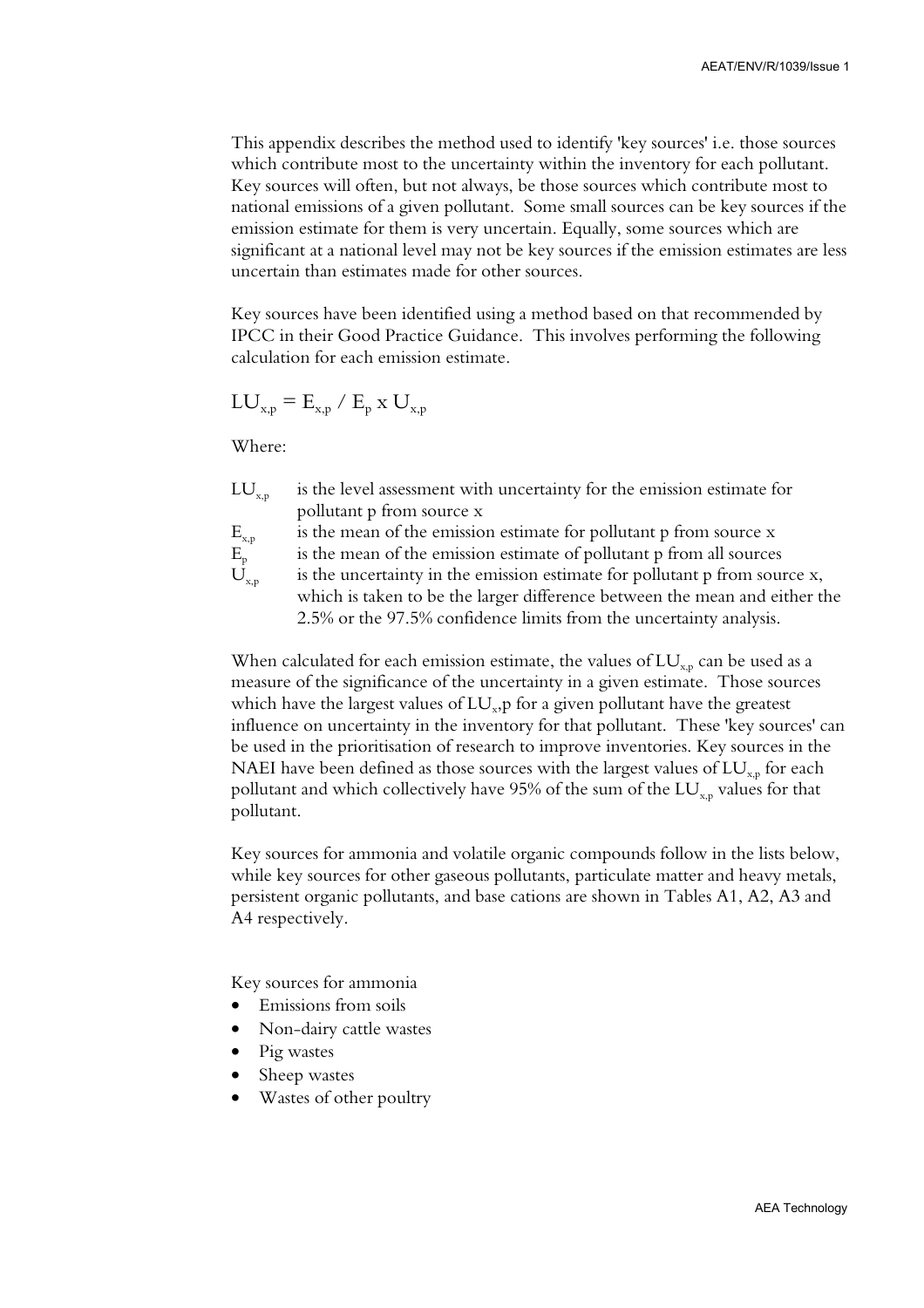Key sources for volatile organic compounds

- Car refuelling using unleaded petrol
- Chemicals manufacture
- Cold start emissions from catalyst cars
- Cold start emissions from non-catalyst cars
- Evaporative emissions from catalyst cars
- Evaporative emissions from non-catalyst cars
- Forests & other vegetation
- Industrial adhesives use
- Leakage from gas distribution network
- Loading of crude oil at offshore facilities
- Loading of crude oil at onshore facilities
- Maturation of whisky
- Metal and plastic coatings
- Non-aerosol carcare products
- Other solvent use
- Process emissions from crude oil refineries
- Road construction
- Tailpipe emissions from catalyst cars on urban roads
- Tailpipe emissions from non-catalyst cars on rural roads
- Tailpipe emissions from non-catalyst cars on urban roads
- Use of petrol in garden vehicles and machinery
- Use of petrol in industrial off-road vehicles and machinery
- Use of trichloroethylene as a cleaning solvent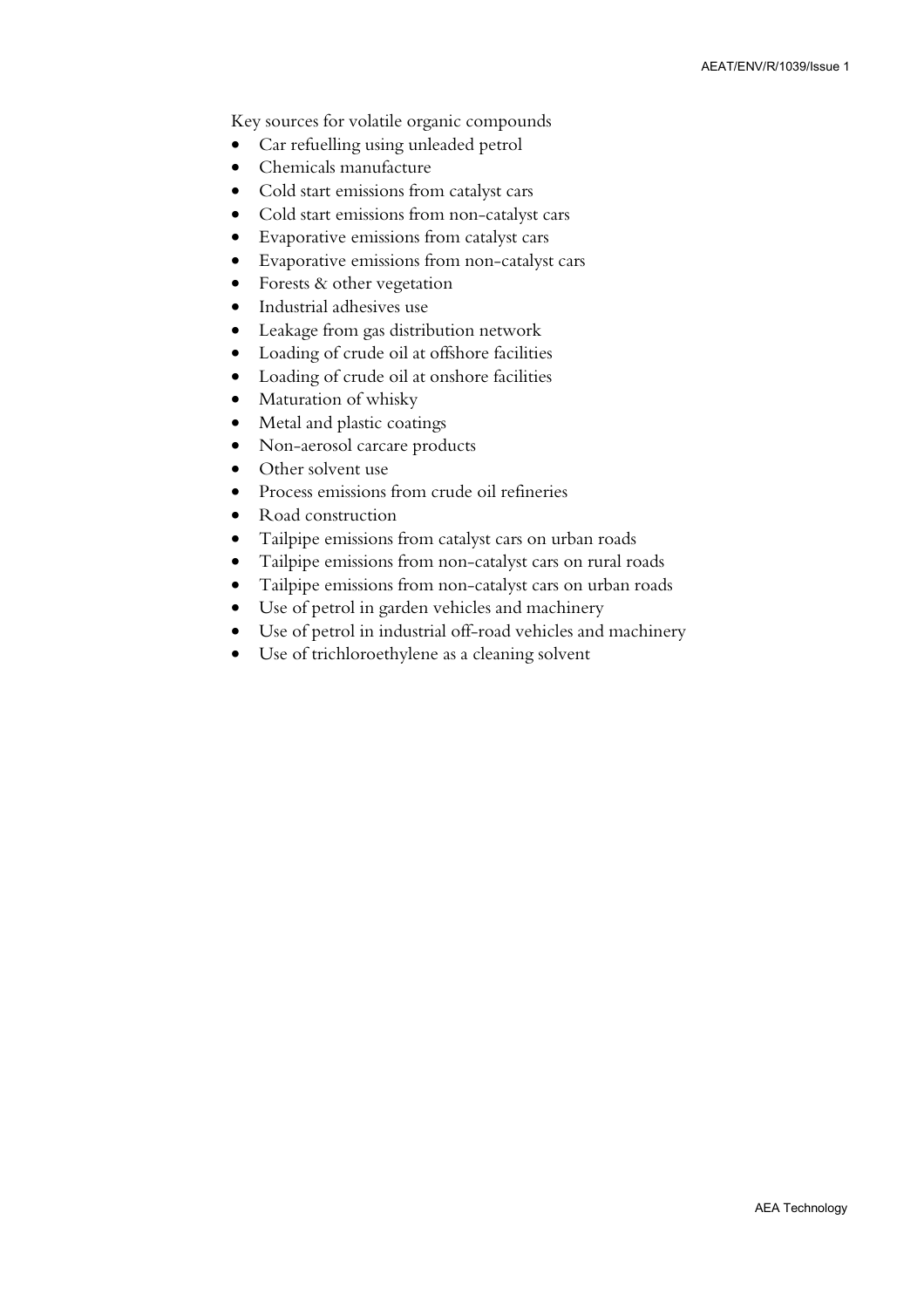| Source                                                               | $1,3-$    | Benzen | $_{\rm CO}$ | <b>HCl</b> | <b>NOx</b>   | SO <sub>2</sub> |
|----------------------------------------------------------------------|-----------|--------|-------------|------------|--------------|-----------------|
|                                                                      | <b>BD</b> | е      |             |            |              |                 |
| Chemicals manufacture                                                | X         | X      |             |            |              |                 |
| Cold start emissions from catalyst cars                              | X         | X      | Х           |            | Х            |                 |
| Cold start emissions from non-catalyst cars                          | X         | X      | X           |            |              |                 |
| <b>Domestic use of coal as a fuel</b>                                |           | X      |             |            |              |                 |
| Domestic use of natural gas as a fuel                                |           | X      |             |            | X            |                 |
| Domestic use of wood as a fuel                                       |           | X      |             |            |              |                 |
| Process emissions from cement production                             |           |        |             |            | X            |                 |
| Process emissions from crude oil refineries                          |           | X      |             |            |              |                 |
| Tailpipe emissions from articulated HGVs on motorways                | X         |        |             |            | X            |                 |
| Tailpipe emissions from articulated HGVs on rural roads              |           |        |             |            | X            |                 |
| Tailpipe emissions from buses                                        | X         |        |             |            | $\mathbf{X}$ |                 |
| Tailpipe emissions from catalyst cars on motorways                   |           |        |             |            | X            |                 |
| Tailpipe emissions from catalyst cars on rural roads                 |           |        | X           |            | X            |                 |
| Tailpipe emissions from catalyst cars on urban roads                 | X         | X      | X           |            | $\mathbf{X}$ |                 |
| Tailpipe emissions from non-catalyst cars on motorways               | X         |        |             |            | X            |                 |
| Tailpipe emissions from non-catalyst cars on rural roads             | X         |        | X           |            | $\mathbf{x}$ |                 |
| Tailpipe emissions from non-catalyst cars on urban roads             | X         | Х      | X           |            | X            |                 |
| Tailpipe emissions from rigid HGVs on rural roads                    | X         |        |             |            | X            |                 |
| Tailpipe emissions from rigid HGVs on urban roads                    | X         |        |             |            |              |                 |
| Use of coal by power stations                                        |           |        |             | X          | X            | X               |
| Use of coke in sinter production                                     |           |        | X           |            |              |                 |
| Use of gas oil by coastal shipping                                   |           | X      |             |            | X            |                 |
| Use of gas oil in agricultural vehicles and machinery                |           |        |             |            | X            |                 |
| Use of gas oil in industrial off-road vehicles and machinery         | X         |        |             |            | $\mathbf{X}$ |                 |
| Use of landfill gas by power stations                                |           |        |             |            | X            |                 |
| Use of natural gas by the general industry sector                    |           |        |             |            | X            |                 |
| Use of petrol in garden vehicles and machinery                       |           | X      | X           |            |              |                 |
| Use of petrol in industrial off-road vehicles and machinery          | X         | X      | X           |            |              |                 |
| Use of process gases as fuels on offshore oil & gas<br>installations |           |        |             |            | Х            |                 |

### **Table A1 Key sources for other gaseous pollutants**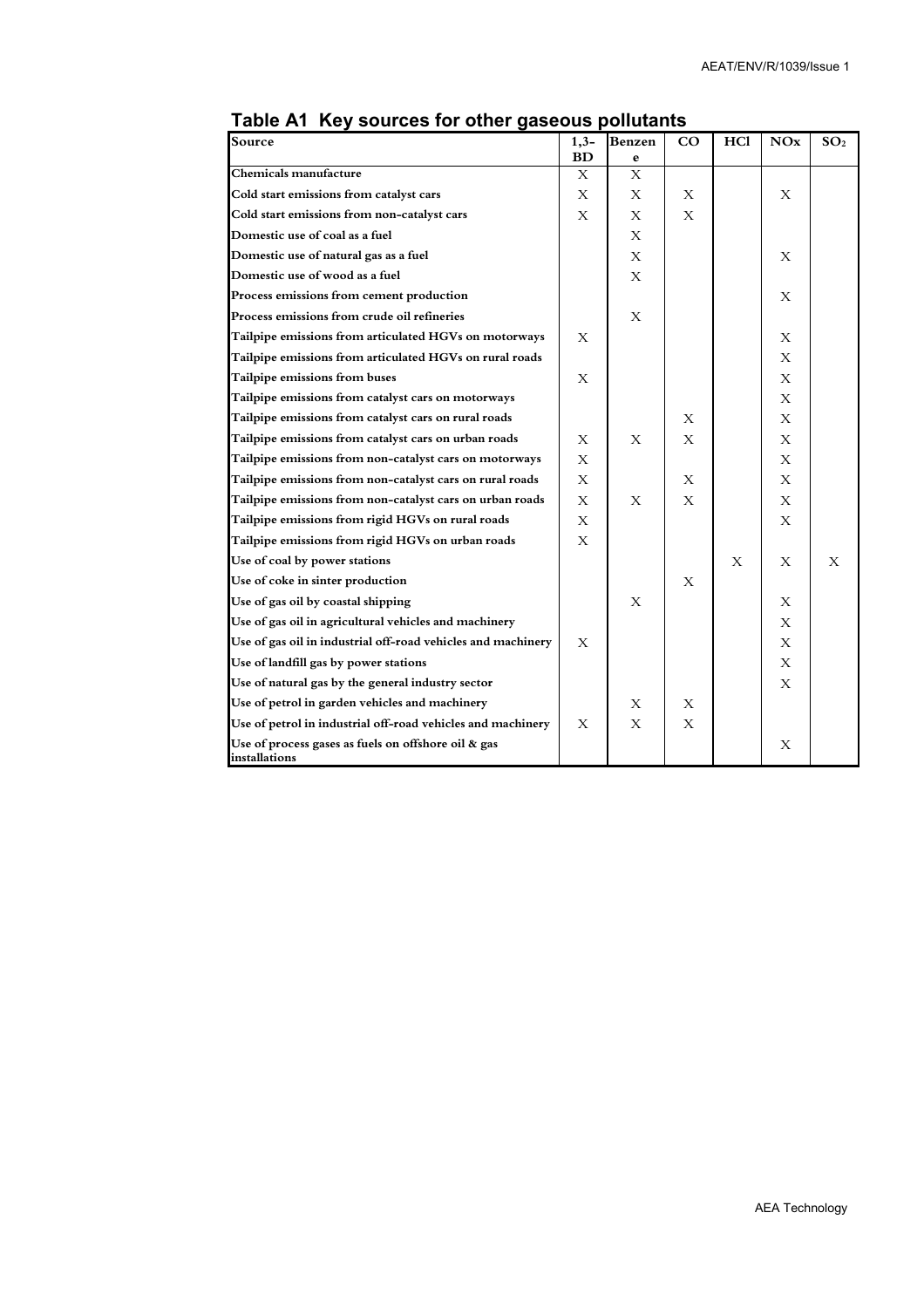| Source                                                            | As | Cd | Cr | Cu | Pb | Hg | Ni | $PM_{10}$ Se |   | v | Zn |
|-------------------------------------------------------------------|----|----|----|----|----|----|----|--------------|---|---|----|
| Basic oxygen furnaces                                             |    | X  |    |    |    |    |    |              |   |   | X  |
| Brake wear emissions from DERV cars                               |    |    |    |    |    |    |    | Х            |   |   |    |
| Chemicals manufacture                                             |    |    | X  | Х  |    |    |    |              |   |   |    |
| Chlorine production using mercury cells                           |    |    |    |    |    | Х  |    |              |   |   |    |
| Clinical waste incineration                                       |    | X  |    |    |    | Х  |    |              |   |   |    |
| Construction                                                      |    |    |    |    |    |    |    | X            |   |   |    |
| Copper alloys and semis production                                |    |    |    | Х  |    |    |    |              |   |   | X  |
| Crematoria                                                        |    |    |    |    |    | Х  |    |              |   |   |    |
| Disposal of measurement equipment                                 |    |    |    |    |    | Х  |    |              |   |   |    |
| Domestic use of anthracite as a fuel                              | Х  |    |    | Х  | X  | Х  | X  | Х            |   |   |    |
| Domestic use of coal as a fuel                                    |    |    |    |    |    |    | Х  | Х            |   |   |    |
| Domestic use of natural gas as a fuel                             |    |    |    |    |    |    |    | Х            |   |   |    |
| Domestic use of solid smokeless fuel as a fuel                    | X  |    |    |    |    | Х  | X  |              |   |   |    |
| Domestic use of wood as a fuel                                    |    |    |    |    |    |    |    | X            |   |   |    |
| <b>Electric arc furnaces</b>                                      |    | X  | Х  |    | X  |    |    |              |   |   | Х  |
| Flat glass production                                             |    | X  | Х  |    | X  |    |    |              | Х |   | X  |
| Glass fibre manufacture                                           |    |    | X  |    |    |    |    |              |   |   |    |
| <b>Housing of broilers</b>                                        |    |    |    |    |    |    |    | Х            |   |   |    |
| Iron and steel foundries                                          |    |    |    |    |    | Х  |    |              |   |   |    |
| Manufacture of alkyl lead compounds                               |    |    |    |    | X  |    |    |              |   |   |    |
| Manufacture of chromium based chemicals                           |    |    | X  |    |    |    |    |              |   |   |    |
| Nickel refining                                                   |    |    |    |    |    |    | Х  |              |   |   |    |
| Part B processes                                                  |    |    |    |    |    |    |    | Х            |   |   |    |
| Primary aluminium production                                      |    |    |    |    |    |    | Х  |              |   |   |    |
| Primary lead/zinc production                                      |    | X  |    |    | X  | Х  |    |              |   |   | Х  |
| Process emissions from blast furnaces                             |    | X  |    | Х  |    |    |    |              |   | X | X  |
| Process emissions from coke ovens                                 |    |    | X  |    |    |    |    |              |   |   |    |
| Process emissions from sinter strands                             |    | X  |    | Х  | X  | Х  |    |              |   |   |    |
| Production of special glass                                       |    |    |    |    |    |    |    |              | X |   |    |
| Quarrying                                                         |    |    |    |    |    |    |    | Х            |   |   |    |
| Secondary lead production                                         |    | Х  |    |    |    |    |    |              |   |   |    |
| Sewage sludge incineration                                        |    | Х  |    |    |    |    |    |              |   |   |    |
| Tailpipe emissions from catalyst cars on                          |    |    |    |    | X  |    |    |              |   |   |    |
| motorways<br>Tailpipe emissions from catalyst cars on rural roads |    |    |    |    | X  |    |    |              |   |   |    |
| Tailpipe emissions from catalyst cars on urban                    |    |    |    |    | X  |    |    |              |   |   |    |
| roads                                                             |    |    |    |    |    |    |    |              |   |   |    |
| Tailpipe emissions from non-catalyst cars on urban                |    |    |    |    | Х  |    |    |              |   |   |    |
| roads<br>Use of coal by autogenerators                            | Х  | Х  |    | Х  | Х  | Х  | Х  | Х            |   | X | Х  |
| Use of coal by power stations                                     |    | X  | Х  | Х  | X  | X  | X  | X            | X |   |    |
| Use of coal by public service providers                           |    |    |    | Х  |    |    |    |              |   |   |    |
| Use of coal by the general industry sector                        | Х  |    | Х  | X  | Х  | Х  | Х  |              |   |   | Х  |
| Use of fuel oil by coastal shipping                               |    |    |    |    |    |    |    |              |   | Х |    |
| Use of fuel oil by crude oil refineries                           |    |    |    |    |    |    | Х  |              |   | Х |    |
| Use of fuel oil by public service providers                       |    |    |    |    |    |    | Х  |              |   | Х |    |
| Use of fuel oil by the 'miscellaneous' sector                     |    |    |    |    |    |    |    |              |   | Х |    |
| Use of fuel oil by the general industry sector                    |    |    |    |    |    |    | Х  |              |   | Х |    |
| Use of fuel oil by the iron & steel industry                      |    |    |    |    |    |    | X  |              |   | Χ |    |
| Use of gas oil in industrial off-road vehicles and                |    |    |    |    |    |    |    | Х            |   |   |    |
| machinery                                                         |    |    |    |    |    |    |    |              |   |   |    |
| Use of petroleum coke by crude oil refineries                     |    |    |    |    |    |    | Х  |              |   |   |    |
| Use of treated wood as a fuel by industry                         | Х  |    |    |    |    |    |    |              |   |   |    |

#### **Table A2 Key sources for particulate matter and metals**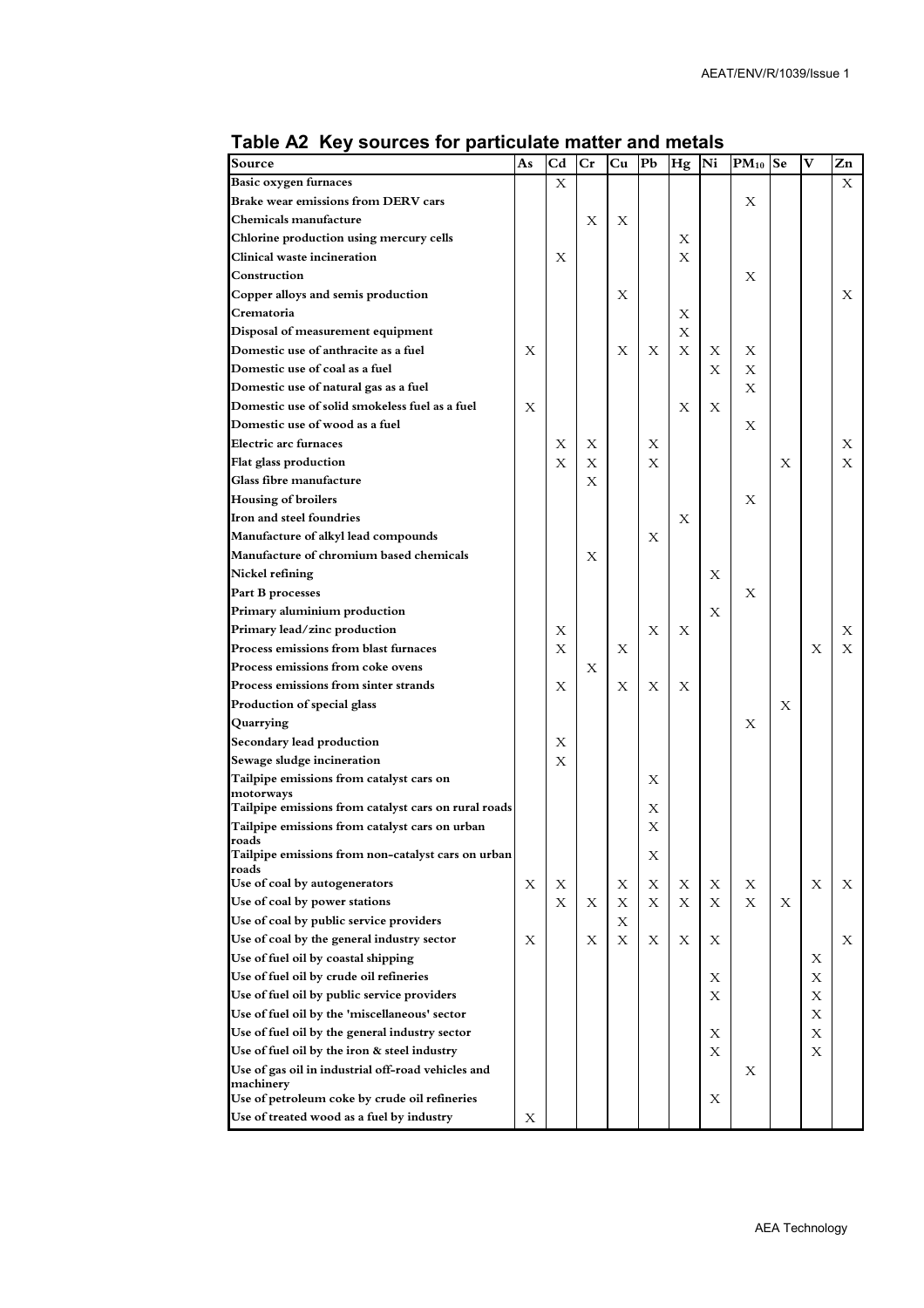| Source                                                | B[a]P        |              | Dioxin Lindane HCB |   | <b>PCBs</b> | <b>PCP</b> |
|-------------------------------------------------------|--------------|--------------|--------------------|---|-------------|------------|
|                                                       |              |              |                    |   |             |            |
| <b>Accidental fires</b>                               |              | X            |                    |   |             |            |
| Accidental vehicle fires                              |              | X            |                    |   |             |            |
| Anode manufacture for aluinium smelting               | X            |              |                    |   |             |            |
| Capacitors                                            |              |              |                    |   | X           |            |
| Carbon tetrachloride manufacture                      |              |              |                    | X |             |            |
| Clinical waste incineration                           |              | X            |                    |   |             |            |
| Crematoria                                            |              | X            |                    |   |             |            |
| Domestic use of coal as a fuel                        | X            |              |                    |   |             |            |
| Domestic use of wood as a fuel                        | X            |              |                    |   |             |            |
| Electric arc furnaces                                 |              | X            |                    |   |             |            |
| Forest & moorland fires                               | $\mathbf{X}$ |              |                    |   |             |            |
| Petrol engined road transport                         | X            |              |                    |   |             |            |
| Process emissions from sinter strands                 |              | X            |                    |   |             |            |
| Sewage sludge incineration                            |              | X            |                    |   |             |            |
| Use of Chlorothalonil as a pesticide                  |              |              |                    | X |             |            |
| Use of coal by power stations                         |              | X            |                    |   |             |            |
| Use of coal by public service providers               |              | X            |                    |   |             |            |
| Use of coal by the general industry sector            | X            |              |                    |   |             |            |
| Use of fuel oil by crude oil refineries               |              | $\mathbf{X}$ |                    |   |             |            |
| Use of gas oil by the general industry sector         |              | X            |                    |   |             |            |
| Use of treated wood as a fuel by the general industry |              | X            |                    |   |             |            |
| sector                                                |              |              |                    |   |             |            |
| Use of wood as a fuel by the general industry sector  |              | X            |                    |   |             |            |
| Wood impregnated with HCH                             |              |              | X                  |   |             |            |
| Wood previously impregnated with PCP                  |              |              |                    |   |             | Х          |

### **Table A3 Key sources for persistent organic pollutants**

#### **Table A4 Key sources for base cations**

| Source                                | Ca | К | Mg | N <sub>a</sub> |
|---------------------------------------|----|---|----|----------------|
| Construction                          | X  |   |    |                |
| Domestic combustion of coal           |    |   | X  | X              |
| Lime manufacture                      | X  |   |    |                |
| Non-fletton brick manufacture         |    |   | Х  |                |
| Other industry (Part B processes)     |    |   | X  |                |
| Quarrying                             | Х  |   | X  | X              |
| Process emissions from sinter strands |    | X |    | X              |
| Resuspension of dust from roads       | X  | X |    | X              |
| Use of coal by autogenerators         |    |   | X  |                |
| Use of coal by power stations         |    |   | Х  |                |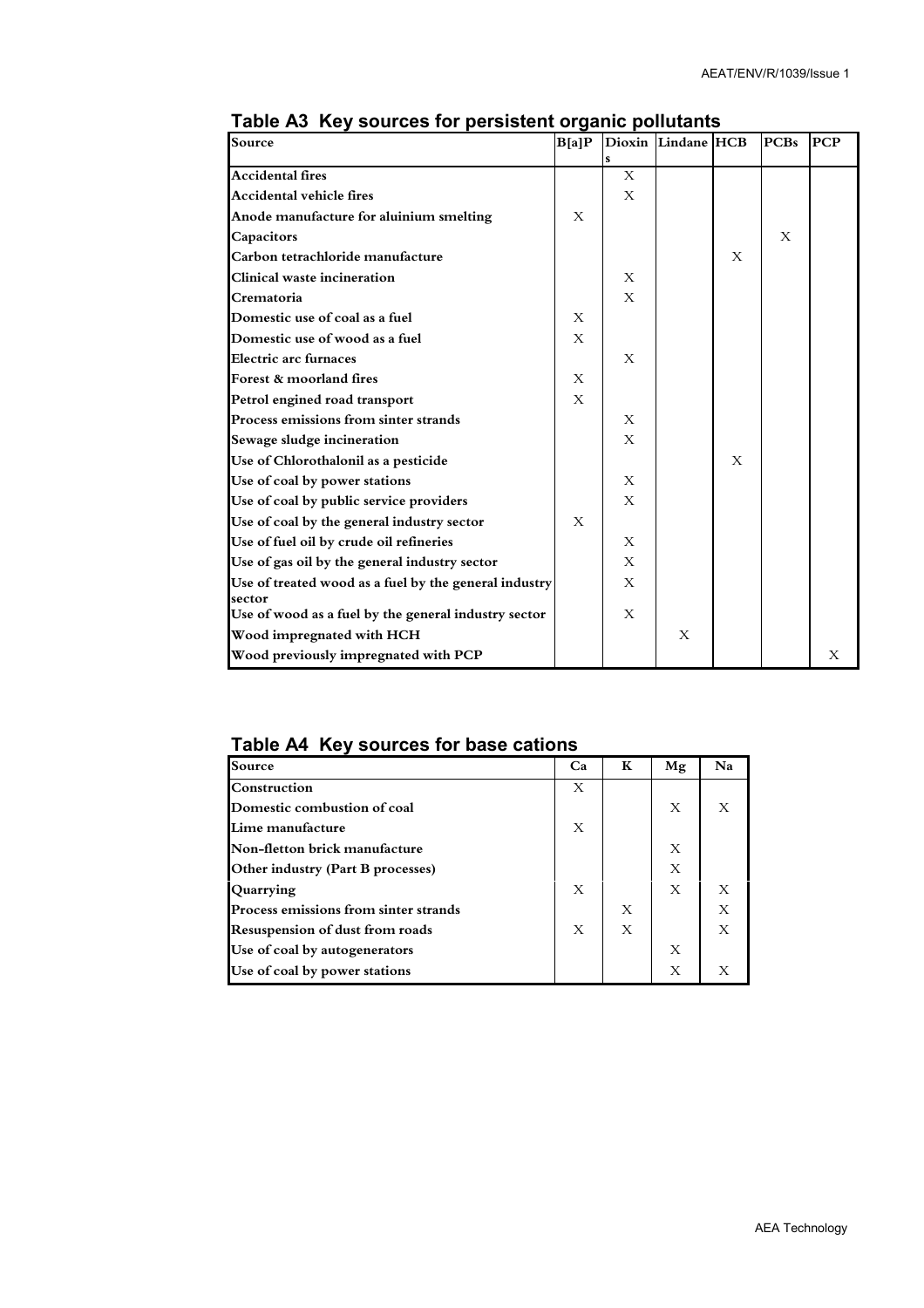## **Appendix B Missing sources**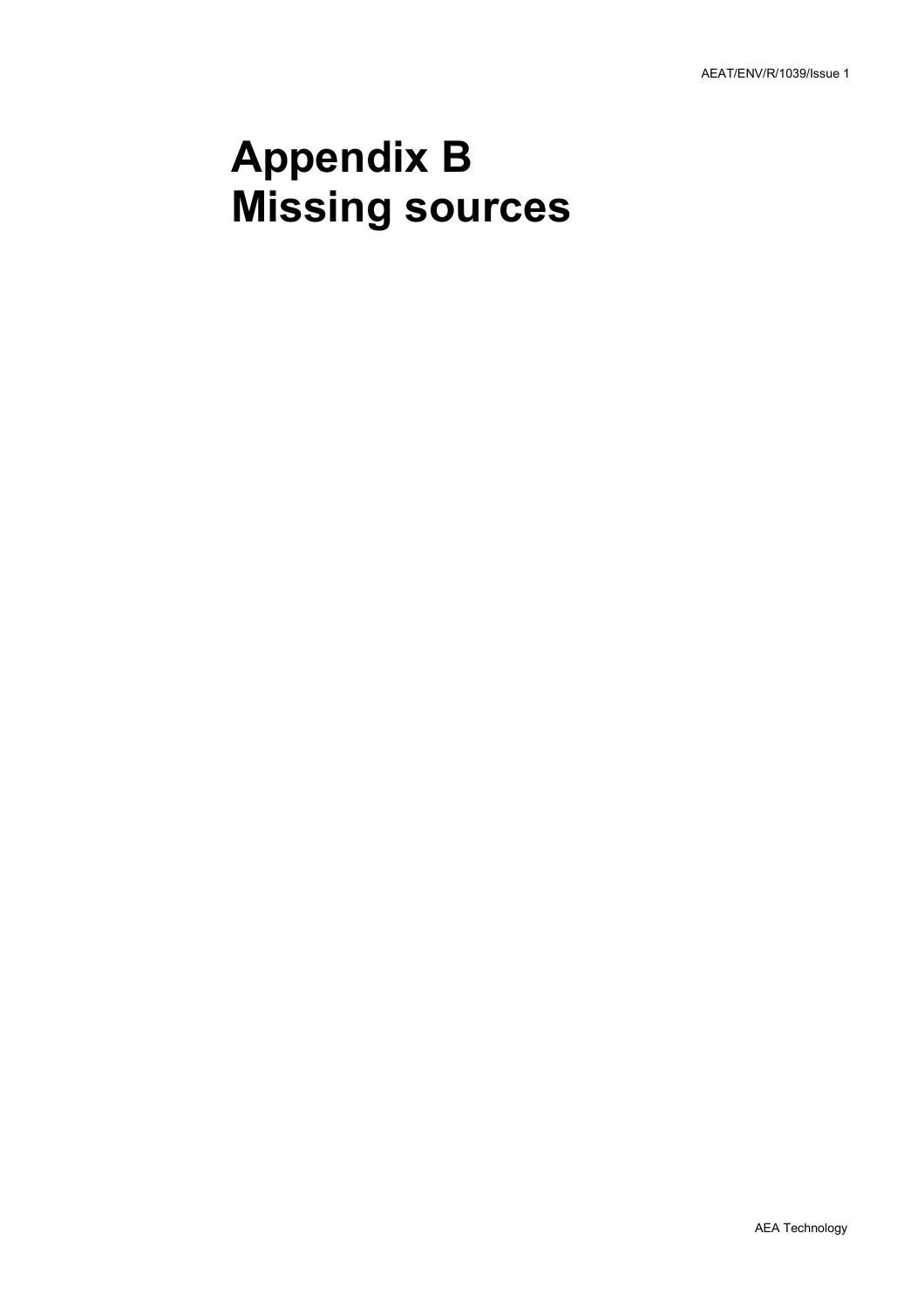A small number of sources not previously included in the NAEI have been identified None are expected to be significant sources of pollution but, where possible, emission estimates should be included in the next revision of the NAEI. The list below provides details of the sources and principle pollutants emitted.

| Animal carcass incineration            | CO, NOx, NMVOC, PM <sub>10</sub>      |
|----------------------------------------|---------------------------------------|
| Flaring of wastes in chemical industry | CO NOx, SO <sub>2</sub> , NMVOC, HCl, |
|                                        | $PM_{10}$ PAHs, dioxins               |
| Use of chemical process wastes as fuel | CO NOx, SO <sub>2</sub> , NMVOC, HCl, |
|                                        | $PM_{10}$ PAHs, dioxins               |
| Part B chemical processes              | <b>NMVOC</b>                          |
|                                        |                                       |

The following sectors are used in the NAEI but do not include emission estimates for the pollutants listed. Emissions of these pollutants either do occur or may occur. Although none of these emissions are likely to be especially significant, estimates should be included in the next revision of the NAEI.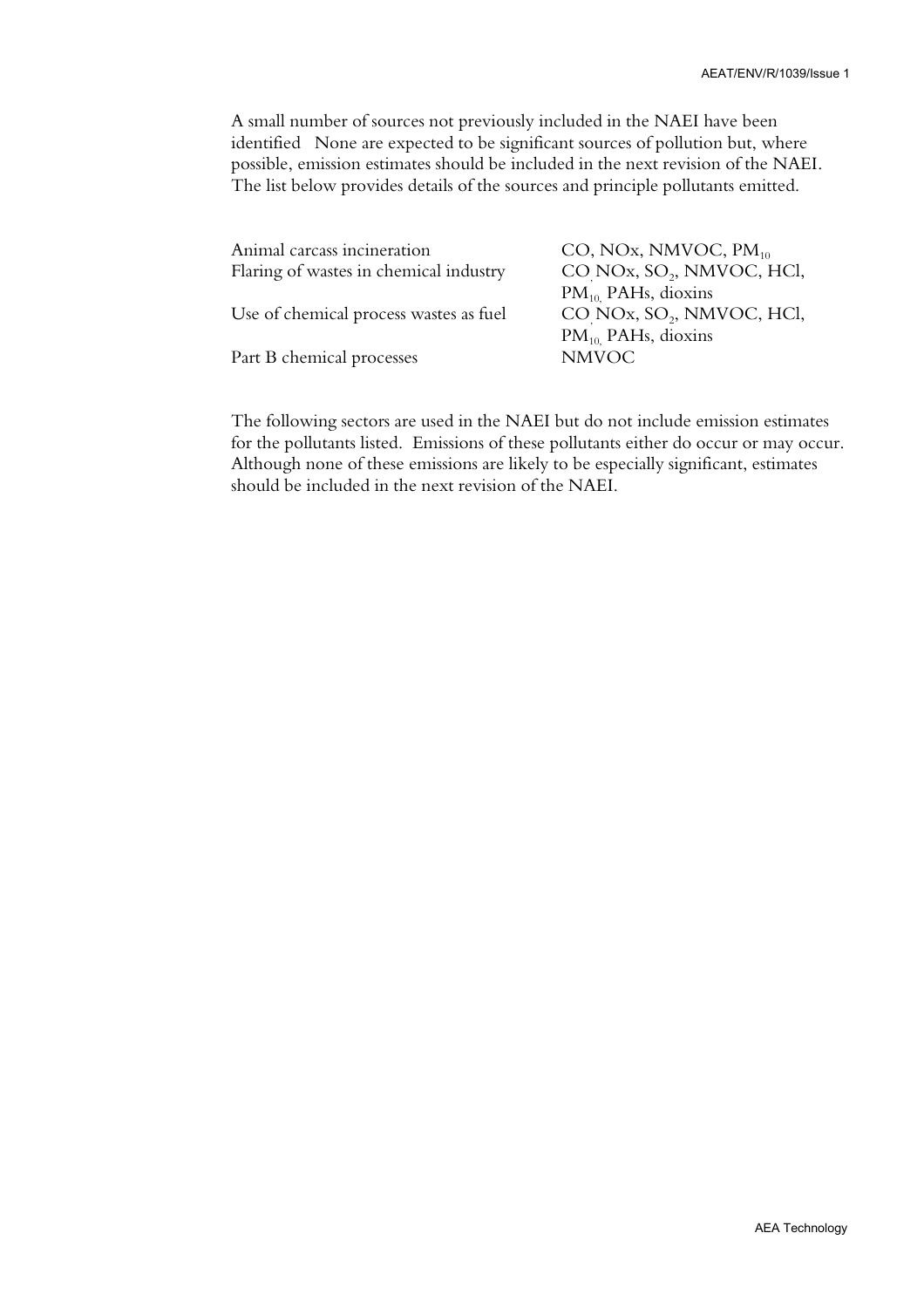Use of fuel oil by agricultural sector benzene, PCBs Use of gas oil by agricultural sector benzene, 1,3-butadiene Straw used as fuel by agricultural sector benzene, PAHs, PCP Gas oil engined farm machinery V Petrol engined farm machinery As, Hg, V, NH<sub>3</sub> Military aircraft metals, PM10, PAHs, dioxins, PCBs, PCP Commercial aircraft V, PAHs, dioxins, PCBs Use of natural gas in ammonia production  $PM_{10}$ Use of coal by autogenerators  $NH<sub>3</sub>$ , benzene Use of natural gas by autogenerators benzene Use of coal, scrap tyres or waste oils in cement works PAHs, PCP Use of petroleum coke by cement works PAHs, PCBs Fuel oil powered coastal shipping HCl, PCBs Gas oil powered coastal shipping 1,3-butadiene, dioxins Burning of coal by coke manufacturers HCl, PCP Coke production Se, V Use of anthracite as a domestic fuel the number of anthracite as a domestic fuel the number of 1,3-butadiene Use of burning oil as a domestic fuel PAHs, dioxins Use of premier burning oil as a domestic fuel V, PAHs, dioxins, PCBs Use of coke as a domestic fuel PAHs, PCBs Use of fuel oil as a domestic fuel PAHs, dioxins, PCBs Use of gas oil as a domestic fuel 1,3-butadiene, PAHs, dioxins Petrol powered garden equipment As, Hg, V, NH<sub>3</sub>, 1,3-butadiene

#### Source Pollutants

Accidental fires (vehicle & non-vehicle) CO, NOx, SO<sub>2</sub>, NMVOC, metals, HCl, NH<sub>3</sub>, benzene, 1,3-butadiene, PM<sub>10</sub>, PAHs, PCBs, PCP Gas oil powered fishing vessels 1,3-butadiene, PAHs, dioxins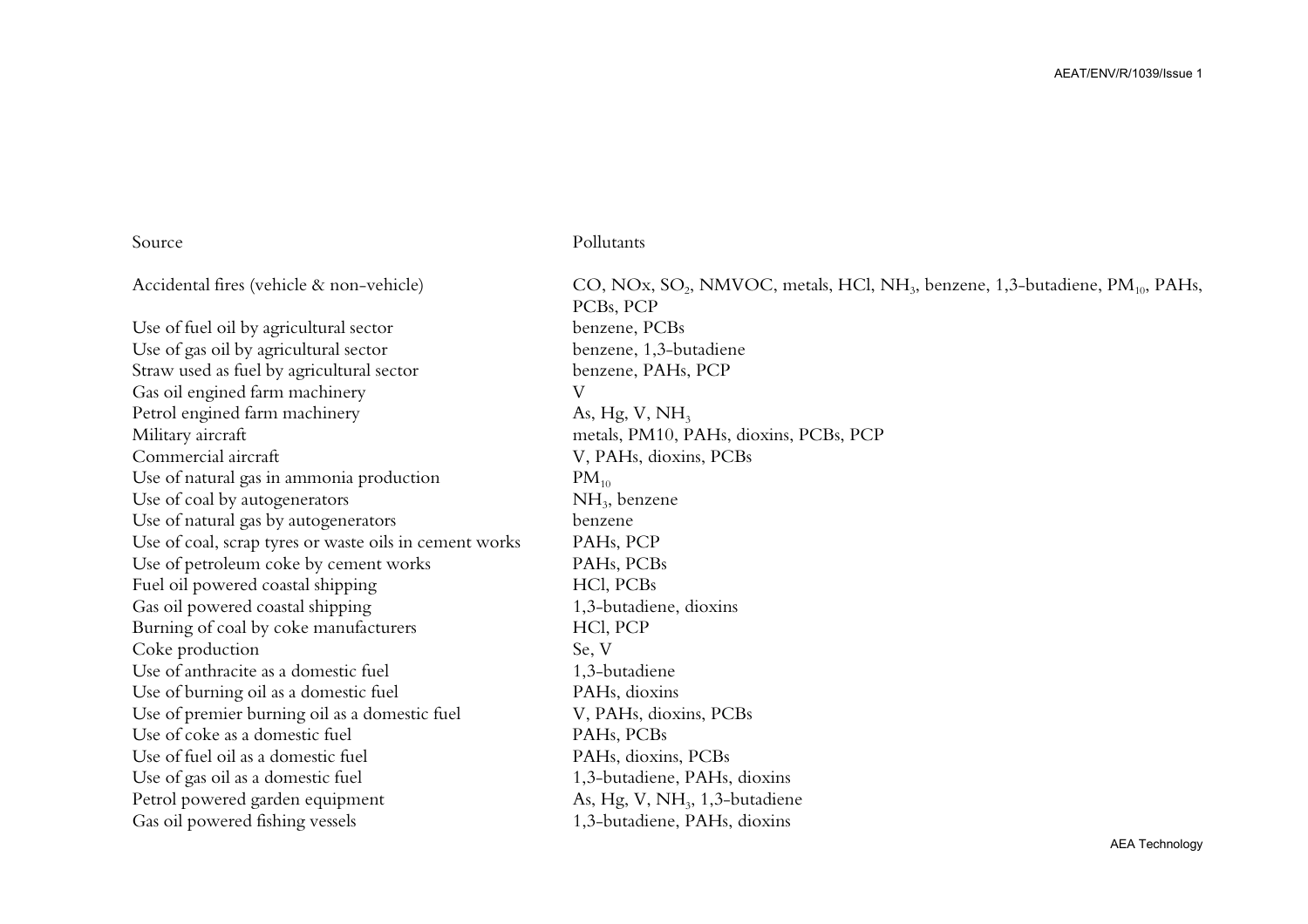Clinical waste incineration NMVOC, Se, V, benzene, 1,3-butadiene, PCP Crematoria PAHs, PCBs Sewage sludge incineration benzene Use of coke oven gas in blast furnaces 1,3-butadiene Use of coke as fuel in iron  $\&$  steel industry metals,  $PM_{10}$ ,  $PCBs$ ,  $PCP$ Use of coke oven gas in iron  $\&$  steel industry 1,3-butadiene Use of fuel oil in iron & steel industry benzene, PCBs Use of gas oil in iron & steel industry benzene, 1,3-butadiene Flaring of coke oven gas 1,3-butadiene Use of coke as a fuel in sinter plant metals, PM<sub>10</sub>, PAHs, dioxins, PCBs, PCP Combustion in lime manufacturing process NMVOC, metals, PAHs, PCBs, PCP Use of burning oil as fuel by miscellaneous users PAHs, dioxins Use of fuel oil as fuel by miscellaneous users benzene, PAHs, dioxins, PCBs Use of gas oil as fuel by miscellaneous users benzene, 1,3-butadiene, PAHs, dioxins MSW incineration without electricity generation 1,3-butadiene Offshore flares PAHs, dioxins, PCBs, PCP Coke use as a fuel in other industries PAHs, PCBs Coke oven gas use as a fuel in other industries 1,3-butadiene Fuel oil use as a fuel in other industries benzene, PCBs Gas oil use as a fuel in other industries benzene, 1,3-butadiene Waste lubricant use as a fuel in other industries PAHs, PCBs, PCP Use of wood as a fuel in other industries  $NH<sub>3</sub>$ Gas oil powered industrial off-road vehicles V Petrol powered industrial off-road vehicles  $\mathbf{A}s$ , Hg, V, NH<sub>3</sub> Use of fuel oil in power stations HCl, benzene

Chemical waste incineration CO, NOx, SO<sub>2</sub>, NMVOC, metals, HCl, benzene, 1,3-butadiene, PM<sub>10</sub>, PCP Natural fires CO, NOx, NMVOC, metals, benzene, 1,3-butadiene, PM<sub>10</sub>, PCBs, PCP Offshore well testing metals, benzene, 1,3-butadiene, PM<sub>10</sub>, PAHs, dioxins, PCBs, PCP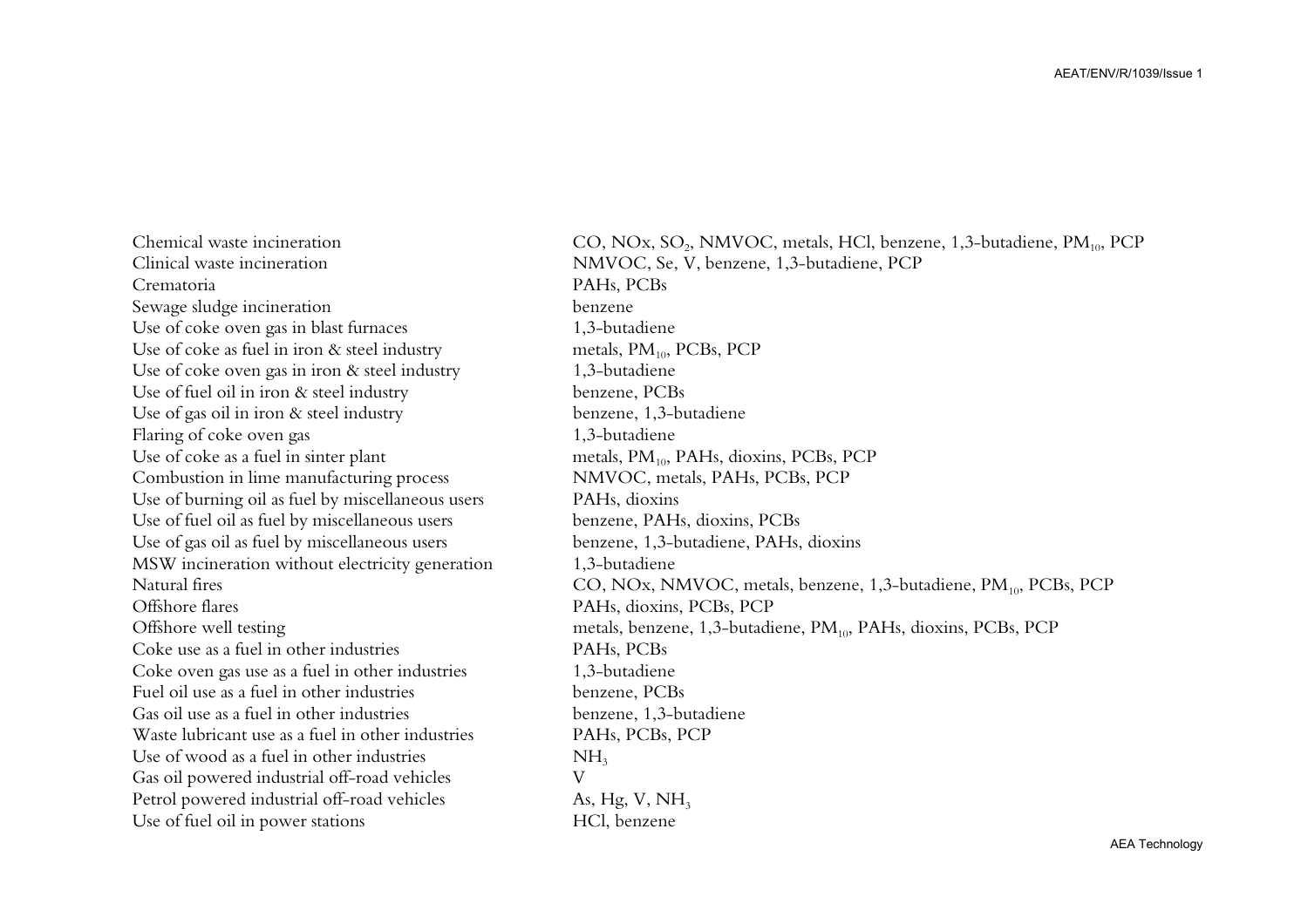Use of gas oil in power stations benzene, 1,3-butadiene MSW incineration with electricity generation 1,3-butadiene Use of natural gas in power stations benzene Use of landfill gas or sewage gas in power stations 1,3-butadiene Use of coal slurry in power stations HCl, benzene, 1,3-butadiene, PAHs, PCBs, PCP Use of sour gas in power stations  $PM_{10}$ Use of burning oil as fuel by public service providers Use of fuel oil as fuel by public service providers benzene, PAHs, dioxins, PCBs Use of gas oil as fuel by public service providers benzene, 1,3-butadiene, PAHs, dioxins Use of sewage gas as fuel by public service providers 1,3-butadiene Trains PAHs, dioxins Use of burning oil as fuel by railway operators PAHs, dioxins Use of natural gas as fuel by railway operators  $PM_{10}$ Use of fuel oil at refineries benzene, PCBs Use of gas oil at refineries benzene, 1,3-butadiene Use of naphtha & miscellaneous fuels at refineries benzene, 1,3-butadiene, PAHs, PCBs, PCP Cracker catalyst regeneration at refineries Se, HCl, 1,3-butadiene, PCBs Motorcycles & mopeds As, Hg, V, PAHs DERV-engined road vehicles As Petrol-engined cars & LGVs As, Hg, V Naval shipping metals, 1,3-butadiene, PAHs, dioxins Use of coal as fuel by SSF manufacturers HCl, benzene, 1,3-butadiene, PAHs, PCP SSF production Se, V Brick manufacture (Fletton & non Fletton) metals Coal, tar & bitumen processes  $SO<sub>2</sub>$ Glass (all types)  $NOx$ ,  $SO<sub>2</sub>$ 

PAH<sub>s</sub>. dioxins Refineries (flares) CO, NOx, SO<sub>2</sub>, benzene, 1,3-butadiene, PM<sub>10</sub>, PAHs, dioxins, PCBs, PCP Small-scale waste burning CO, NOx, NMVOC, metals, benzene, 1,3-butadiene, PM<sub>10</sub>, PCP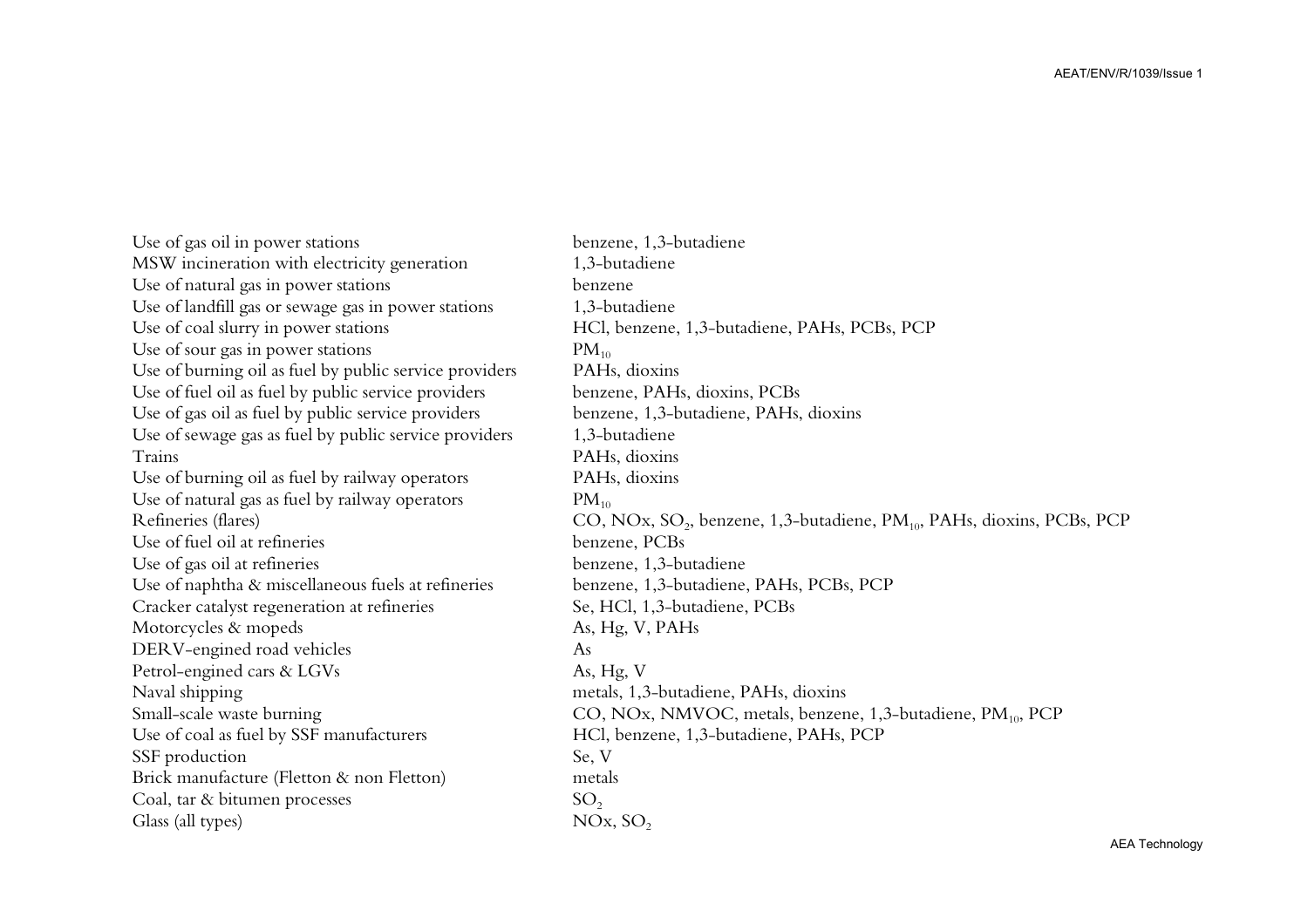Ceramics  $\&$  non-chromite based refractories Landfill flares NOx, NMVOC Part B processes not covered elsewhere CO, SO<sub>2</sub>, metals, HCl, NH<br>Refractories (chromite based) metals (except chromium) Refractories (chromite based) Wood products manufacture  $PM_{10}$ 

metals  $CO$ ,  $SO_2$ , metals, HCl, NH<sub>3</sub>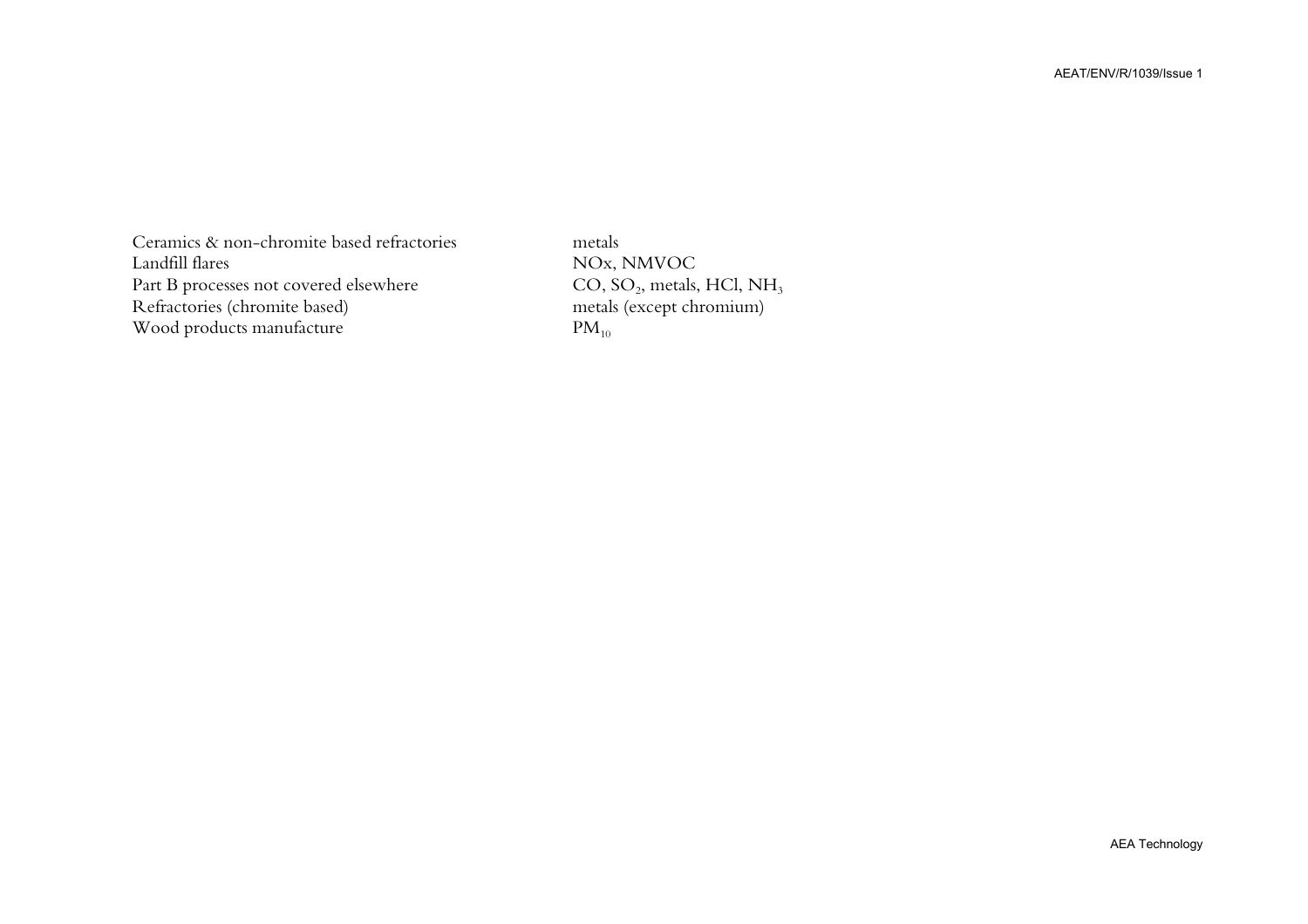## **Appendix C Prioritisation of Emission Factor Research**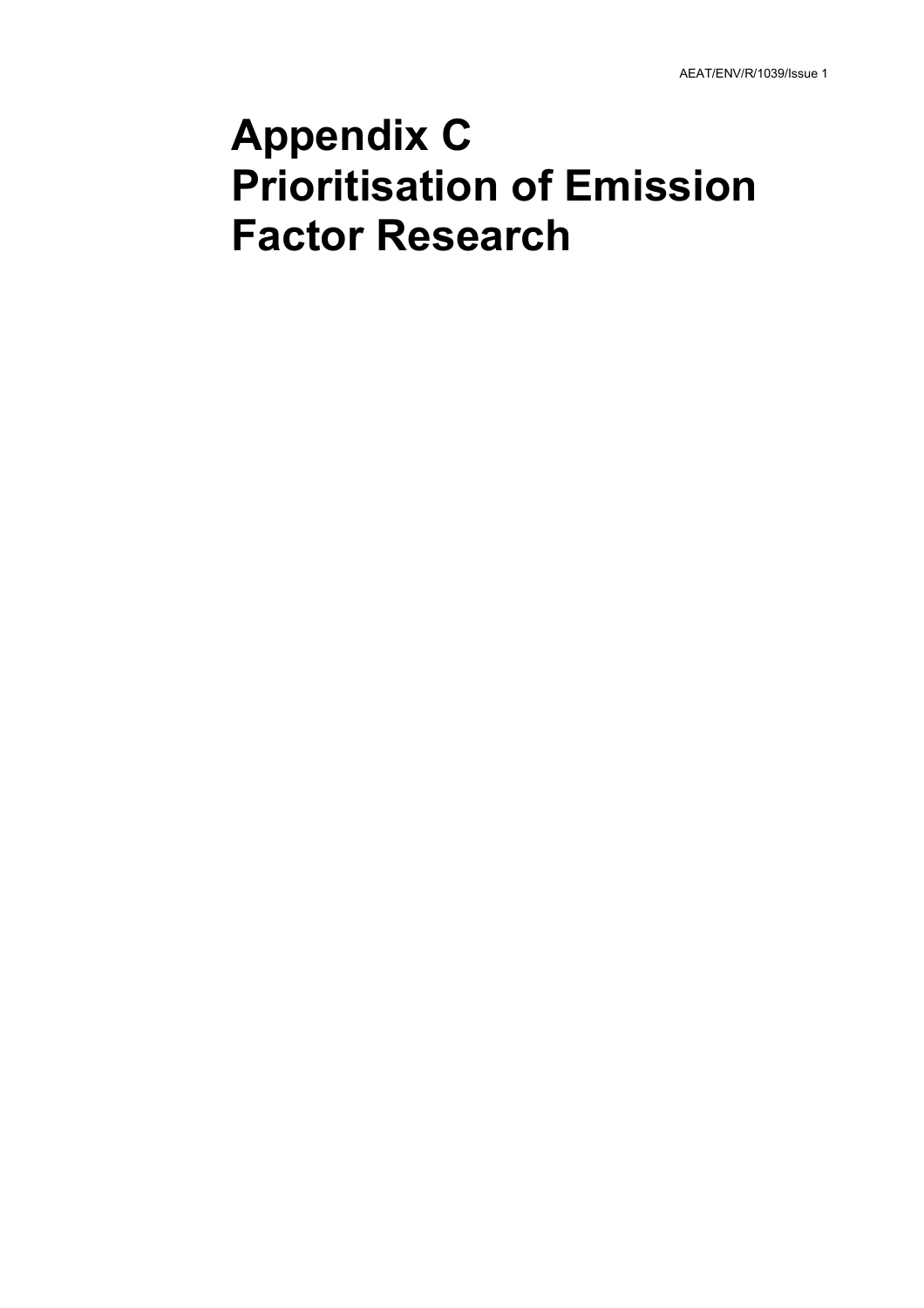#### **Introduction**

A method is proposed for prioritising research work aimed at improvement of data used in the NAEI. This method can take account of the level of uncertainty in individual emission estimates, the cost of research options, the likelihood of the research bringing improvements, and the desirability of improving the inventory for a given pollutant. Provisional results are available from the method and these indicate possible priority research areas.

#### **Method**

The proposed prioritisation method calculates a score for each of the key sources identified by the key source analysis as shown below:

$$
Score = LU_{x,p} \times D_p \times I_{y,p,x}/C_y
$$

Where:

- $LU_{x,p}$  is the level assessment with uncertainty for the estimate of emissions of pollutant p from source x (see Appendix C for a description of the calculation of this term).
- D<sub>n</sub> is a measure of the desirability of improvement to the national inventory for pollutant p

 $I_{v,p,x}$  is a measure of the likely improvement in the certainty of the estimate of emissions of pollutant p from source x resulting from a research option y  $C_{y}$  is the cost of research option y

A single piece of research can, of course, impact on more than one area of the inventory e.g. stack monitoring of metal emissions from a power station could result in improvements in all ten metal inventories. The equation given above can be modified so as to take account of all improvements resulting from a given piece of research:

$$
Score = (LU_{x,p} \times D_p \times I_{y,p,x} + LU_{x,q} \times D_q \times I_{y,q,x})/C_y
$$

Where

- $LU_{x,p}$  is the level assessment with uncertainty for the estimate of emissions of pollutant q from source x.
- $D<sub>p</sub>$  is a measure of the desirability of improvement to the national inventory for pollutant q
- $I_{v,n,x}$  is a measure of the likely improvement in the certainty of the estimate of emissions of pollutant q from source x resulting from a research option y

The research options which have the highest scores are those which would most cost effectively improve the NAEI.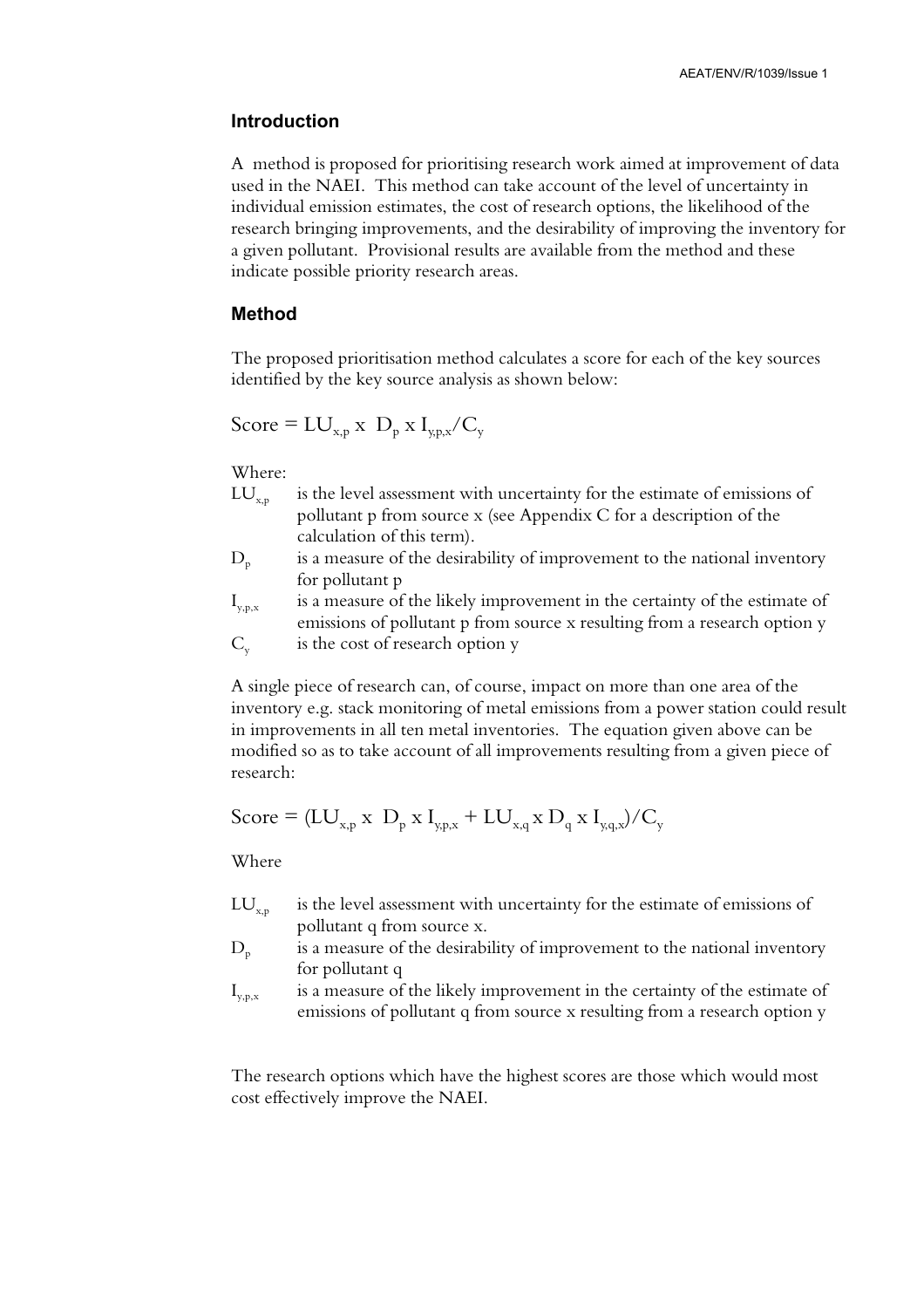#### **Input data**

The values for the level assessment with uncertainty are provided by the key source analysis (see Appendix A). In order that the prioritisation method can examine research options which affect more than one pollutant, the level assessments with uncertainty have been normalised for each pollutant by dividing the value for each source by the sum of the values for all sources.

The measure of the desirability for improving each inventory should be provided by DEFRA. For illustrative purposes, the following values have been used for this provisional analysis:

- 1.0 for inventories where improvement is 'more important';
- 0.5 for inventories where improvement is 'less important'
- 0.1 for inventories where improvement is 'not important'

It has been assumed that improvement of all inventories where the uncertainty is worse than  $+/- 30\%$  is 'more important', except for black smoke, which is ignored from the analysis. This group includes  $PM_{10}$ , arsenic, copper, mercury, nickel, selenium, vanadium, zinc and all persistent organic pollutants. The  $SO<sub>2</sub>$  inventory, which is  $+/-3\%$ , is treated as 'not important', while the NOx inventory, which is +/- 7%, is treated as 'less important'.

The remaining inventories are subject to uncertainty ranging from  $+/-10\%$  to  $+/-$ 30% and these have been subjectively divided into 'more important' and 'less important' as follows:

| More important | Less important                     |
|----------------|------------------------------------|
| Ammonia        | Carbon monoxide                    |
| Cadmium        | Chromium                           |
| <b>NMVOC</b>   | Hydrogen chloride                  |
| Benzene        | Lead (because already $+/- 10\%$ ) |
| 1,3-butadiene  |                                    |

The assignment of pollutants to a particular category could, of course, be changed from time to time, as the importance of having accurate data were made more or less vital by the timing of, for example, international discussions or compliance deadlines.

Research options have been identified for each key source or for groups of key sources. In practice, there may be more than one way to improve each emission estimate e.g. emission estimates for cadmium emissions from the use of anthracite could be improved both by means of chemical analysis of samples of anthracite, or by talking to anthracite producers and obtaining any data they hold. The costs and the likelihood of success are different in each case - contacting the anthracite suppliers will be inexpensive but they might not have any data or might be unwilling to supply it, whereas chemical analysis of anthracite samples, although expensive, will certainly yield usable data. For this provisional analysis, only one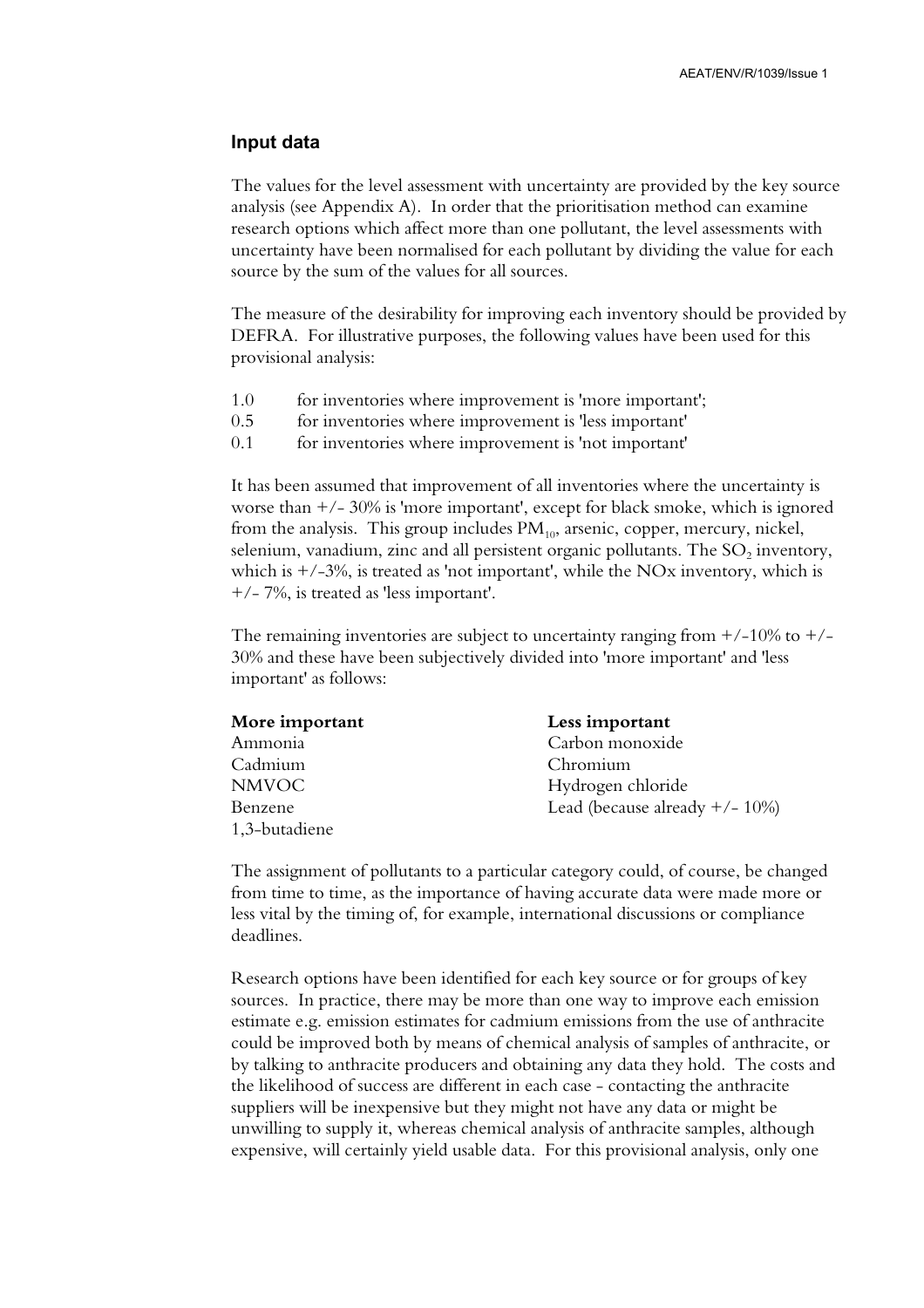research option is modelled for each key source. These are distinguished as being of one of four basic options:

| DB-S | A simple desk-based exercise, involving a single or limited contacts, |
|------|-----------------------------------------------------------------------|
|      | taking no more than a few hours                                       |
| DB-C | A complex desk-based exercise, involving many contacts or involving   |
|      | complex issues, taking more than a few hours and probably many days   |
| M    | Monitoring of sources in-situ for determination of emission factors   |
| L    | Laboratory based experiments, including chemical analyses             |
|      |                                                                       |

A factor representing the likely improvement in the uncertainty of each emission estimate as a result of research is then estimated. This factor takes into account both the likelihood that the research will 'work' as expected e.g. that the contacts made will be helpful, and the impact that successful completion of the research will have on the uncertainty.

In general, monitoring and laboratory based work are easier to assess. The barriers to successful completion of the work are better understood and the output of the work is obvious. In the case of desk-based consultation work, both the likelihood of finding helpful contacts and the probability that these contacts will be able to provide usable data are difficult to estimate. For the provisional analysis, fairly cautious estimates have been used for the improvement resulting from desk-based studies (typically 10% or 20% improvement).

The costs of these options have been estimated. In principle, these costs do not have to be real costs, as long as the relative size of the cost for each option is correctly modelled. For the provisional analysis the following general rules have been applied:

- 1 For simple desk-based work, a cost of 0.2 has been used
- 2 For complex desk-based work, costs are chosen from a limited set of values (2,5,10,20,50) corresponding to the costs for increasingly complex studies. In practice, the smallest and largest values were rarely used.
- 3 For monitoring studies, costs are chosen from a limited set of values (20,50,100) corresponding to the costs for increasingly complex work.
- 4 For laboratory work, costs are chosen from a limited set of values (5,10,20) corresponding to the costs for increasingly complex work.

#### **Results**

Illustrative results of the prioritisation are shown in Table E1. These results are presented for illustrative purposes only and further consideration of the possible research options, their costs and the improvements they could bring would be needed before a final list of priority research could be compiled. DEFRA might also wish to suggest weighting factors for the desirability of improvements to inventories for each pollutant.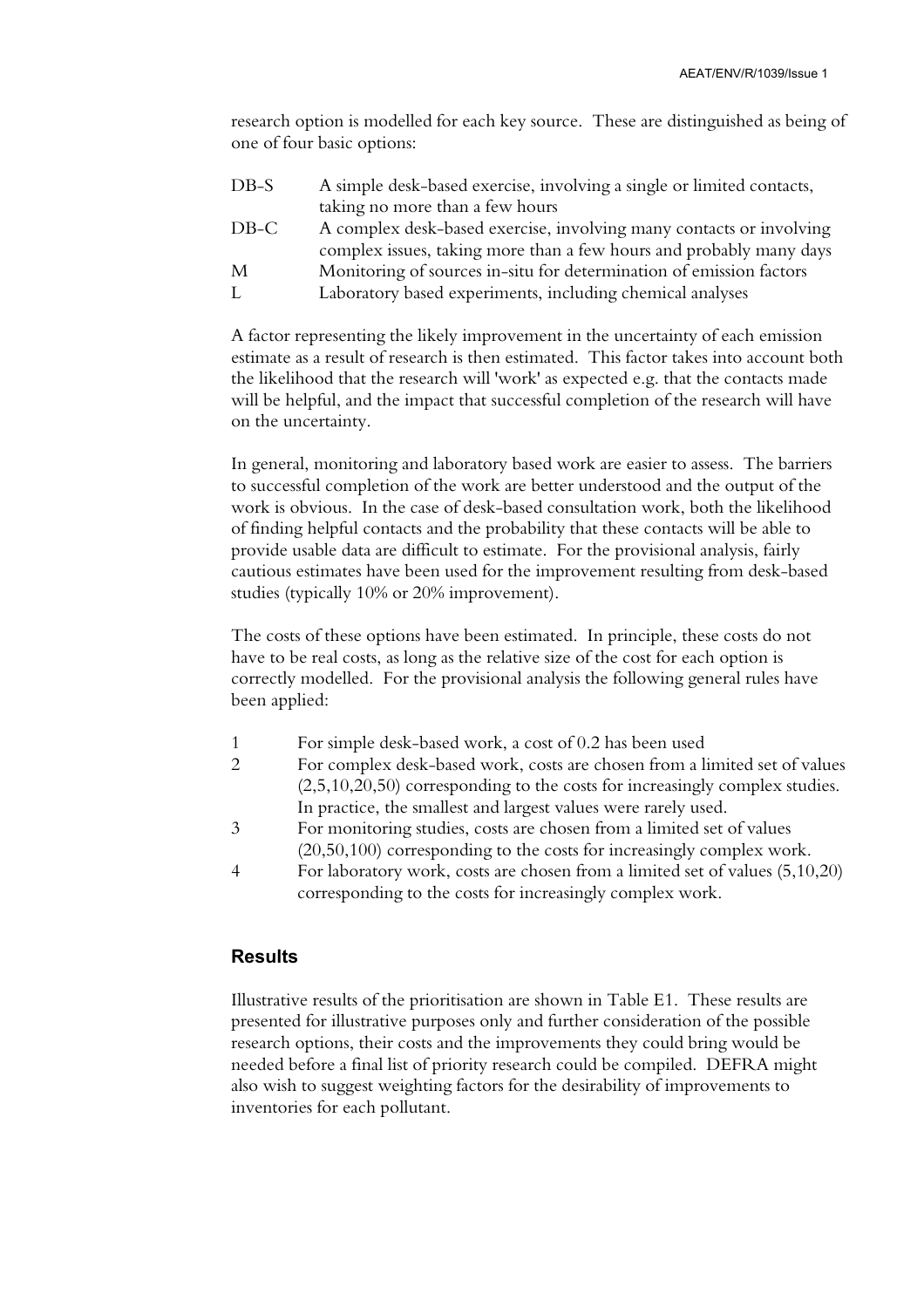| Source                                                                    |                   |          | Research Score Pollutants                                           |
|---------------------------------------------------------------------------|-------------------|----------|---------------------------------------------------------------------|
| Flat glass production                                                     | $DB-S$            | 1010     | Cd, Cr, Pb, Se, Zn                                                  |
| Primary lead/zinc production                                              | $DB-S$            | 401      | Cd, Pb, Hg, Zn                                                      |
| All sources                                                               | $DB-C$            | 75       | Sn, Be, Mn                                                          |
| Manufacture of chromium based chemicals                                   | $DB-S$            | 51       | Сr                                                                  |
| Use of coal by autogenerators                                             | DB-C              | 34       | As, Cd, Cu, Hg, Ni, Pb, V, Zn,                                      |
|                                                                           |                   |          | $PM10$ , Mg                                                         |
| Use of fuel oil by the general industry sector<br>Glass fibre manufacture | $DB-C$<br>$DB-S$  | 33<br>29 | Ni, V<br>Cr                                                         |
| Process emissions from sinter strands                                     | $DB-C$            | 23       | Cd, Cu, Hg, Pb, dioxins, K, Na                                      |
| Lime production                                                           | DB-S              | 22       | Ca                                                                  |
| Use of Chlorothalonil as a pesticide                                      | L                 | 18       | HCB                                                                 |
| Process emissions from blast furnaces                                     | $DB-C$            | 18       | Cd, Cu, V, Zn                                                       |
| Domestic use of anthracite as a fuel                                      | $DB-C$            | 15       | As, Cu, Pb, Hg, Ni                                                  |
| Treated wood use as fuel by the general                                   | $DB-C$            | 14       | As, dioxins                                                         |
| industry sector                                                           |                   |          |                                                                     |
| Car refuelling using unleaded petrol                                      | $DB-S$            | 13       | VOC                                                                 |
| Use of fuel oil by crude oil refineries                                   | $DB-C$            | 13       | Ni, V                                                               |
| Nickel refining                                                           | $DB-S$            | 13       | Ni                                                                  |
| Domestic use of coal as a fuel                                            | $DB$ -C           | 12       | Ni, Mg, Na                                                          |
| Carbon tetrachloride manufacture                                          | $DB-C$            | 11       | HCB                                                                 |
| All sources                                                               | $DB-C$            | 10       | <b>SCCPs</b>                                                        |
| All sources                                                               | $DB-C$            | 10       | PBDE                                                                |
| Wood previously impregnated with PCP                                      | L                 | 9.8      | PCP                                                                 |
| Capacitors                                                                | $DB-C$            | 9.6      | <b>PCBs</b>                                                         |
| Wood impregnated with HCH                                                 | L                 | 9.5      | gamma HCH                                                           |
| Process emissions from crude oil refineries                               | $DB-S$            | 9.2      | Benzene                                                             |
| Use of fuel oil by public service providers                               | $DB-C$            | 8.6      | Ni. V                                                               |
| Use of coal by the general industry sector                                | $DB-C$            | 8.4      | As, Cr, Cu, Pb, Hg, Ni, Zn                                          |
| Use of coal by power stations                                             | $DB-C$            | 6.9      | SO2, NOx, HCl, Cd, Cr, Cu, Hg, Ni,<br>Pb, Se, PM10, dioxins, Mg, Na |
| Non-aerosol carcare products                                              | $DB-S$            | 6.4      | VOC                                                                 |
| Maturation of whisky                                                      | $DB-S$            | 6.3      | <b>VOC</b>                                                          |
| Chlorine production using mercury cells                                   | $DB-C$            | 6.2      | Hg                                                                  |
| <b>Accidental fires</b>                                                   | $DB-C$            | 5.8      | Dioxins                                                             |
| Basic oxygen furnaces                                                     | $\rm DB\text{-}C$ | 5.1      | Cd, Zn                                                              |
| All sources                                                               | $DB-C$            | 5.0      | PCN                                                                 |
| Crematoria                                                                | $DB-C$            | 3.5      | Hg                                                                  |
| <b>Electric arc furnaces</b>                                              | $DB-C$            | 3.1      | Cd, Cr, Pb, Zn                                                      |
| Chemicals manufacture                                                     | $DB-C$            | 3.0      | Cu                                                                  |
| Forest & moorland fires                                                   | $DB-C$            | 2.9      | B[a]P                                                               |
| Use of petroleum coke by crude oil refineries                             | $DB-C$            | 2.6      | Ni                                                                  |
| Use of fuel oil by the iron & steel industry                              | $DB-C$            | 2.5      | Ni, V                                                               |
| Construction                                                              | $DB-C$            | 2.3      | PM10, Ca                                                            |
| Quarrying                                                                 | M                 | 2.1      | PM10, Ca, Mg, Na                                                    |
| Other solvent use                                                         | $DB-C$            | 2.0      | VOC.                                                                |

#### **Table C1 Provisional prioritisation of research for improved inventory data**